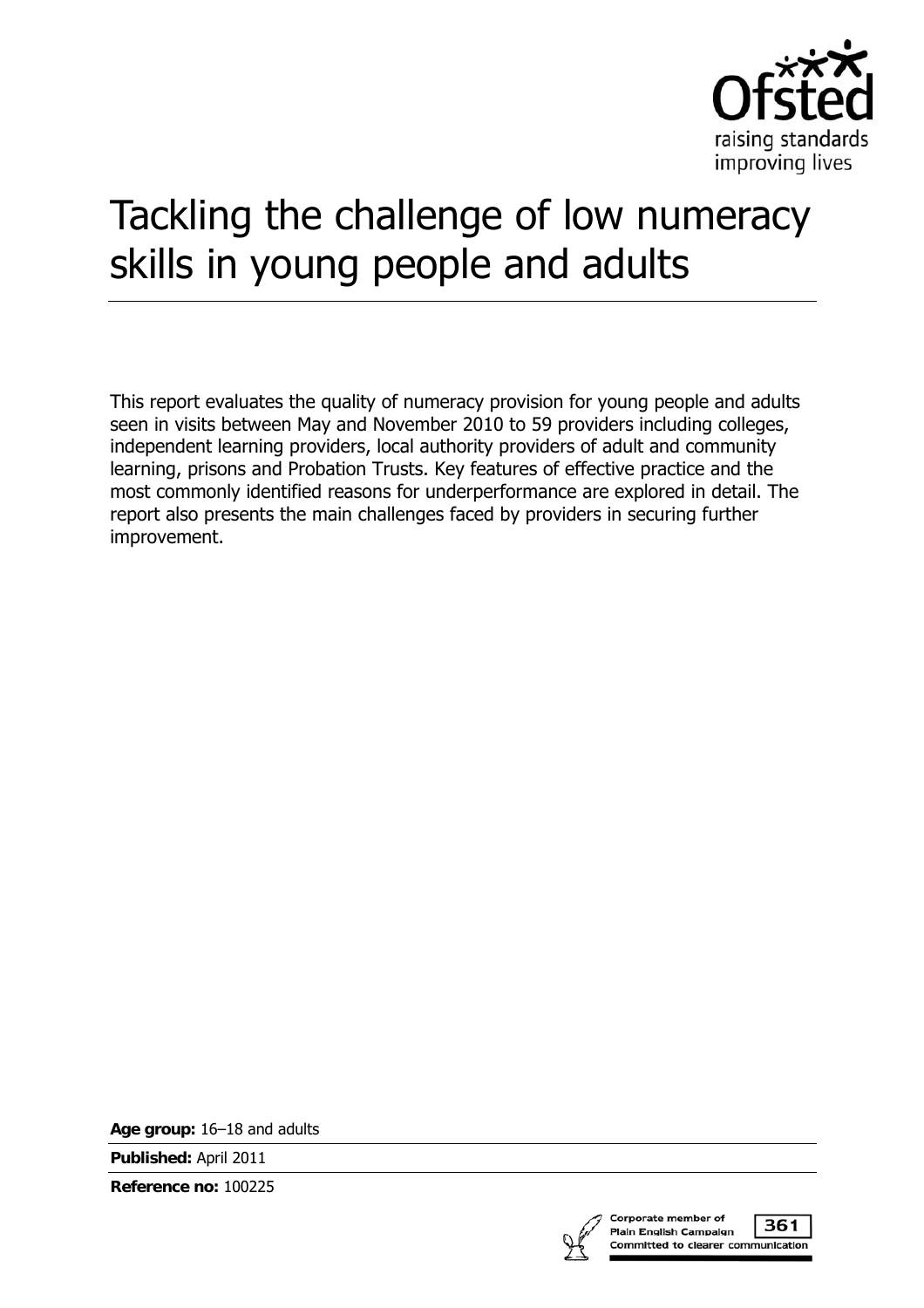The Office for Standards in Education, Children's Services and Skills (Ofsted) regulates and inspects to achieve excellence in the care of children and young people, and in education and skills for learners of all ages. It regulates and inspects childcare and children's social care, and inspects the Children and Family Court Advisory Support Service (Cafcass), schools, colleges, initial teacher training, work-based learning and skills training, adult and community learning, and education and training in prisons and other secure establishments. It assesses council children's services, and inspects services for looked after children, safeguarding and child protection.

If you would like a copy of this document in a different format, such as large print or Braille, please telephone 0300 123 1231, or email enquiries@ofsted.gov.uk.

You may reuse this information (not including logos) free of charge in any format or medium, under the terms of the Open Government Licence. To view this licence, visit www.nationalarchives.gov.uk/doc/open-government-licence/, write to the Information Policy Team, The National Archives, Kew, London TW9 4DU, or email: psi@nationalarchives.gsi.gov.uk.

This publication is available at www.ofsted.gov.uk/publications/100225.

To receive regular email alerts about new publications, including survey reports and school inspection reports, please visit our website and go to 'Subscribe'.

Royal Exchange Buildings St Ann's Square Manchester **M2 7LA** 

T: 0300 123 1231 Textphone: 0161 618 8524 E: enquiries@ofsted.gov.uk W: www.ofsted.gov.uk

No. 100225 © Crown copyright 2011

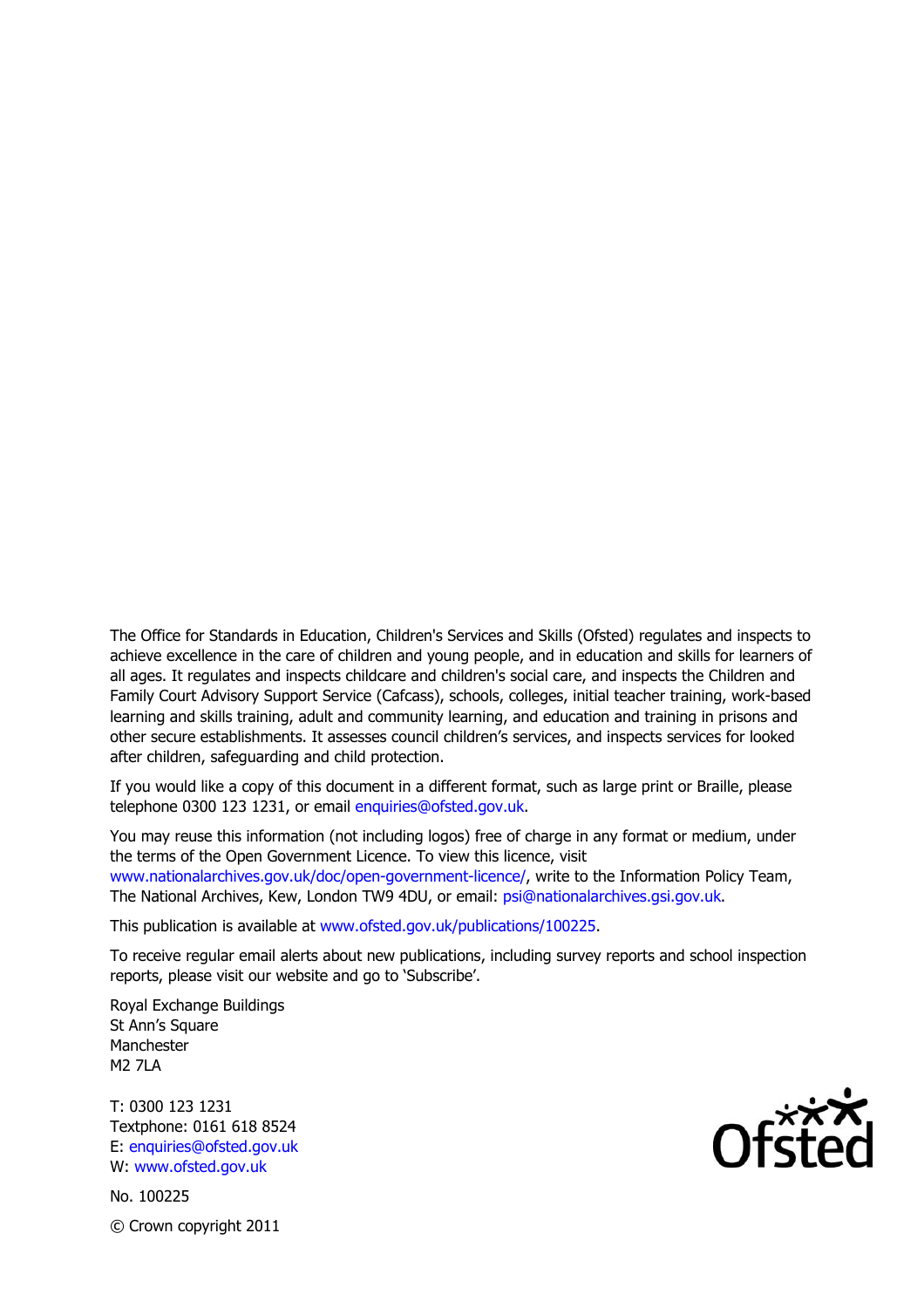# **Contents**

| <b>Executive summary</b>                                                                               | 4              |
|--------------------------------------------------------------------------------------------------------|----------------|
| <b>Key findings</b>                                                                                    | 6              |
| <b>Recommendations</b>                                                                                 | $\overline{7}$ |
| <b>Background</b>                                                                                      | 8              |
| Scope of the survey                                                                                    | $\, 8$         |
| Policy context                                                                                         | 9              |
| The scale of the challenge                                                                             | 11             |
| Institutional priorities and programme design                                                          | 12             |
| Planning for numeracy on vocational programmes and apprenticeships<br>Planning individualised learning | 12<br>14       |
| <b>Teaching and learning</b>                                                                           | 15             |
| Teaching strategies to overcome learners' fears                                                        | 16             |
| Addressing misconceptions and developing understanding of mathematical                                 |                |
| concepts                                                                                               | 17             |
| Involving all learners and developing their independence<br>Making numeracy purposeful                 | 20<br>22       |
| Assessing learners' progress                                                                           | 26             |
| Leadership and management                                                                              | 28             |
| Identifying the need and levels of participation                                                       | 28             |
| Vocational programmes and apprenticeships                                                              | 28             |
| Discrete numeracy provision                                                                            | 30             |
| Meeting employers' needs                                                                               | 32             |
| Tutor workforce                                                                                        | 33             |
| Self-assessment and quality improvement                                                                | 36             |
| <b>Notes</b>                                                                                           | 38             |
| <b>Further information</b>                                                                             | 39             |
| Publications by Ofsted                                                                                 | 39             |
| Other publications                                                                                     | 39             |
| Websites                                                                                               | 39             |
| Annex A: Providers visited for this survey                                                             | 41             |
| <b>Annex B: Numeracy levels</b>                                                                        | 43             |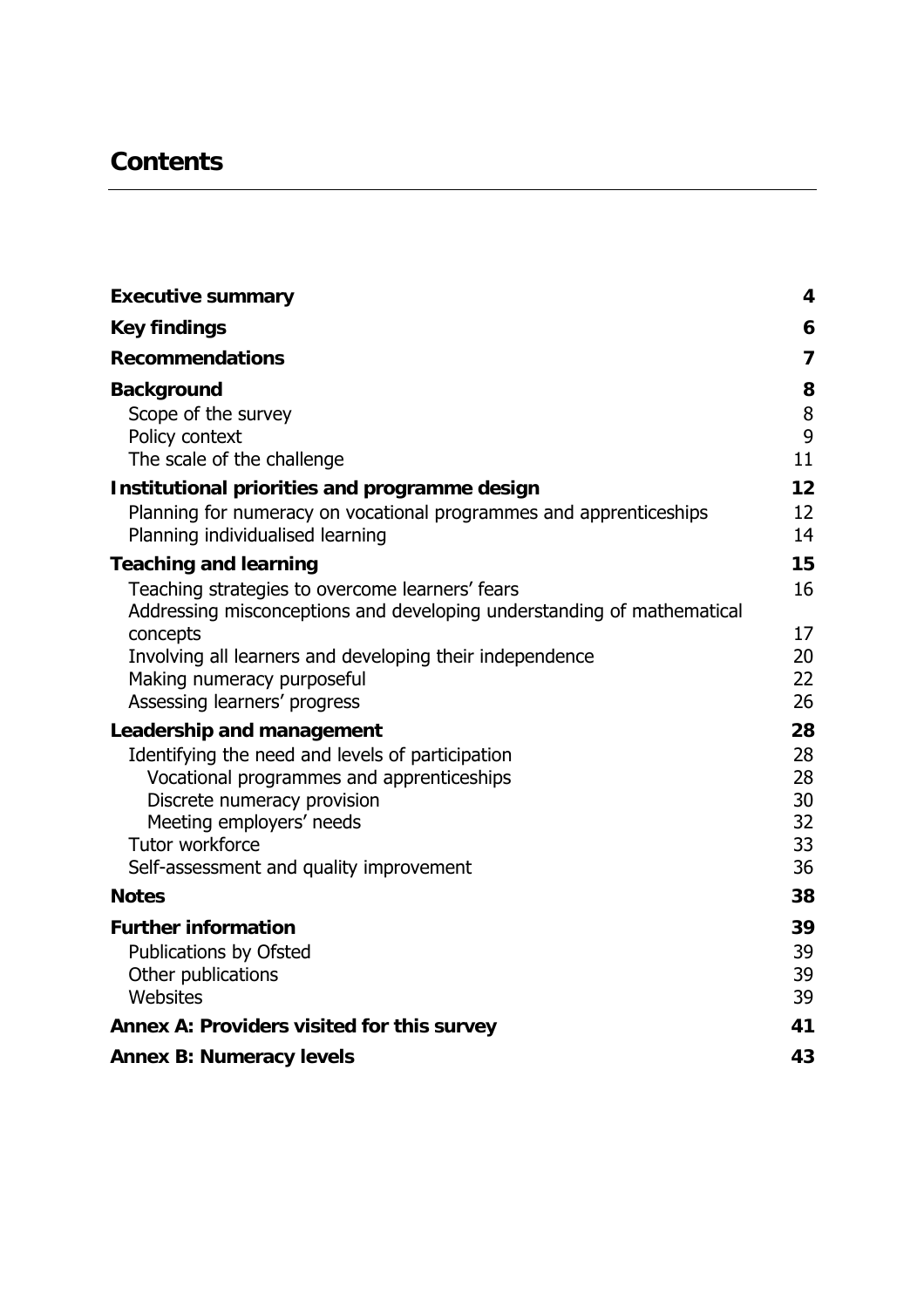

# <span id="page-3-0"></span>**Executive summary**

Both literacy and numeracy are fundamental skills, and national data demonstrate that levels of these basic skills have increased over recent years, both for young people attending post-16 education and training and in the working population as a whole. However, around one in five young people still enter the workplace without the numeracy skills they need for success, only around half of 16–18-year-old learners who enter for numeracy qualifications at level 2 are currently successful, and an estimated fifth of the economically active adults in England are still below this level of numeracy. $^1$  $^1$ 

This survey examined the quality of numeracy provision for post-16-year-olds in programmes up to and including level 2 (GCSE equivalent). Between May and November 2010, inspectors evaluated numeracy programmes in 59 providers. These included colleges, independent training providers, local authority providers of adult and community learning, prisons and Probation Trusts. Inspectors looked at numeracy provision that was integrated within part-time and full-time vocational programmes, as well as discrete numeracy courses.

Of the 35 providers that offered full-time vocational provision, only 16 had good arrangements for initial assessment. Weaker providers did not assess the numeracy needs of all their learners on vocational programmes and they did not have a clear strategy for promoting numeracy. The tendency was to 'encourage' learners to take up numeracy, rather than to challenge learners' reluctance to participate in an activity that many had previously found difficult.

In the most effective provision, numeracy skills were developed as part of all post-16 vocational training, as a matter of course and not as an option. In all the providers visited for this survey where learners' needs were well understood and met, numeracy was an integral part of vocational provision and learners made good progress in developing the technical numeracy skills required for their vocational qualification and related employment.

Successful providers of discrete provision worked effectively with other providers and community groups to set up new courses in numeracy for specific target groups or to extend provision to deprived areas. However, the weaker provision focused on teaching disparate topics, following external test specifications too narrowly, and failed to ensure that the provision met learners' personal goals.

<span id="page-3-1"></span><sup>&</sup>lt;sup>1</sup> Earlier this year, Ofsted published a report on literacy *Removing barriers to literacy* (090237), Ofsted, 2011; [www.ofsted.gov.uk/publications/090237](http://www.ofsted.gov.uk/publications/090237). The term numeracy in this report refers to lower level mathematical skills of everyday application. See Annex B for an explanation of the skills required for each level.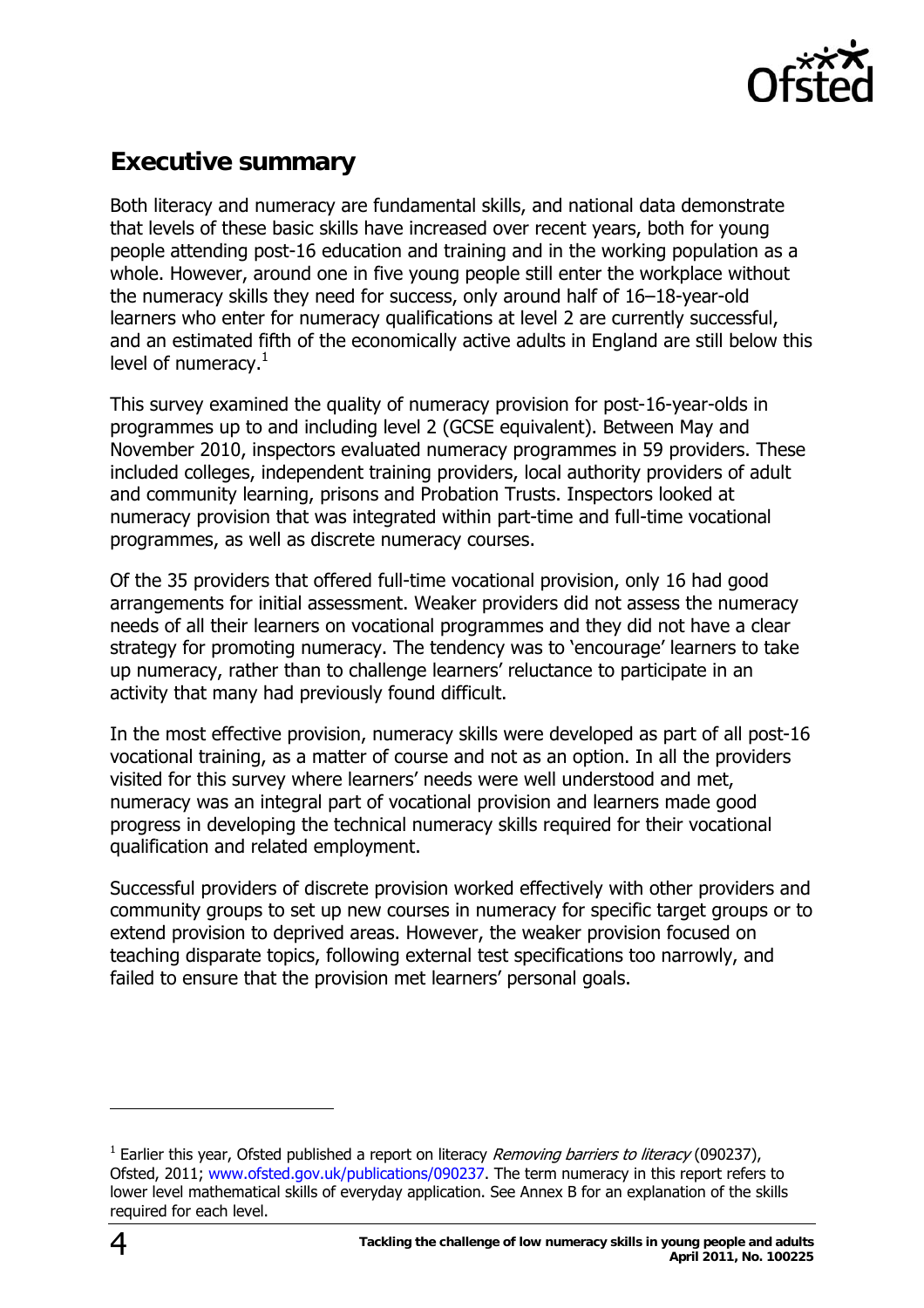

Common features of effective numeracy teaching and learning included:

- developing learners' ability to tackle numeracy-related problems by setting them in purposeful contexts
- showing learners how to build on their previous knowledge and skills to develop their understanding
- $\blacksquare$  providing opportunities for learners to work out the most appropriate approaches to problems individually and with other learners
- encouraging learners to tackle their misconceptions by analysing incorrect answers
- developing learners' conceptual understanding of numeracy through activities which helped them reach the stage where they could explain why a specific method worked
- enabling learners to apply mathematical techniques in their training, at work or in their personal lives.

Learners from these successful sessions said that they could see how numeracy related to their careers or everyday lives and were motivated to put in the effort needed to become more adept at tasks they had previously preferred to avoid.

In contrast, the weaker sessions lacked variety, learning was segmented into the acquisition of disparate mathematical skills, and often involved working through repetitive exercises. Learners were typically preoccupied with memorising seemingly arbitrary rules and replicating steps in a method, often without understanding them. They were not encouraged sufficiently to make connections between what they had learnt and to draw on their existing knowledge and understanding in solving realistic problems.

In the 46 providers where relevant information was examined, 78% of the 506 specialist numeracy tutors working within these providers had a generic teaching qualification. However, only 28% had the required qualifications in teaching numeracy at level 5 or equivalent. Only 15 of these providers had more than half of their specialist numeracy tutors with qualifications in teaching numeracy at this level. $2^{7}$  $2^{7}$ 

In nearly all the providers visited, quality improvement arrangements, such as the observation of teaching and learning, did not give tutors sufficiently detailed feedback on their practice. Tutors did not have enough opportunities to increase their technical skills in teaching numeracy through sharing good practice and

<span id="page-4-0"></span> $2$  In 2001, it became a requirement, for the first time, for tutors and trainers working in further education colleges to hold a teaching qualification. Since 2002, tutors of literacy, numeracy or English for speakers of other languages who work in colleges have been required to hold a subject specialist teaching qualification at level 5. In 2007, it became a contractual requirement that all tutors teaching these subjects on government-funded provision in all types of providers hold a relevant specialist qualification.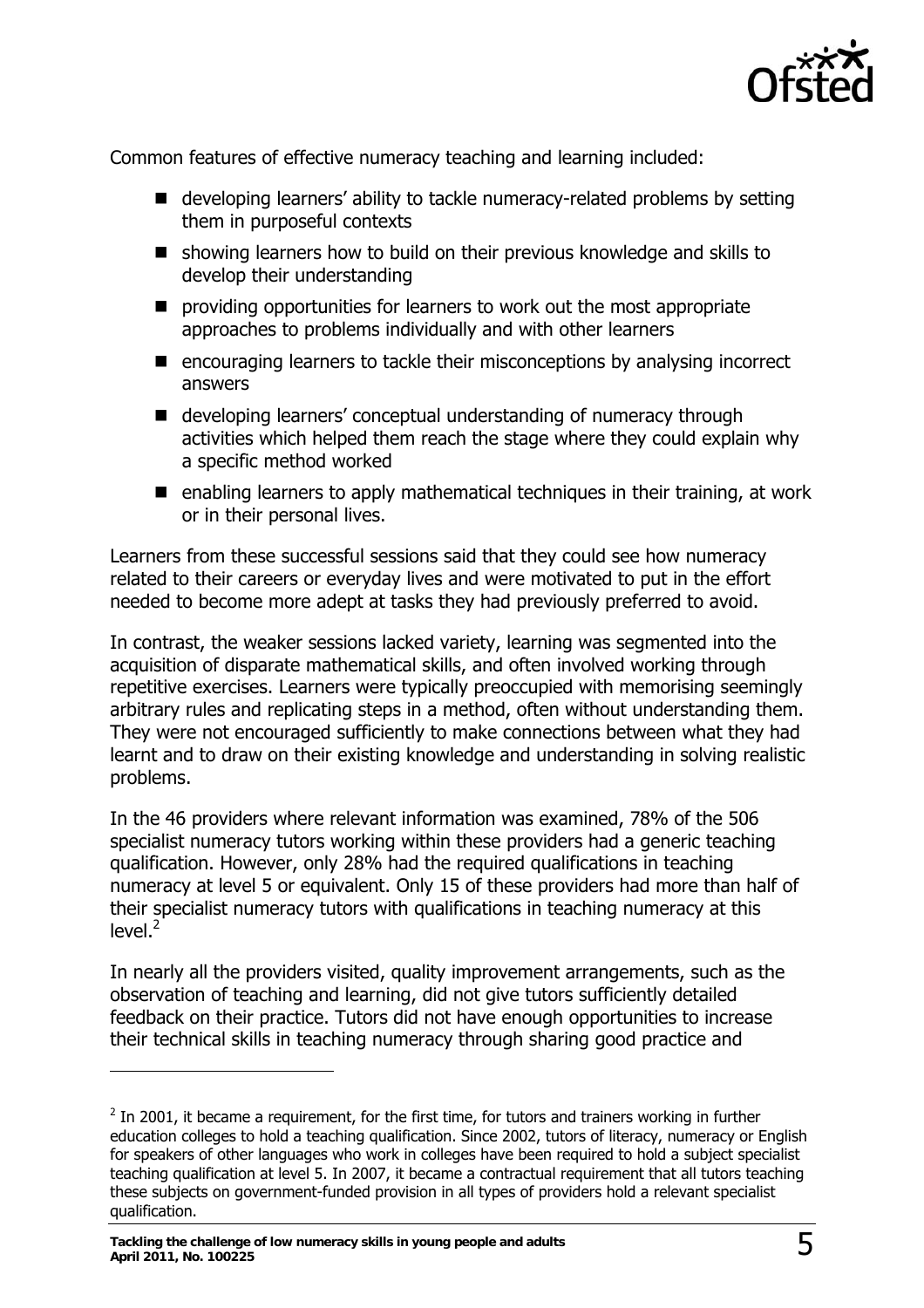

<span id="page-5-0"></span>frequent access to subject-specific continuing professional development. The potential for the use of information technology was not exploited sufficiently in advancing learners' practical application of numeracy skills or as a resource to develop the teaching skills of vocational and specialist tutors.

One of the most significant challenges in relation to numeracy is to identify and engage the young people and adults who have low levels of numeracy skills but either may not be aware of the numeracy provision available to them, or may be reluctant to participate. The importance of literacy as a precondition of learning and progress at work is widely understood. The challenge is in giving numeracy the same status, so that learners, providers, tutors and employers all see numeracy as essential to achieving vocational qualifications and career and personal goals.

# **Key findings**

- **Providers were most effective in meeting learners' development needs in** numeracy where they had a clear management strategy to ensure that numeracy was a compulsory component in all vocational courses up to and including level 2.
- Across all the settings visited, initial assessments demonstrated a high level of need for numeracy provision up to and including level 2. In some of the colleges and learning providers, more than 70% of learners started below this level.
- In the most successful provision, learners developed their understanding of underlying mathematical concepts through practical and vocational applications.
- The teaching in numeracy was more successful where providers had developed the role of one or more well-qualified and experienced numeracy specialists to support vocational trainers in planning and delivering learning sessions.
- The majority of the provision judged to be no better than satisfactory for classroom practice and resources focused primarily on disparate topics that were required for external tests. The individual learning plans reviewed at these providers failed to identify clear learning goals that related to the learners' personal aims and career or employment goals.
- Initial assessment of learners' numeracy skills was no better than satisfactory in 19 of the 35 providers of full-time vocational provision visited. The weaker providers either did not assess all their learners effectively, or tutors did not use the results of the assessments in sufficient detail to plan learning.
- Where numeracy remained an option on vocational programmes, literacy and information and communication technology were the more popular key or functional skill options, and managers did not monitor adequately the take-up of numeracy by those who needed this particular skill.
- The providers of the discrete provision visited worked well with local partners to set up new numeracy provision in areas of high deprivation. In particular, family learning and family literacy provided a successful route into numeracy provision.
- Despite a high level of need, the take-up of discrete numeracy provision was low in five of the six prisons visited. In addition, the assessment of numeracy skills for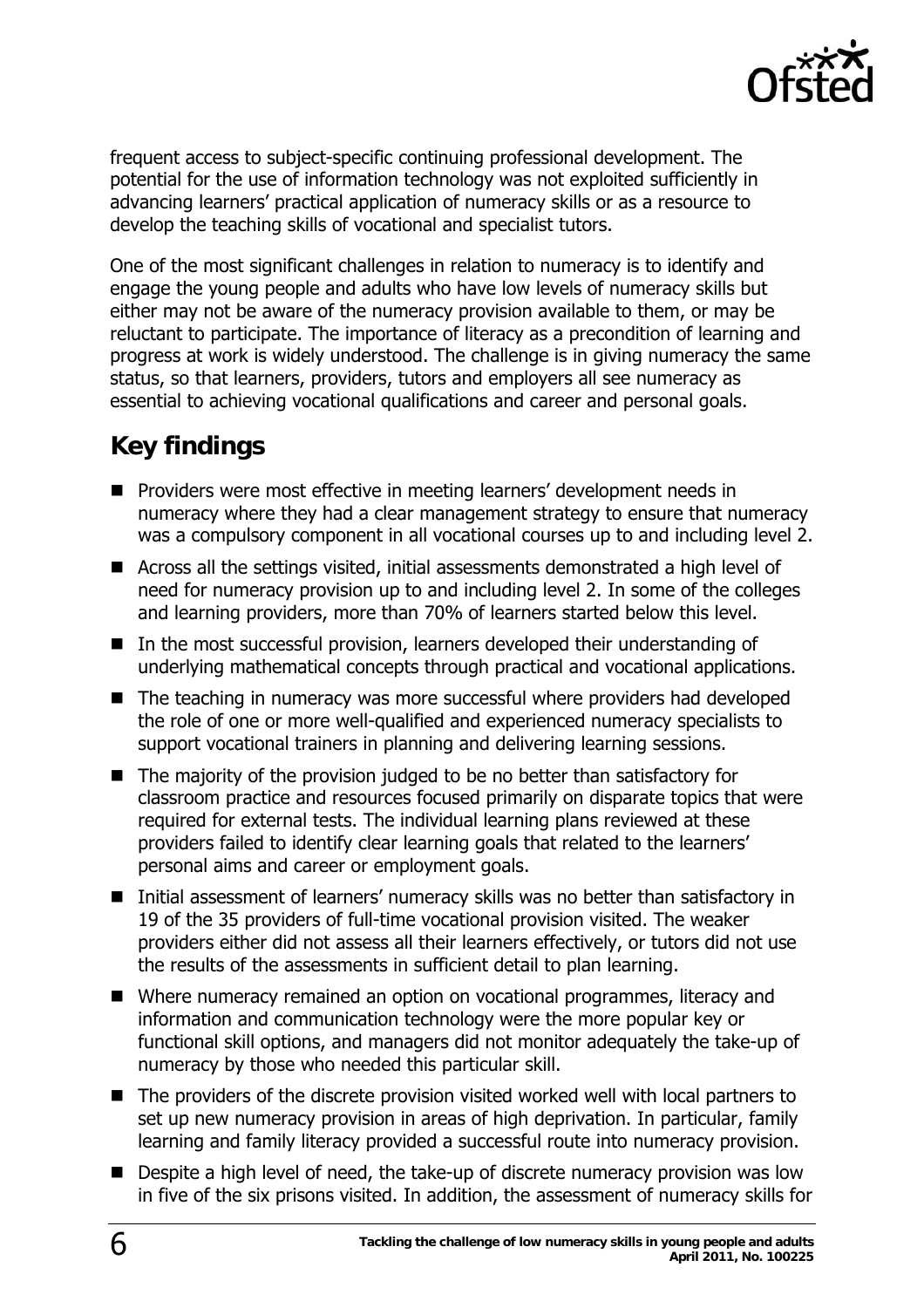

<span id="page-6-0"></span>offenders on probation was not sufficiently thorough in each of the three Probation Trusts visited and the subsequent take-up of courses was also low.

- Thirty-one of the 46 providers where records were sampled had fewer than half of their tutors with the required qualifications at level 5 in teaching numeracy.
- Tutors did not have sufficient opportunities to develop their specialist expertise in the teaching of numeracy or their own knowledge in mathematics above level 2. Providers' quality improvement arrangements did not give tutors sufficiently detailed feedback on the technical aspects of their teaching of numeracy.
- Judgements in providers' self-assessment reports did not differentiate clearly between their literacy and numeracy provision. The weaker reports were not sufficiently evaluative of teaching and learning and they did not identify actions specifically to address underperformance in numeracy.

# **Recommendations**

The Department of Business, Innovation and Skills and the Department for Education should:

- $\blacksquare$  identify strategic priorities which relate specifically to numeracy in the planned review of basic skills provision
- **E** ensure that staff teaching numeracy have greater access to training leading to qualifications in teaching numeracy at level 5 and above, as well as subject-specific continuing professional development.

National agencies responsible for quality improvement in post-16 provision should:

■ ensure that they focus on improving tutors' skills in developing learners' understanding of mathematical concepts and helping them relate their numeracy learning to everyday and work contexts.

Providers should:

- $\blacksquare$  have a clear strategy to ensure that sufficient priority is given to supporting learners' development of numeracy skills in all relevant types of provision
- $\blacksquare$  structure all vocational provision, including apprenticeships, so that numeracy is integral to each course up to and including level 2
- $\blacksquare$  improve initial assessment to ensure that it identifies the numeracy needs of all learners, including part-time learners, and ensure that the results are used to plan group provision and individual learning programmes
- **E** ensure that learners work towards a qualification that is suitable for their career aims and at a level that builds on their prior learning
- increase the promotion of work-based discrete numeracy provision to employers and improve the involvement of employers in planning the content of numeracy provision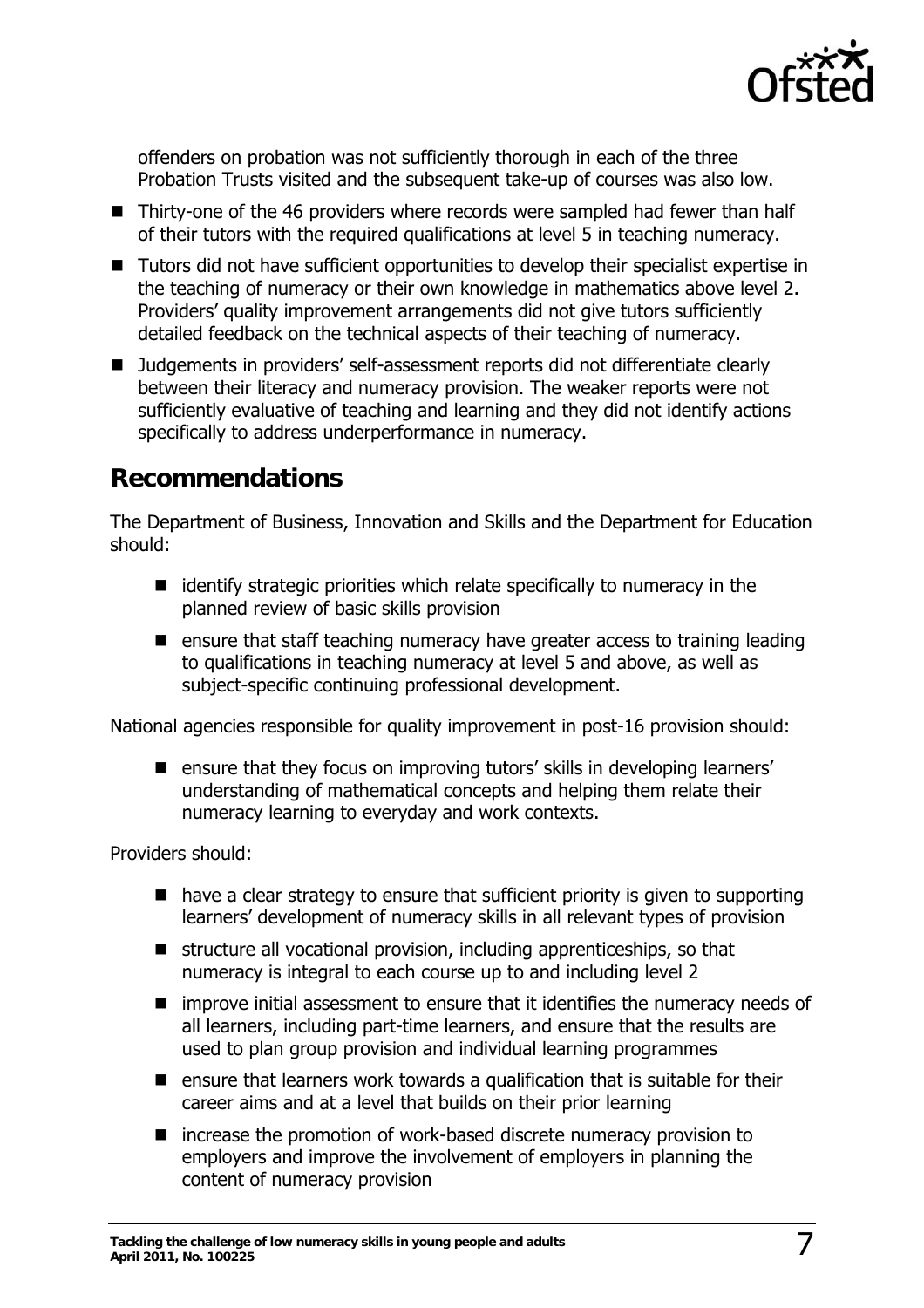

- <span id="page-7-0"></span>**n** improve the quality of teaching and learning in numeracy by:
	- − ensuring that individual learning plans identify learners' long- and medium-term personal and career or employment goals and that the short-term targets for numeracy relate directly to them
	- − relating learning activities to vocational and real-life situations that are relevant to their learners
	- − reducing their reliance on published or electronic worksheets and practice test papers
	- − providing a greater focus on teaching learners' understanding of mathematical concepts so that they become more independent in tackling number-related problems and can transfer their skill.
- $\blacksquare$  identify and share good practice in teaching and learning in numeracy across departments and partners in order to increase the expertise of vocational and specialist numeracy tutors and extend the use of high-quality practical resources
- $\blacksquare$  ensure that specialist numeracy tutors have sufficient knowledge in mathematics, as well as appropriate qualifications in teaching numeracy
- make better use of data to assess the recruitment and performance of different learner groups.

# **Background**

### **Scope of the survey**

- 1. Those who are numerate take for granted the countless times each day that they are able to swap from analogue to digital timepieces, make calculations using money, weights and distances, understand the possible implications of 25 millilitres of rain, and interpret accurately a newspaper headline that suggests petrol 'could go up to £8.00 a gallon'. All these skills, in addition to more specific number skills, are related to most daily work routines.
- 2. Competence in the basic skills of literacy and numeracy also forms a key measure of employability for those looking either to enter the workforce or who are seeking progression. Gaining confidence in these areas can serve as an essential stepping stone to further education and training and to the development of the intermediate and higher level vocational skills that are taking on increasing importance in a competitive job market.
- 3. Numeracy provision in the learning and skills sector is delivered in a range of settings and can take a number of forms. In this survey, inspectors visited: 20 colleges of general further education; 14 independent training providers; 16 local adult and community learning providers, including local authorities; six prisons, including a resettlement prison, two women's prisons and a young offender institution; and three Probation Trusts.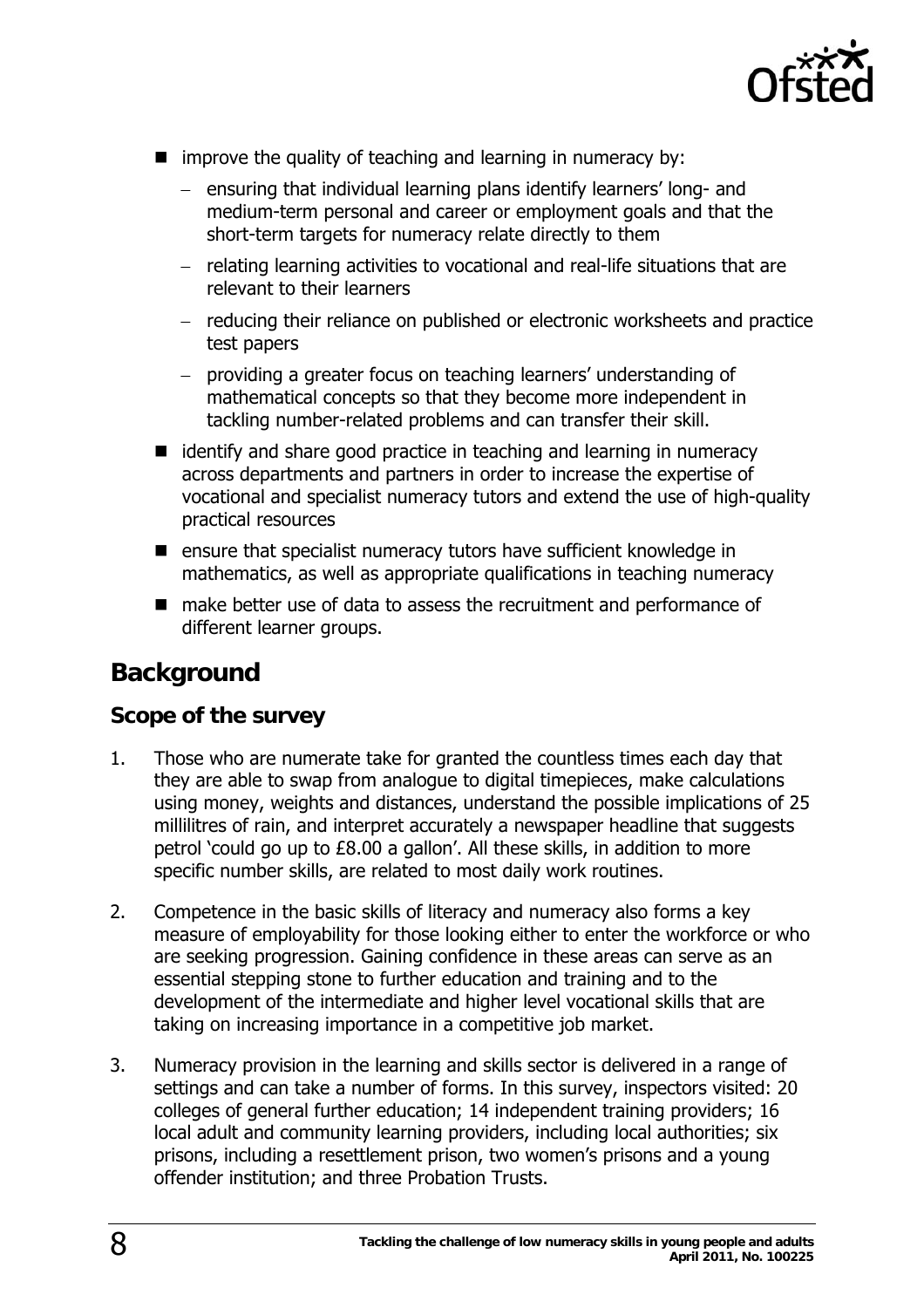

- <span id="page-8-0"></span>4. Depending on each provider's contract with the Skills Funding Agency and/or the Young People's Learning Agency, the following types of provision, up to and including level 2, were sampled during the visits:
	- numeracy integrated within full-time or part-time further education vocational programmes, typically leading to qualifications in Key Skills Application of Number or Functional Skills Mathematics (seen in colleges, prisons and adult and community learning providers) $3$
	- numeracy integrated within the former Entry to Employment or the new Foundation Learning programmes, typically leading to qualifications in Application of Number, Functional Mathematics or the Certificate in Adult Numeracy (seen in independent providers, colleges and local authorities)
	- discrete programmes in numeracy for adults, typically leading to qualifications such as the Certificate in Adult Numeracy or GCSE in mathematics (seen in colleges, local authority providers of adult and community learning, prisons and Probation Trusts)
	- numeracy for learners in employment such as the Skills for Life provision funded through Train to Gain and the Key Skills Application of Number or Functional Skills Mathematics which form part of apprenticeships (seen in independent learning providers, local authorities and colleges)
	- $\blacksquare$  in-class additional support for numeracy and the provision of separate workshops or other drop-in support arrangements for numeracy (seen in colleges, local authorities and prisons)
	- learndirect, online numeracy programmes, leading to a qualification such as the Certificate in Adult Numeracy (seen in one independent learning provider, one prison, one adult and community learning provider and one local authority).
- 5. The locations for the teaching and learning observed depended on the types of provision. Locations varied from classrooms to vocational workshops in a college, from village halls to health centres for community-based provision, or a 'quiet corner' in a learner's place of work, such as in a care home, a gym club or a building site.

### **Policy context**

 $\overline{a}$ 

6. The last decade has seen an increasing emphasis on numeracy in national policies for the learning and skills sector. Following the Moser report in 1999: A fresh start – improving literacy and numeracy, the previous government

<span id="page-8-1"></span> $3$  Functional Skills Mathematics was introduced as a component of full-time vocational programmes on a pilot basis in September 2009 and is planned to replace the Key Skill Application of Number in apprenticeships from September 2012.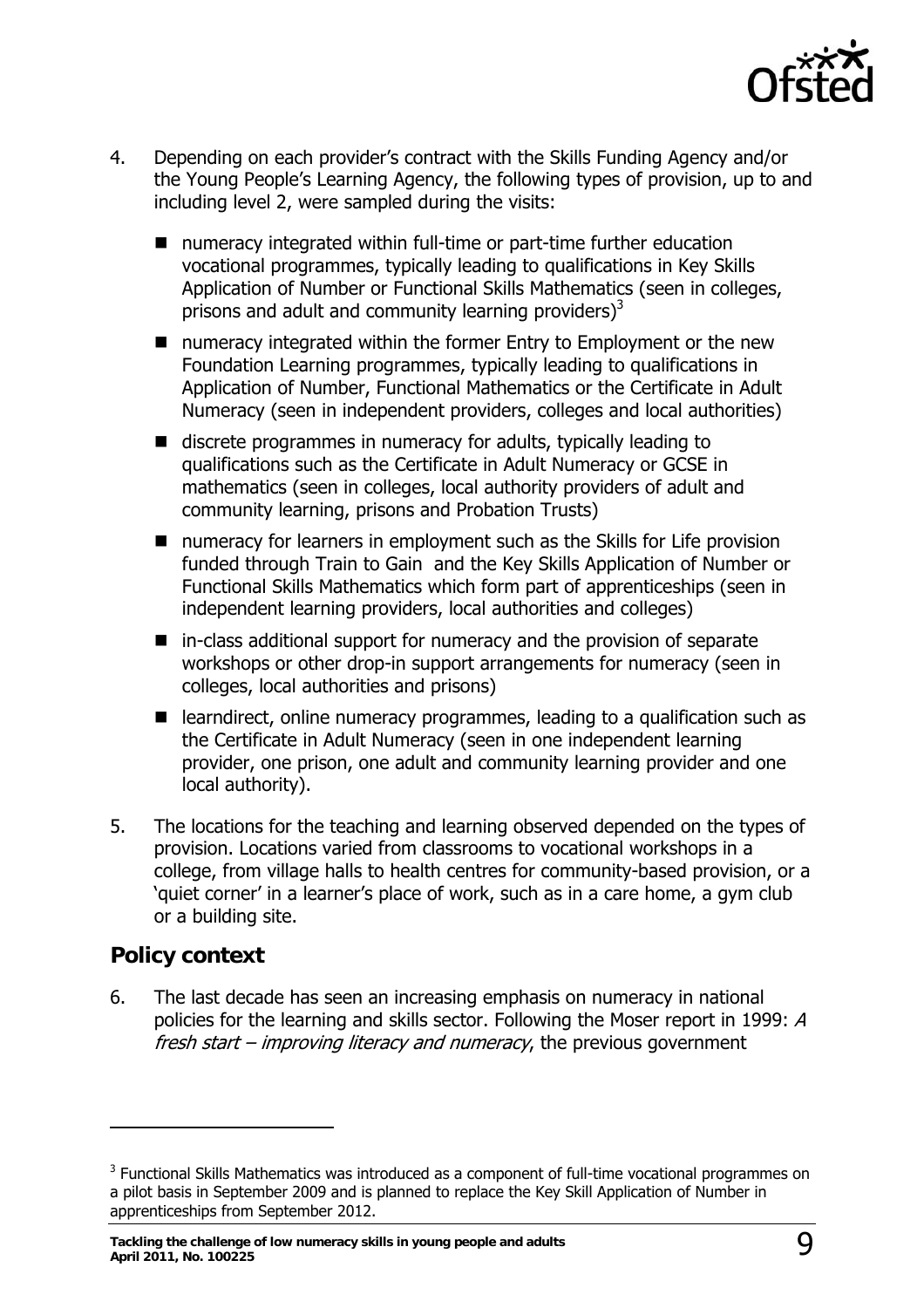

launched its *Skills for Life strategy* in 2001, which was revised in 2009.<sup>[4](#page-9-0)</sup> Skills for Life encompasses provision for adults in literacy and English for speakers of other languages as well as in numeracy. Considerable levels of public funding have been invested in this initiative with funding increasing from £167 million in 2000–01 to £99[5](#page-9-1) million in 2006–07.<sup>5</sup> The national core curriculum for adult numeracy was first introduced in 2002 and became the basis for teaching and learning in all government-funded adult numeracy provision.<sup>[6](#page-9-2)</sup>

- 7. The first strategy document in this policy area to be published by the coalition government has singled out underperformance in numeracy as an area of concern.[7](#page-9-3) It acknowledges that at 'this critical time of economic recovery, we must look for new ways to address the continuing high proportion of adults with poor numeracy skills'. The strategy includes a commitment to 'fully fund literacy and numeracy provision for those who need it' and to carry out a review of the delivery of basic skills provision.
- 8. The development of policy for literacy and numeracy has taken account of the views of employers during this period. Numeracy has featured regularly in surveys of employers' views on criteria for employability. A survey conducted by the Learning and Skills Network of employers' attitudes to recruiting young people identified that 'very few appear to be prepared to give a young candidate an entry-level job unless they have the basics…literacy, communication skills, numeracy and enthusiasm are the most important employability skills in the view of respondents, and a lack of them in a candidate is a "deal-breaker" for many employers'.<sup>[8](#page-9-4)</sup>
- 9. Two reviews published in 2011 have made important recommendations about numeracy provision. The Wolf report on vocational education for 14–19-yearolds has drawn attention to the importance of good levels of English and mathematics as a necessary precondition of further study.<sup>[9](#page-9-5)</sup> The numeracy inquiry led by the National Institute of Adult Continuing Education has recommended that the government needs to adopt a new approach which focuses on how adults use mathematics and numbers in everyday life.<sup>[10](#page-9-6)</sup>

<span id="page-9-0"></span> $4$  A fresh start –improving literacy and numeracy, DfES, 1999; [www.lifelonglearning.co.uk/mosergroup/;](http://www.lifelonglearning.co.uk/mosergroup/) Skills for life: changing lives. DIUS. 2009: [www.bis.gov.uk/assets/biscore/corporate/migratedD/publications/S/SkillsforLifeChangingLives.](http://www.bis.gov.uk/assets/biscore/corporate/migratedD/publications/S/SkillsforLifeChangingLives)

<span id="page-9-2"></span>

<span id="page-9-5"></span> $9$  Review of vocational education – The Wolf Report, DfE, 2011;

 $\overline{a}$ 

<span id="page-9-1"></span><sup>&</sup>lt;sup>5</sup> Skills for life: progress in improving adult literacy and numeracy, National Audit Office, 2008; [www.nao.org.uk/publications/0708/skills\\_for\\_life\\_progress\\_in\\_i.aspx.](http://www.nao.org.uk/publications/0708/skills_for_life_progress_in_i.aspx)<br><sup>[6](http://www.nao.org.uk/publications/0708/skills_for_life_progress_in_i.aspx)</sup> See: www.excellencegateway.org.uk/sflcurriculum.

<span id="page-9-3"></span><sup>&</sup>lt;sup>7</sup> Skills for sustainable growth, Department for Business, Innovation and Skills, 10/1274, 2010;<br>http://interactive.bis.gov.uk/comment/skills/.

<span id="page-9-4"></span> $8$  Employability skills explored, LSN, 2008;

[www.crm.lsnlearning.org.uk/user/order.aspx?code=080044](https://crm.lsnlearning.org.uk/user/order.aspx?code=080044).

<span id="page-9-6"></span>[www.education.gov.uk/publications/standard/publicationDetail/Page1/DFE-00031-2011](http://www.education.gov.uk/publications/standard/publicationDetail/Page1/DFE-00031-2011). 10 Numeracy counts – NIACE committee of inquiry on adult numeracy learning, National Institute for Adult and Continuing Education, 2011[; http://shop.niace.org.uk/numeracy-counts.html.](http://shop.niace.org.uk/numeracy-counts.html)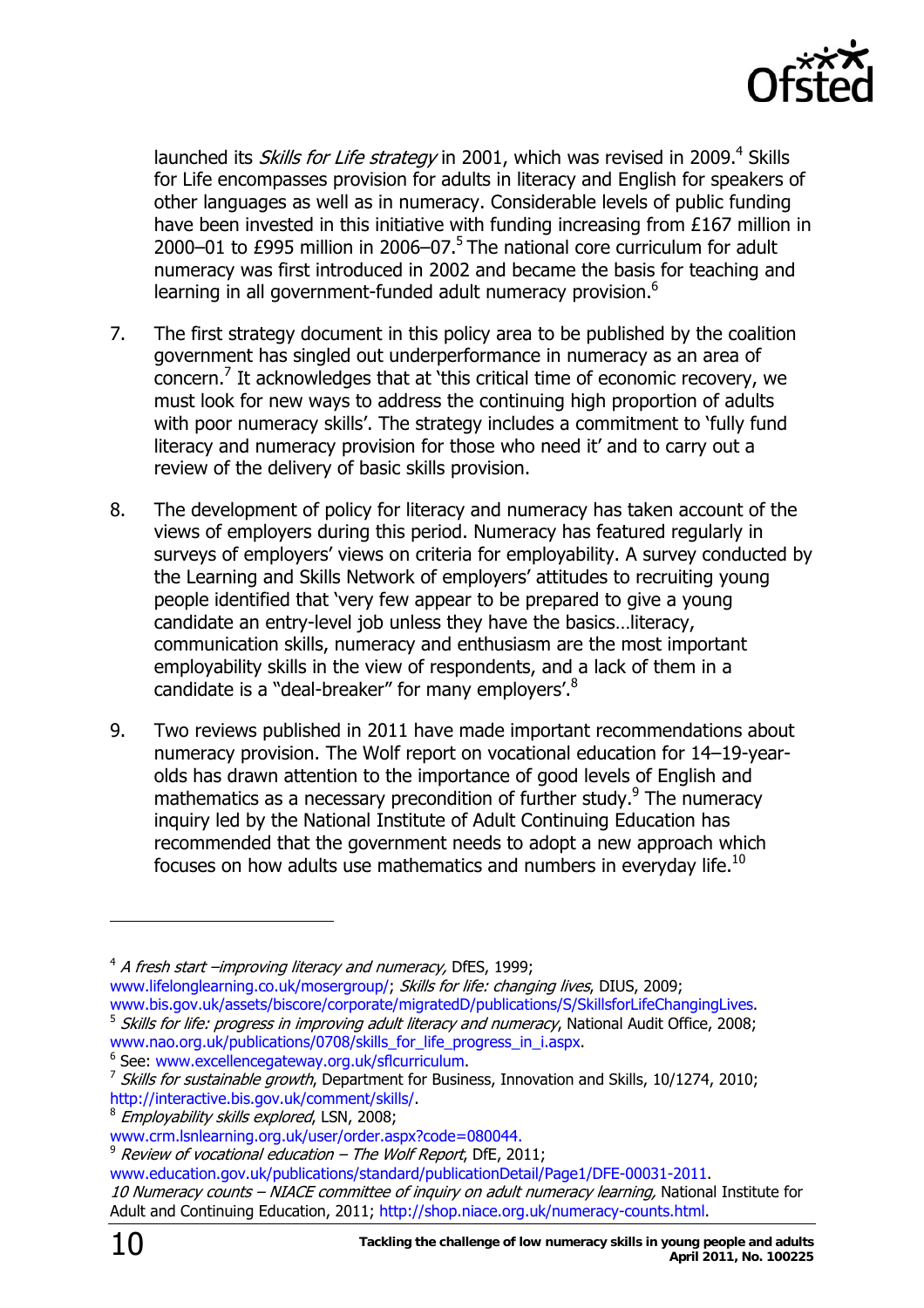

### <span id="page-10-0"></span>**The scale of the challenge**

 $\overline{a}$ 

'I didn't bother with maths at school, because I didn't understand how important it would be in the future.'

'It seems to be OK to say you can't do maths and get other people to do it for you.'

'Being good at maths wasn't cool.'

- 10. The most comprehensive and up-to-date needs analysis of the working population is the Skills for life survey: a national needs and impact survey of literacy, numeracy and ICT skills commissioned by the then Department for Education and Skills and published in  $2003<sup>11</sup>$  This survey estimated that in England, 5.2 million adults aged 16 to 65 had literacy levels below level 1 (representing one in six of the working population) and 6.8 million had numeracy skills below entry level 3 (representing one in five of the working population).
- 11. Overall levels of participation in Skills for Life have increased steadily. Between 2000–01 and 2008–09, 3.25 million working-age adults improved their basic skills by one level and achieved a qualification.<sup>12</sup> However, between 2006–07 and 2008–09, only around half of learners aged 16 to 18 enrolled on numeracy courses at level 2 gained their qualification. Success rates for learners aged 19+ were higher at each level, but attainment at level 2 was also the lowest for this age group. $^{13}$  $^{13}$  $^{13}$
- 12. The number of people gaining literacy and numeracy skills serves as a measure of the potential of those in the working population to progress to further training and gain technical and professional skills. The comprehensive analysis of the 'skills deficit' in the Leitch review made the case that technical skills development, in particular at level 2, was critical to the nation's economic

[www.rwp.excellencegateway.org.uk/readwriteplus/Research.](http://rwp.excellencegateway.org.uk/readwriteplus/Research) The Department for Business, Innovation and Skills has commissioned a follow-up needs and impact survey which is due for publication in the autumn of 2011. Further contextual information and a summary of research findings can be found in Adult numeracy: a review of research, National Research and Development Centre for Adult Literacy and Numeracy, 2010; [www.nrdc.org.uk/publications\\_details.asp?ID=170.](http://www.nrdc.org.uk/publications_details.asp?ID=170)

<span id="page-10-2"></span> $12$  The data service, post-16 education & skills: learner participation, outcomes and level of highest qualification held, DS/SFR7, September 2010; [www.thedataservice.org.uk/NR/rdonlyres/8D25DE64-](http://www.thedataservice.org.uk/NR/rdonlyres/8D25DE64-8FA6-49B1-B482-14D10CDBB8B1/0/Post_16_Education_June_2010.pdf) [8FA6-49B1-B482-14D10CDBB8B1/0/Post\\_16\\_Education\\_June\\_2010.pdf.](http://www.thedataservice.org.uk/NR/rdonlyres/8D25DE64-8FA6-49B1-B482-14D10CDBB8B1/0/Post_16_Education_June_2010.pdf)<br><sup>13</sup> Information authority's individual learner record (ILR) returns – ILR 2007/08 and earlier years (F05 final), ILR

<span id="page-10-1"></span> $11$  The skills for life survey: a national needs and impact survey of literacy, numeracy and ICT skills (RR 490), Department for Education and Skills, 2003;

<span id="page-10-3"></span><sup>2008/09 (</sup>L05 final); [www.theia.org.uk/](http://www.theia.org.uk/).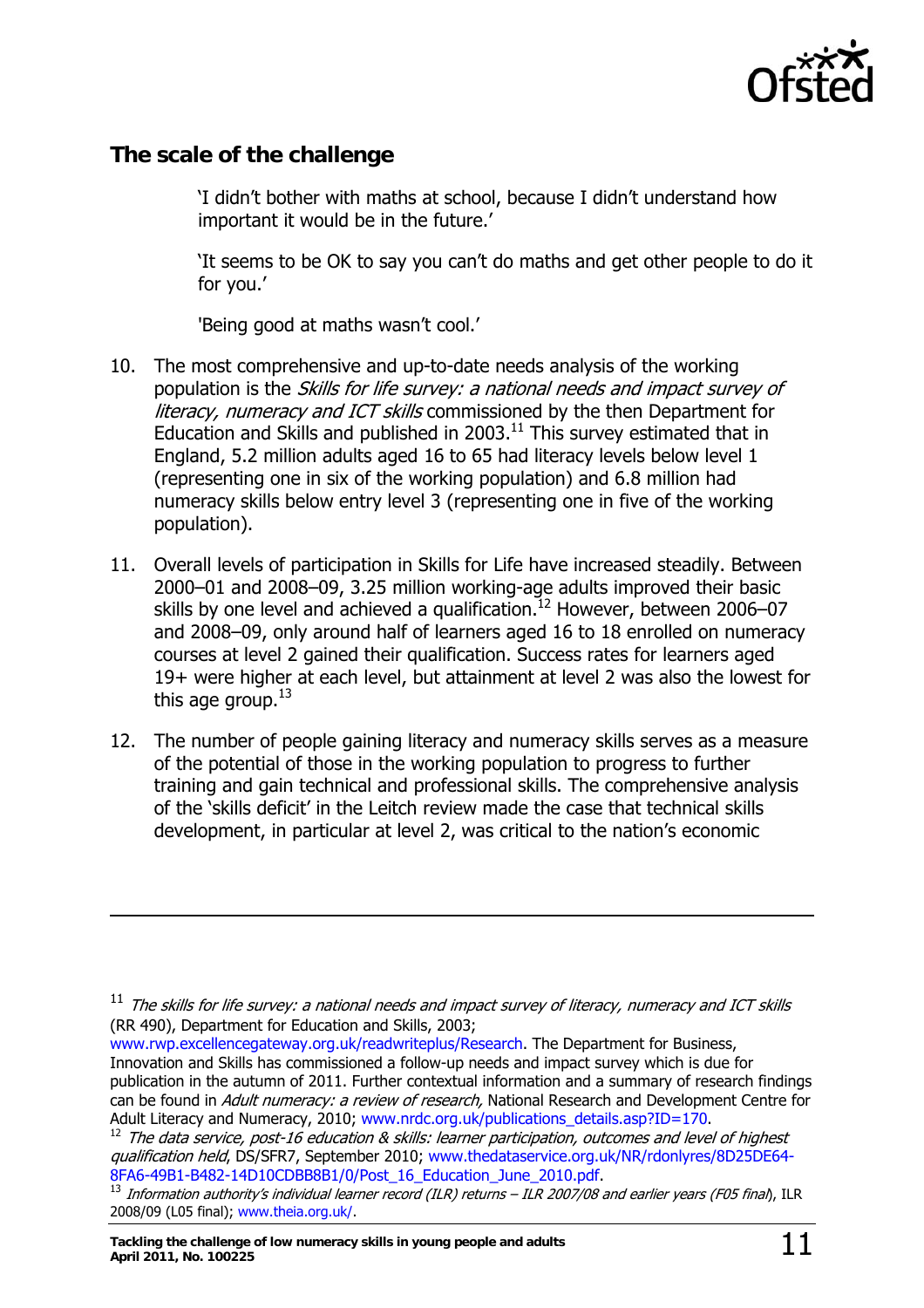

<span id="page-11-0"></span>competitiveness.<sup>14</sup> A full qualification at level 2 was defined in this report as five or more GCSEs at grades A\* to C including functional English and mathematics or a National Vocational Qualification (NVQ) or Diploma at level 2.

- 13. The latest data show that in 2010, 81.5% of young people had reached level 2 by the age of  $19.15$  This represents a picture of steady improvement since 2004 when the figure was 66.8%. In the most recent estimates of the highest qualification held by economically active adults in England, the percentage qualified to level 2 and above increased from 69% in 2001 to 79% in 2009.<sup>16</sup>
- 14. Both sets of data show improvement. However, the most recent position is one where around a fifth of 19-year-olds about to join the workforce and a fifth of the workforce as a whole are without the level of skills and qualifications that is generally regarded as the platform for success.

# **Institutional priorities and programme design**

#### **Planning for numeracy on vocational programmes and apprenticeships**

'We do maths that is applicable to motor vehicle in the workshop – the gear ratios now make sense to me.'

- 15. Providers were most effective in meeting learners' development needs in numeracy where they had a clear management strategy to ensure that numeracy was a compulsory component in all vocational courses up to and including level 2.
- 16. In five of the 20 colleges visited, numeracy was an integral part of all their fulltime vocational provision up to and including level 2, primarily for learners aged 16 to 18. A further seven colleges integrated numeracy skills into the programmes where initial assessment identified a need. However, this strategic approach also required good management to ensure that vocational and specialist numeracy staff received sufficient support and resources to implement it effectively.
- 17. The quality of teaching and learning in numeracy observed in vocational provision varied considerably, even when numeracy was part of a programme. The teaching in numeracy was more successful where providers had developed the role of one or more well-qualified and experienced numeracy specialists to support vocational trainers in planning and delivering learning sessions.

<span id="page-11-3"></span>

 $\overline{a}$ 

<span id="page-11-1"></span><sup>&</sup>lt;sup>14</sup> The Leitch review of skills: prosperity for all in the global economy, HM Treasury, 2006; www.hm-treasury.gov.uk/leitch\_review\_skills.htm.

<span id="page-11-2"></span> $15$  Level 2 attainment by young people in England measured by using matched administrative data: attainment by age 19 in 2010 (provisional), Statistical First Release (SFR04/2011), Department for Education, 2011; [www.education.gov.uk/rsgateway/DB/SFR/s000995/index.shtml](http://www.education.gov.uk/rsgateway/DB/SFR/s000995/index.shtml). <sup>16</sup> The Data Service, Statistical First Release, March 2011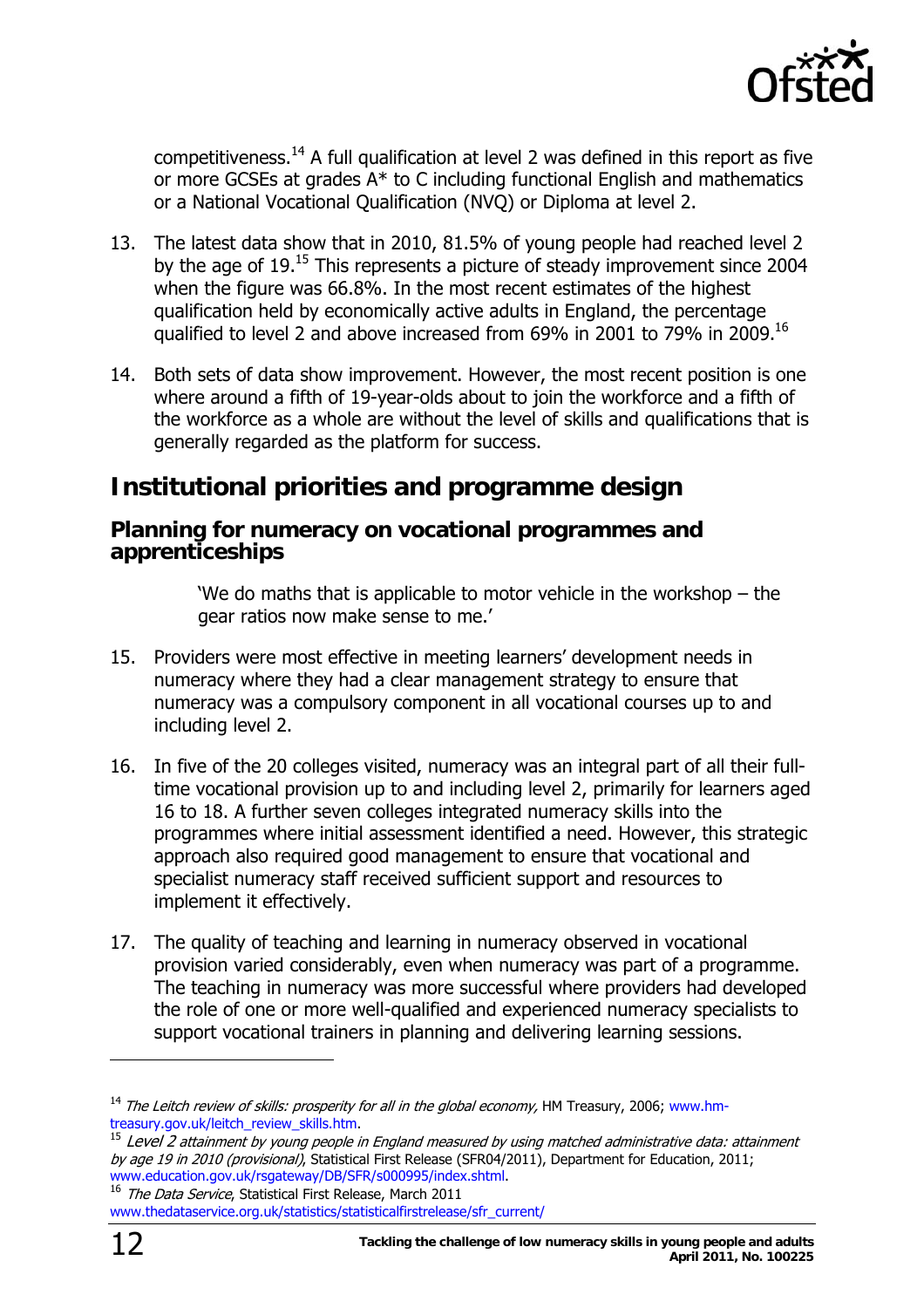

- 18. Similarly, the discrete numeracy sessions for vocational learners were more effective where vocational tutors had worked with the numeracy tutor to ensure that references to numeracy in the vocational areas were relevant, up-to-date and met industry requirements. The learners who attended numeracy sessions in the classroom with little or no input from vocational tutors tended to report that it was 'still like school because it is difficult to see the purpose of what we are learning'.
- 19. Four of the 14 independent learning providers visited prioritised numeracy in their planning of provision. At these providers, all apprenticeship programmes included the numeracy skills relevant to apprentices' area of work, even if they already had an equivalent qualification in numeracy or mathematics, recognised by the awarding bodies as a 'proxy' qualification.
- 20. The following example shows how an independent learning provider with around 90 apprentices joining a programme in each year ensured that all apprentices completed the Application of Number qualification.

#### **Good practice: numeracy for all apprentices**

The structure of the apprenticeship programmes in electrical installation, gas installation service and maintenance, and heating and ventilation was key to how this provider had maintained success rates of 100% for Application of Number at level 2. Apprenticeship completion rates were 83% in 2008–09.

All apprentices completed an online diagnostic assessment as part of a package of initial assessments at induction.

- The numeracy tutor, vocational tutors, learning support assistants and apprentices used the results of the initial assessment thoroughly to agree detailed individual learning plans early on in the programme.
- All the above staff collaborated very effectively to plan individual numeracy support that they provided from day one through key skills classes, workshops and some of the theory sessions.
- A member of the provider's staff also provided individual support at work, when needed.
- All apprentices took the qualification in Application of Number, at an appropriate level to their prior attainment, as the reinforcement of relevant numeracy skills in the vocational context provided a good foundation for their future work in these industries.
- $\blacksquare$  The assignments in numeracy were highly relevant to their specific area of work and the standards of work were high in the portfolios reviewed.
- Learners made very effective use of their numeracy learning at work For example, they reduced potential wastage in materials through applying accurate calculations, and had a good appreciation of why this was important.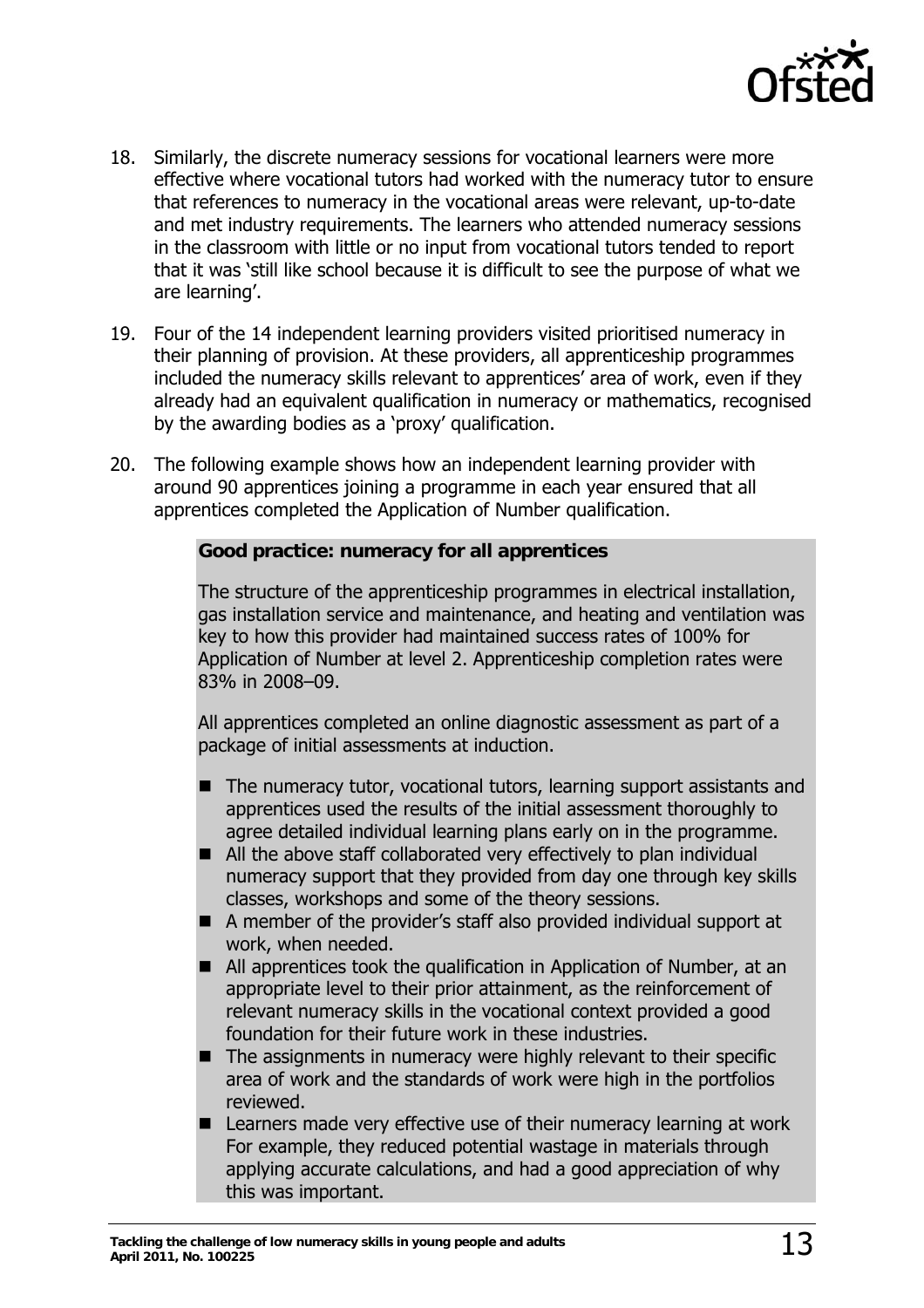

#### <span id="page-13-0"></span>**What makes it good practice?**

By ensuring that all apprentices continued to develop and reinforce their numeracy skills, the provider prepared them well for the numeracy skills that they would need in the training sessions for the rest of the course and at work. The apprentices were very positive about how much they had learnt so early in their courses and how useful this was in ensuring that they were effective in practical and work situations.

### **Planning individualised learning**

- 21. One of the main purposes of initial assessment is to provide information on the numeracy skills in which each learner has demonstrated competence and on those that probably require additional work. Tutors can then plan individual support and learners know which aspects of numeracy they need to focus on.
- 22. In the vocational provision visited, most tutors had schemes of work that related well to the requirements of the qualification in numeracy relevant to each vocational programme. However, in the weaker provision, tutors did not use the results of the initial assessments well enough to ensure that they planned learning that met the needs of all their learners. In the better provision observed, tutors made good use of detailed lists of learners' abilities in numeracy and their development needs according to the results of the initial assessments. In these sessions, learners participated well in a good range of stimulating learning activities that tutors had differentiated according to the development needs of each learner.
- 23. The learners interviewed who were attending the discrete provision visited all had very personal reasons for returning to learning in numeracy in their own time. These typically included gaining a qualification in numeracy to increase their chances of employment, or progression within a job or to gain a place on a training course. Learners also commonly expressed a desire to improve their numeracy skills to help their children or to satisfy a personal desire to improve their skills for their daily lives. However, very few individual programmes seen during the survey were designed around finding out exactly why the learners needed numeracy for their careers and personal lives and then planning individual learning to help them achieve relevant goals.
- 24. The diagnostic assessments used by nearly all the providers visited listed learners' attainment and gaps according to mathematical topics. Even in the better sessions observed, tutors typically used this approach for identifying learning goals and planning learning activities. The external tests for the Certificate in Adult Numeracy also lend themselves to teaching a more topicbased curriculum and most of the teaching and learning seen tended to be based on helping learners to 'complete' mathematical topics. Typically, the learners interviewed described both their progress and learning goals in terms of topics, for example, 'I've just completed mean, mode and median, now for ratio, and then I should be ready for the test.'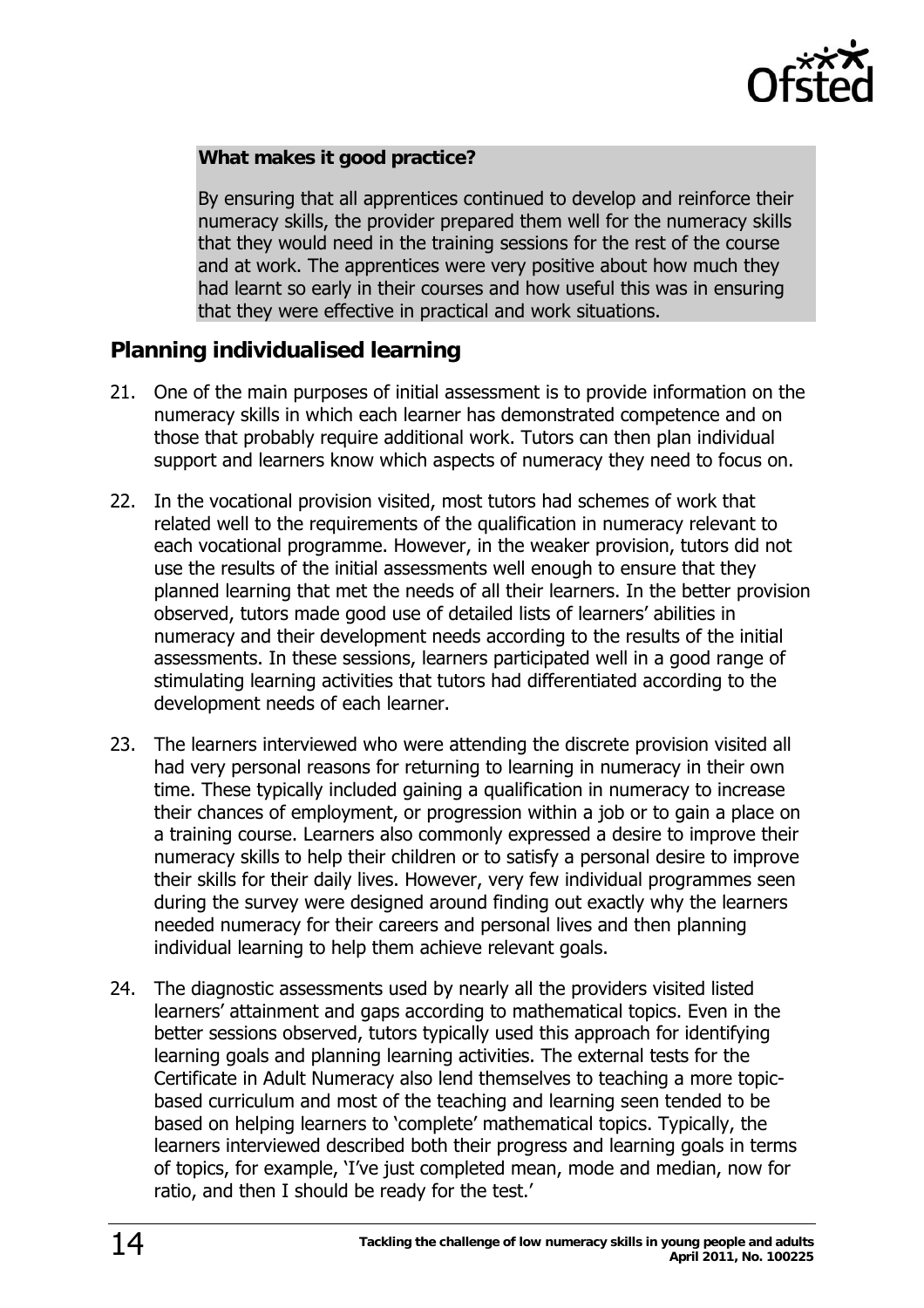

- <span id="page-14-0"></span>25. Long-term goals in learners' individual learning plans were all too often vague, such as 'improve my maths' or 'get a qualification', whereas short-term targets listed topics such as 'percentages' or 'long division'. The tutors involved were not sufficiently assertive in defining learners' numeracy needs according to their personal goals. The learning plans did not relate the numeracy skills to the contexts in which learners hoped to be applying their skills in the future.
- 26. For example, a learner who was due to be released after 15 years in prison explained to the inspector that he was slightly nervous about carrying out practical numeracy-related skills on release, such as reading timetables and maps, reading wage slips and working out a weekly budget. However, the individual learning plan for his numeracy course failed to record these personal goals; it simply stated that he was working towards a qualification in numeracy at level 1 and that he needed to work on adding and subtracting fractions and calculating percentages.
- 27. The main disadvantage of segmenting learning into the acquisition of sets of disparate skills was that learners invariably struggled to see how these skills interconnected when applied to solving problems. For example, a learner observed working on a problem under a chapter headed 'Percentages' could calculate 20% of the value of a scarf costing £8, but struggled when asked to work out the exact cost and the change from £10, because he had 'done adding and take-aways a few weeks ago' and he was not sure which method to use for this problem.

A good adult numeracy tutor:

- $\blacksquare$  has a very good understanding of the practical application of numeracy in everyday and generic work contexts, as well as in specific vocational areas, where required
- $\blacksquare$  explores the practical reasons why learners have returned to learning numeracy and makes these the core of the learning programme.

# **Teaching and learning**

'I can't believe I had the confidence to challenge a shopkeeper who had worked out my 15% discount incorrectly. This was all down to my numeracy class.'

'When I first started my placement in a nursery for my childcare course, my maths wasn't much better than the children's. Now I really understand it and can explain it to the children so that they learn quickly too.'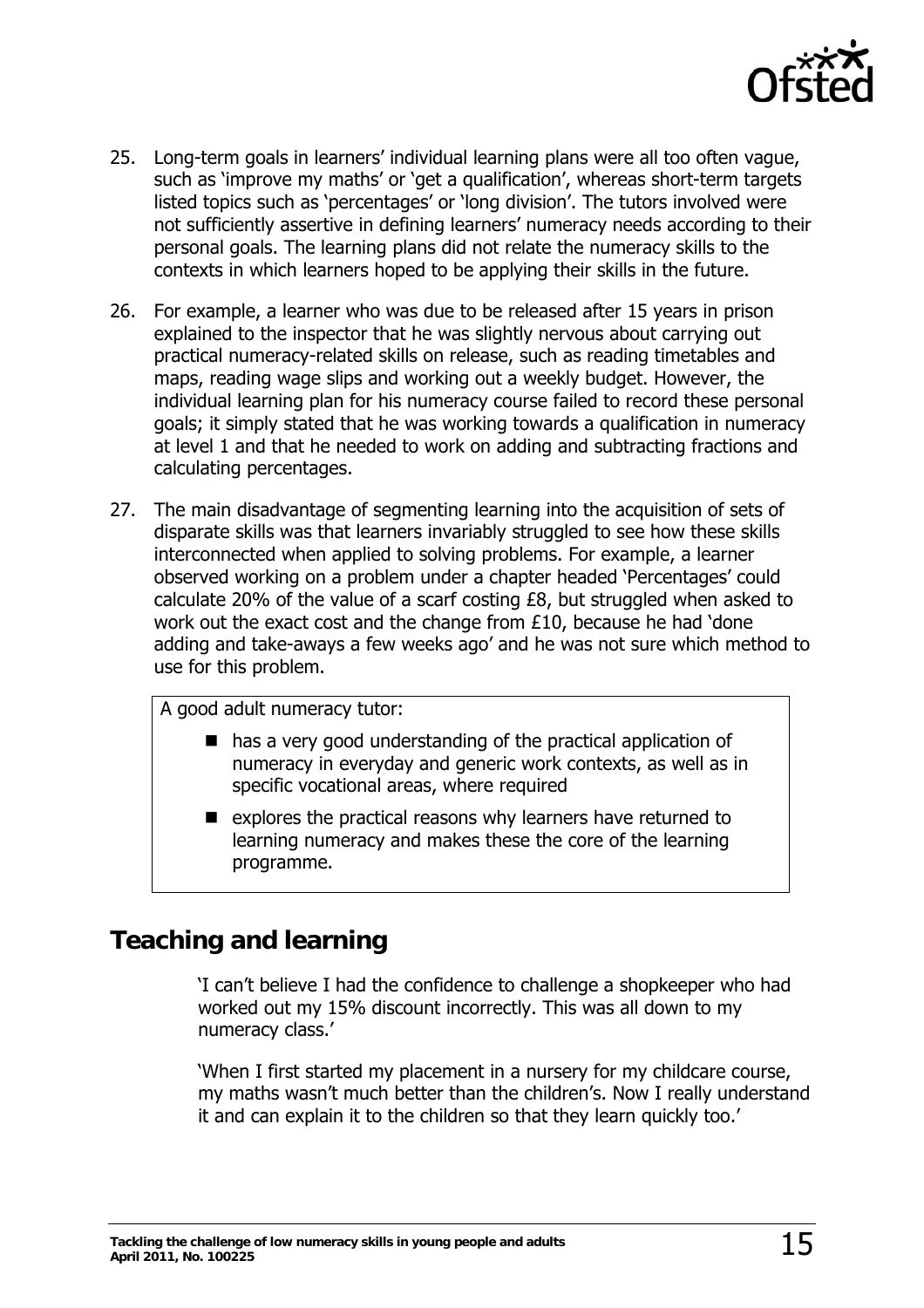

### <span id="page-15-0"></span>**Teaching strategies to overcome learners' fears**

'Talking to other people in the group who are struggling really helps. Sometimes they have a good way of explaining or sometimes I explain something to them and it helps me sort out my thoughts.'

- 28. Helping learners to realise the numeracy skills they already had and building on these skills was by far the most effective approach to assisting learners in overcoming their previous fear of the subject. Adult learners, in particular, had a tendency to undervalue their existing mathematical understanding and assumed that this amounted to no more than common sense. The good teaching observed helped learners to realise how they could use these skills on their own in their daily lives or at work, as well as during the sessions.
- 29. In the better sessions observed, tutors were particularly skilled at using praise and constructive criticism effectively; responding positively to questions, however basic; acknowledging the benefit of incorrect answers; and making learning fun by using purposeful and well-designed games, group work and practical tasks. Many of the learners spoken to had not realised how useful it was to explore the reasons for a wrong answer, when they had previously rubbed it out and just tried again, or 'felt stupid'.
- 30. Collaborative learning was promoted effectively in the better sessions. Learners found comfort and gained more confidence when working in pairs or small groups. The case study below illustrates how learners worked together to help develop their mutual understanding of decimals in a discrete evening programme for learners working at entry level 3 to level 2.

#### **Good practice: collaborative learning**

The aim of the session was to consolidate learners' understanding of the relationship between decimal numbers. It started with a brief recap of decimals from the previous week before the learners were given a pack of 10 cards with decimal numbers between 0 and 1, for example, 0.25 and 0.05, to sort in order. All members of the group had to agree the order so that they could place all the cards in the correct sequence on a number line of about 1 metre long that was marked '0' at one end and '1' at the other.

- The tutor observed the group and only intervened to ensure that each member of the group had enough chance to contribute or to provide useful prompts to move the discussions forward.
- $\blacksquare$  Where one learner was finding it very difficult to grasp why 0.4 was bigger than 0.09, the tutor allowed the other learners in the group to provide an explanation that the learner could understand.
- The explanation that helped that learner was: 'Think of it as money:  $0.07 = 7$  pence and  $0.3 = 0.30 = 30$  pence; 30 pence are more than 7 pence.'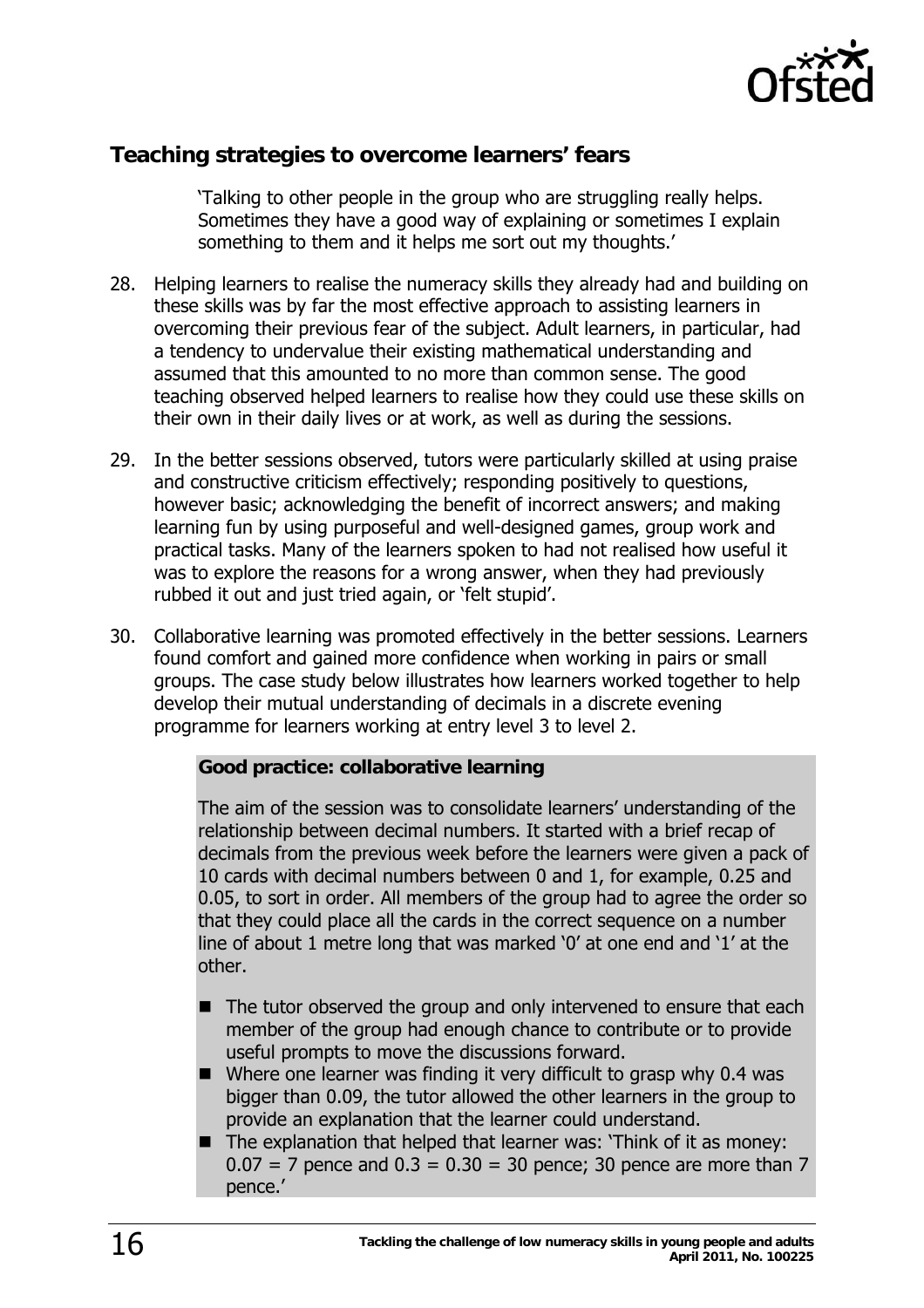

- <span id="page-16-0"></span>■ The other learners also found this a useful explanation.
- The first learner went on to contribute well to the task and could extend the concept to cover 1/100s and 1/1000s.
- $\blacksquare$  The next activity involved using hexagonal puzzles where each hexagon had different quantities, such as '0.25' and '¼' written along the edge. The learners were required to match up pairs of cards according to the quantities written on them to create a tiling arrangement. This activity built on the previous work on sequencing decimals. It also revised previous work comparing decimals and fractions.
- This activity generated more good discussion and learning.
- $\blacksquare$  The tutor noted that the first learner was able to use his new learning in a different context.

#### **Why was it good practice?**

Working in a discussion group meant that the learners had to clarify their own reasoning and find a way to explain their methods. The tutor gave enough time and space to enable learners to think through the task to tease out and clarify misunderstandings themselves. The tutor therefore resisted the temptation to provide the solution too quickly.

31. However, not all the tutors observed saw the benefit of pair work or developing learners' skills and confidence in talking about numeracy. In the weaker sessions observed, tutors did not provide opportunities for the learners to work out problems together. In these instances, the tutor dominated the session by giving long complicated explanations that the learners struggled to understand and was too quick to give the correct answers when learners hesitated to respond to questions, thus suppressing their thinking.

A good adult numeracy tutor:

- $\blacksquare$  explores with each learner why he or she may have struggled with numeracy in the past
- $\blacksquare$  ensures that all individualised learning programmes identify and build on the skills that learners bring with them
- $\blacksquare$  incorporates the numeracy skills that learners may use every day, such as adding and subtracting decimals when using money, which they may not realise involves mathematical thinking.

#### **Addressing misconceptions and developing understanding of mathematical concepts**

'When did you turn the first or the second fraction upside down? – I never knew.'

'What about two minuses make a plus? – they never did when I tried it.'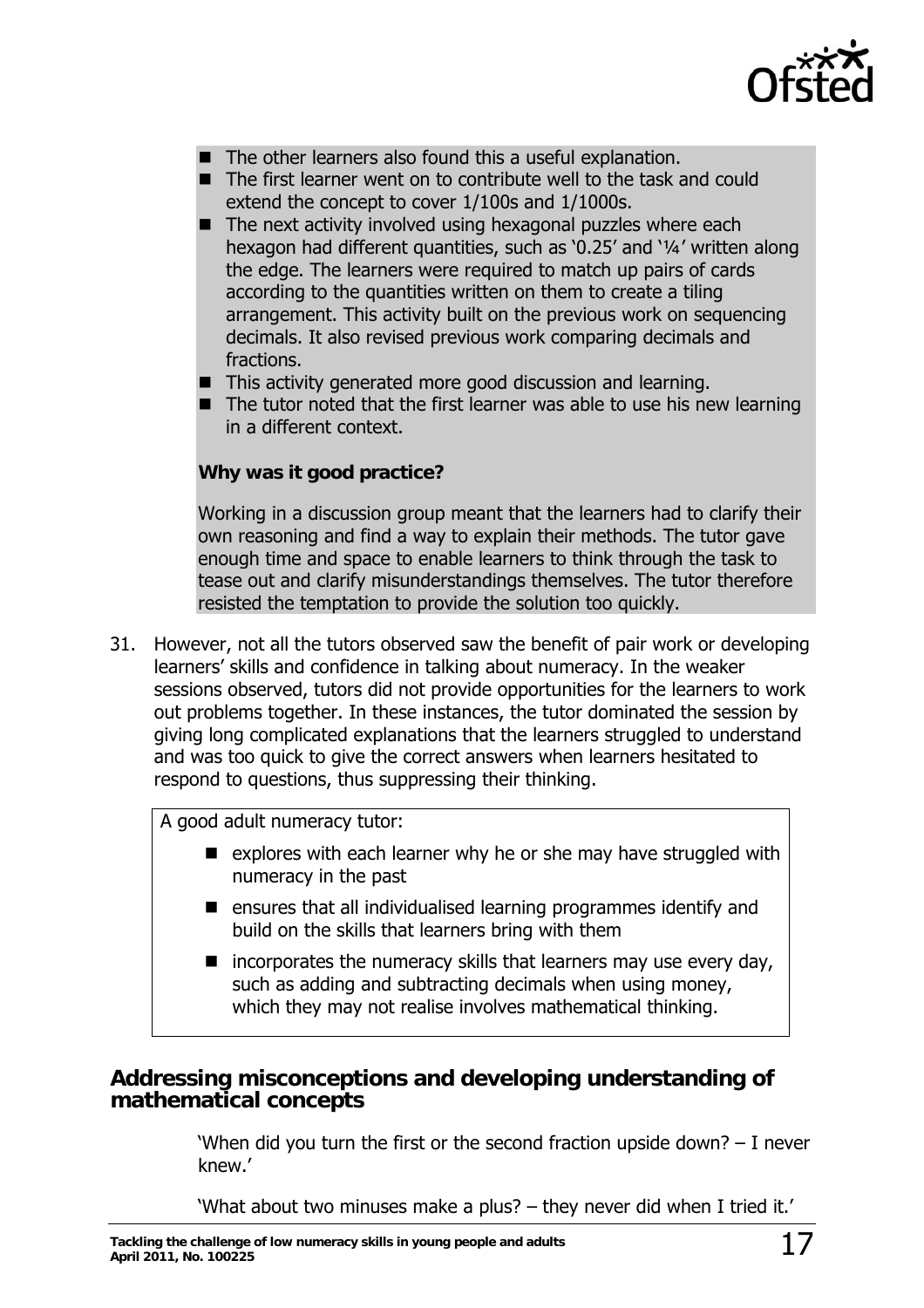

- 32. For learners to use numeracy successfully, they need to make sense of the mathematical concepts and assimilate the written rules and techniques, so that they can use them independently and apply them confidently in different contexts. However, enabling learners to understand mathematical concepts and explain reasoning were the weakest aspects of the teaching observed during this survey. One of the most common frustrations that the learners interviewed found on returning to numeracy was that they 'kept on forgetting the methods' and 'couldn't make sense of all those rules from one lesson to the next'.
- 33. Weaknesses frequently observed in the teaching centred on the tutors' lack of expertise in identifying learners' misconceptions and helping them understand where they had gone wrong in tackling specific numeracy skills in the past. The negative views that learners identified concerning numeracy were all too often based on frustration at not getting the answer right and not understanding how a calculation or process works. For example, one learner struggled to see why 4² did not equal 8 and had clearly not grasped the concept of squared numbers.
- 34. In the weaker sessions, tutors focused too much on giving learners opportunities to practise a specific numeracy skill often in the hope that they would eventually get the answer right, with insufficient checking of whether the learners had understood the reasons underpinning it. The result was that all too often the learners were only able to carry out the calculations with heavy reliance on the tutor, text books or guidance notes in worksheets. Weaker practice also lacked clear explanations and failed to build on learners' prior knowledge. For example, in an observed session for learners working towards level 2, the class had been taught to transpose simple formulae using a spatial 'cover-up' method that involved variables set out in a triangular configuration. Learners were told to form a triangle and put the part of the formula which equalled the others together at the top of the triangle and 'cover up' the variable they wanted as the subject. For example,  $Sin\theta = O/H$  can be expressed as:



- 35. There was no explanation of transposition of formula by maintaining the equality of 'both sides' of the equation so that, for example,  $Sin\theta = O/H$  can be expressed as H x  $Sin\theta = O$  by multiplying both sides by H. At the end of the session students could perform operations, but many of them clearly did not understand the mathematical concepts behind the 'cover-up' rule.
- 36. In the better sessions observed, tutors promoted the sharing of mathematical reasoning rather than just the solution or the correct answer. In particular, they asked questions that required an explanation rather than mere recall. They also took time to talk through a calculation or a problem with learners to help them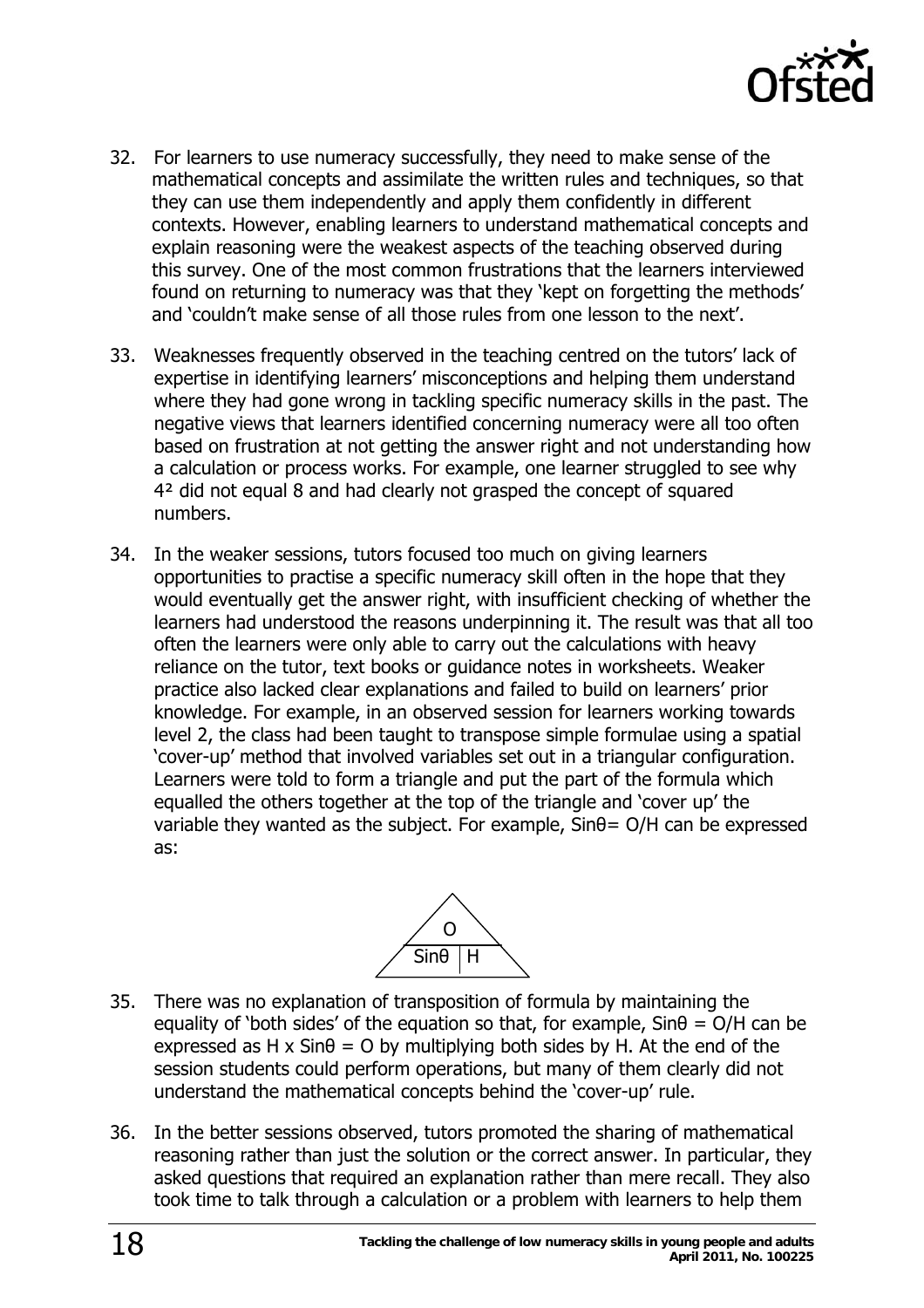

unravel their thinking and to work out where and why they could tackle the task differently. As one adult learner who had 'finally understood' how to 'borrow and pay back' for subtractions commented, 'The tutor knows me as an individual, how I think, and what is more likely to work for me.'

37. An example of very good practice in developing learners' understanding was seen in a session for entry level 3 learners in a discrete adult numeracy class.

#### **Good practice: developing learners' conceptual understanding**

The planned learning outcomes were to read, write and understand common fractions and to add and subtract sums of money. The topics were 'pizza slices', and planning and budgeting for a party.

Particularly strong features included:

- good use of directed questioning and illustration on the whiteboard to link numerical and verbal descriptions of fractions using pizza slices as the model (for example, linking 'half' written as a word and as a numerical fraction)
- $\blacksquare$  the tutor took the opportunity to reinforce/improve spelling (for example of 'quarter' – misspelt during an individual activity)
- $\blacksquare$  the tutor used questions progressively with images on the whiteboard to develop conceptual understanding of fractions; for example, 'could you share the pizza equally between two people if it was cut like this?' (into 2, 3, 4 parts and so on)
- $\blacksquare$  the tutor gave the learners time to think, respond and self-correct, and established with them the equivalence of 2/4, 3/6 and 1/2
- very effective use was made of cards in the shape of sectors of a circle to establish the relative size of fractions, relating this to pizzas: 'Why is 1/8 the smallest of these fractions?' brought the response, 'because you would have the smallest portion of pizza to eat if it was cut into 8' – the learners therefore used the visual prompts to understand the relationships between the different fractions.

#### **Why was it good practice?**

Understanding of equivalence of simple fractions was developed securely through the use of the practical context. The tutor employed very good use of probing questions, visual reinforcement, and promotion of peer support to develop conceptual understanding of basic mathematical knowledge. Learners were engaged in activities and learning through 'real life' examples; they were enjoying their learning, and able to apply what they had learnt.

38. Other successful approaches to introducing mathematical concepts observed involved: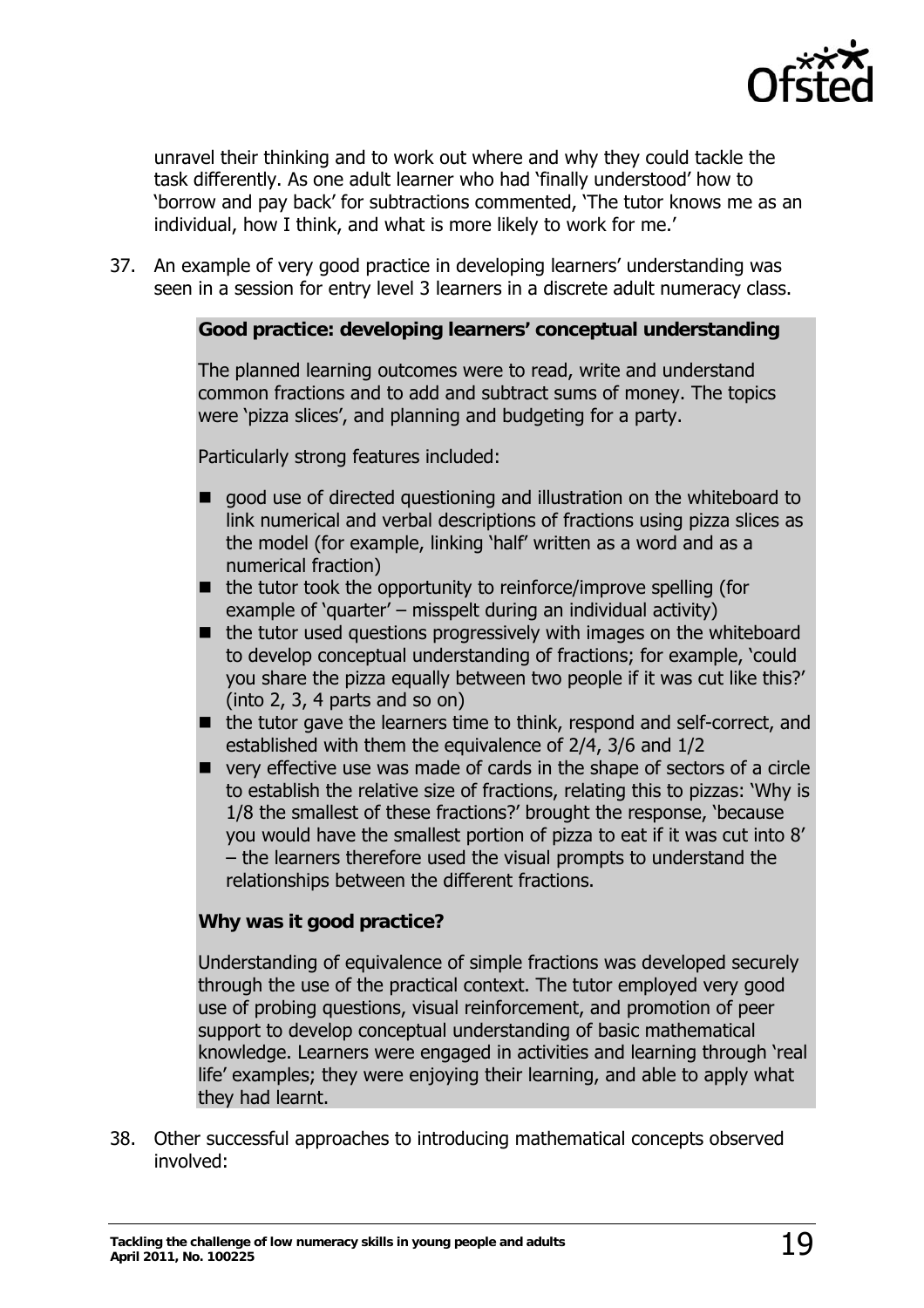

- <span id="page-19-0"></span> $\blacksquare$  keeping explanations simple and making the context relevant to their personal lives, such as using everyday objects when explaining the differences between two- and three-dimensional shapes
- $\blacksquare$  helping learners overcome the misconception that there was only one method or approach to solving a problem
- suggesting alternative approaches and methods if one did not work for a learner, such as using different methods for long division; learners were often relieved to be 'allowed' to forget the system that had never worked for them in the past and to try different methods.
- 39. The learners interviewed who attended the learndirect provision visited, in which they spent at least 90% of the time working with online learning materials, had a variety of views on what was the most challenging aspect of numeracy. The common theme, however, was associated more with the ability to understand the question, for tests and online material, rather than what they were trying to achieve in a particular mathematical technique, such as the concept of a 'discount'. Although tutors were available to provide direct support in 'mini sessions', not all staff in these providers were numeracy specialists. This meant that not all learners had adequate opportunities to explore their understanding of the concepts that they were using in sufficient depth when carrying out the activities on computers. They were also unable to gauge if they had indeed grasped the concepts correctly.

A good adult numeracy tutor:

- has developed his or her own understanding of mathematical concepts beyond level 2
- $\blacksquare$  is very skilled at ensuring that learners get to the root of any misconceptions they may have so that they understand where they go wrong and apply the correct reasoning in the future
- **P** promotes the benefits of analysing incorrect answers to learners.

### **Involving all learners and developing their independence**

'In my class we don't all do percentages the same way – we use whatever method works for us.'

'I really like the way the tutor does not give us the answer if we are stuck, instead he gives us alternative examples to help us work out the solution, making it more of a challenge.'

40. Nearly all the numeracy sessions observed on vocational programmes and in discrete provision involved teaching learners of mixed ability. Even on courses streamed according to learners' overall levels, learners brought with them very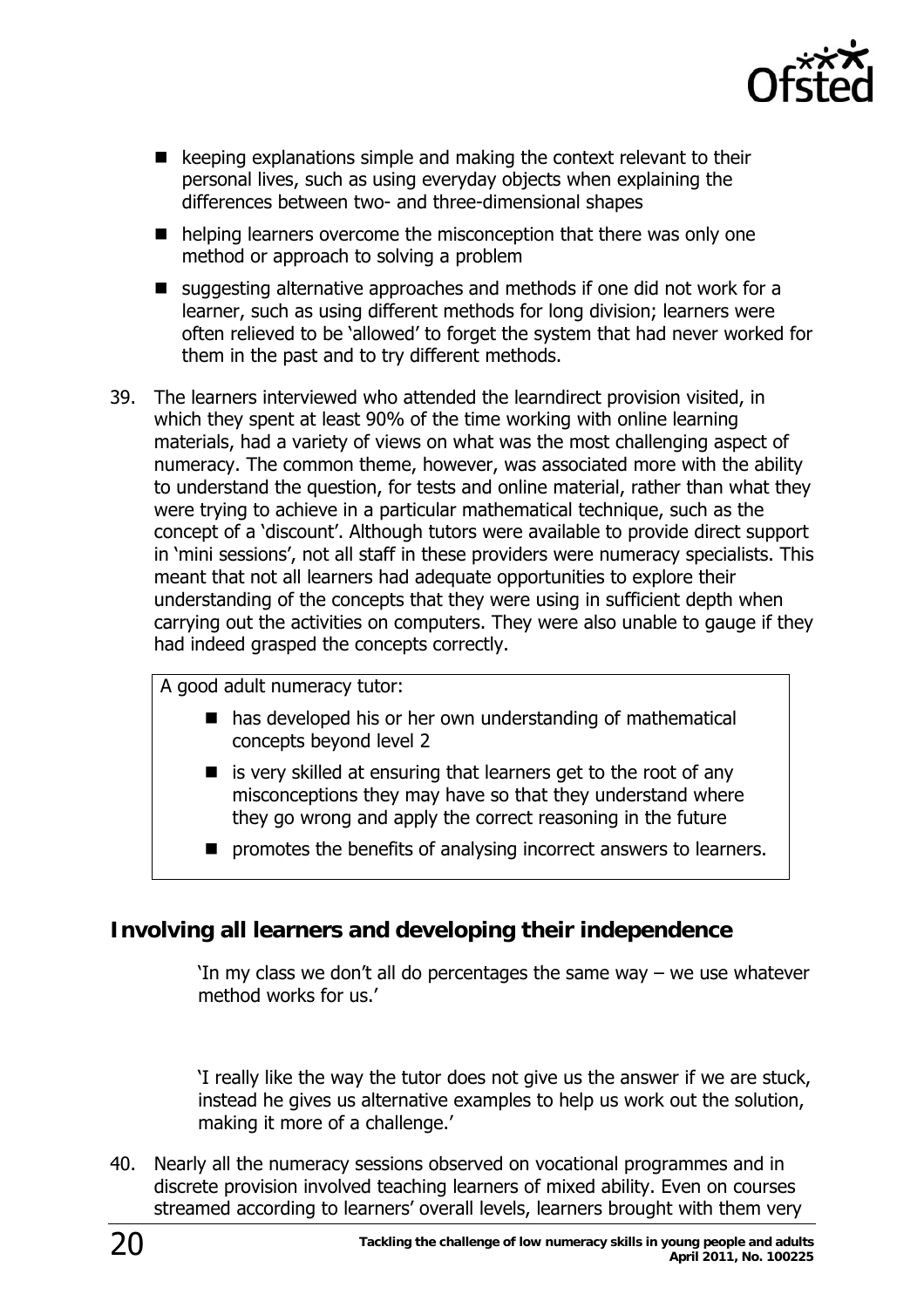

different prior experiences of learning numeracy. In the good and outstanding sessions observed, tutors were skilled at using questions and group work to ensure that all learners participated in activities that were at an appropriate level. Conversely, in the weaker practice the tutors did not direct questions sufficiently and waited for a correct answer before moving on, often leaving the same few learners to call out the answers. Some learners were not sure which answer was correct and those learners giving the wrong answer did not find out what was wrong with their offering.

- 41. In the weaker sessions observed, worksheets of repetitive 'sums' were used at the expense of developing learners' problem-solving skills. Published worksheets were useful to reinforce learning and give learners practice related to written tests, but tutors needed to assess more carefully the purpose of worksheets in helping learners to develop the ability to apply their skills in practical contexts. They also needed to review the quality of the worksheets they used. Although worksheets or text books used by many of the providers visited included real-life examples, some were dated.
- 42. Nearly all of the colleges visited used learning support assistants; adult and community learning providers had volunteer tutors and prisons used peer tutors. However, the effectiveness of the deployment of this additional support varied considerably. Effective use of additional support tutors that inspectors observed had the following characteristics:
	- $\blacksquare$  detailed, shared planning for all the activities in the sessions
	- clearly identified roles for the lead tutor and each member of the support team
	- $\blacksquare$  support that enabled learners to develop their ability to carry out the calculations or solve number-related problems independently
	- $\blacksquare$  tutors and support staff who were skilled at judging when to provide close direction and support and when to allow the learners more time to tackle a task alone
	- good use of additional work to allow slower learners to build their skills for the main task
	- qood use of additional work for the more able learners to allow them to develop a wider range of skills or to apply their skills in a wider range of more complex tasks.
- 43. The sessions observed that were successful in developing learners' independence in improving their skills in numeracy focused on ensuring that learners used their understanding of 'the why' as well as 'the how' in carrying out calculations and solving number-related problems. Examples of techniques for developing such independence included:
	- $\blacksquare$  instilling confidence in learners by teaching them to apply checks to their calculations so that they knew, rather than hoped, that they were correct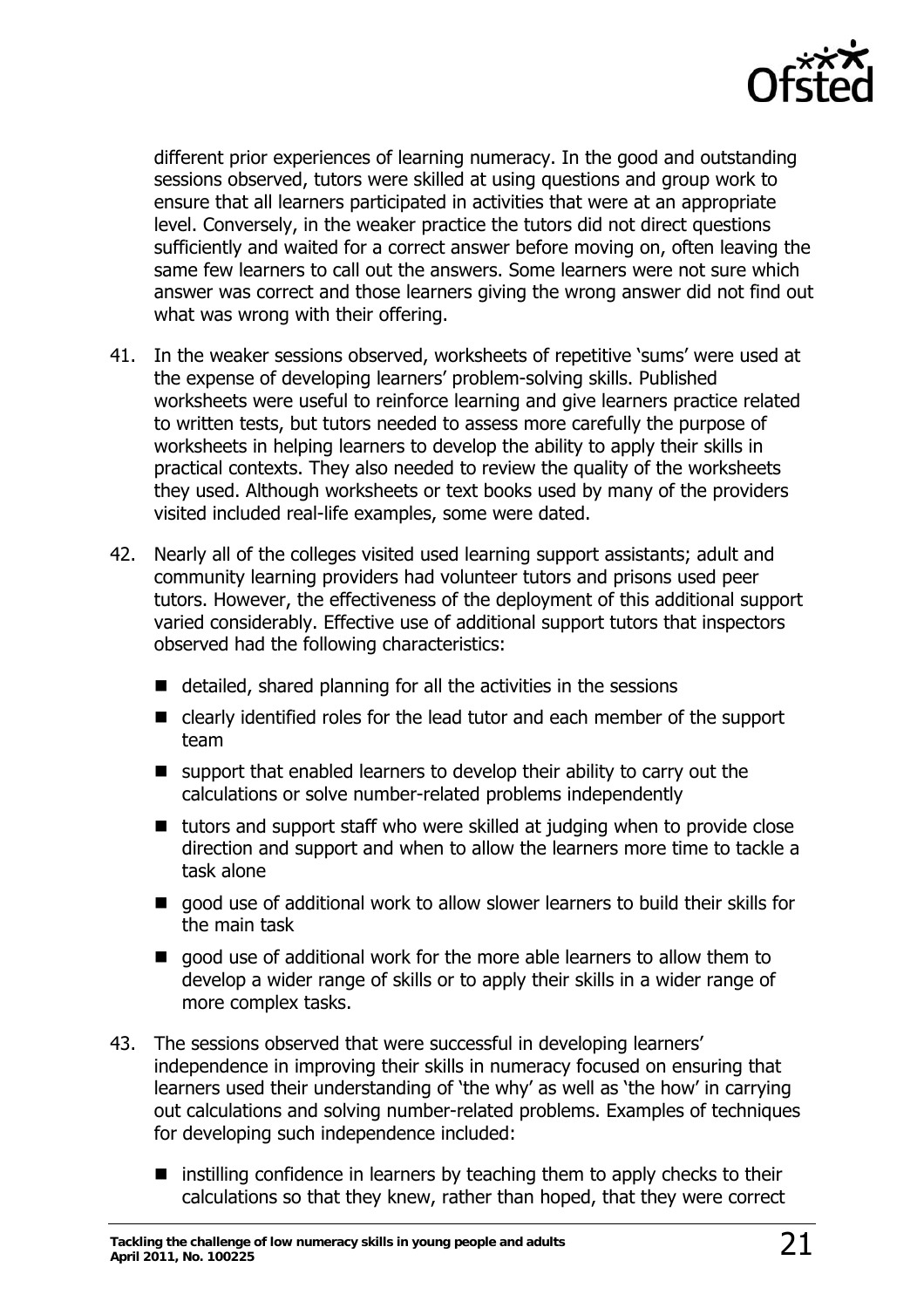

- <span id="page-21-0"></span>■ helping learners to identify reference points for measurements that they would always remember, such as 1.8 metres for the approximate height of a door, or the span of their hand, that for one learner measured eight inches or 20 centimetres
- using vocational or everyday projects to develop learners' problem-solving skills that they could apply at work or at home as additional 'homework'.
- 44. Across all types of provision visited, the use of computers varied from highly productive to ineffective. For example, learners readily engaged in the productive use of the internet to research information for a project or activity, or their job. On the other hand, extended use of electronic worksheets did little to develop learners' independent thinking in numeracy, although most of the learners spoken to said that they liked the instant feedback on their efforts when using the computer. Inspectors saw very few imaginative uses of the internet such as online shopping and exploring charts, data and percentages, to help learners to use computers to increase their numeracy skills. Where it was used well, this helped learners to extend their use of computers in their personal lives or at work. Computer programmes generally worked well for learners who were working towards a qualification. However, some learners said that they felt quite isolated working at a computer and would prefer more in-depth support from a tutor.

A good adult numeracy tutor:

- uses different types of activity, such as group, pair or individual work to allow learners to explore mathematical problems or calculations to develop their understanding and confidence
- uses a wide range of resources, including information technology, to develop learners' ability to use their learning independently and in contexts that are relevant to them.

### **Making numeracy purposeful**

'I like doing numeracy when it's part of my course. In carpentry and joinery, we use calculations to see how much timber we need to cut.'

45. The most successful sessions observed during the survey were those for learners on vocational programmes which were set in their vocational contexts, either at the learners' workplaces or in vocational workshops in colleges or prisons. Typically planned and/or taught by vocational and specialist numeracy tutors together, learning involved work on discrete number-related skills and concepts in activities that were linked closely to practical activities at work or in training workshops.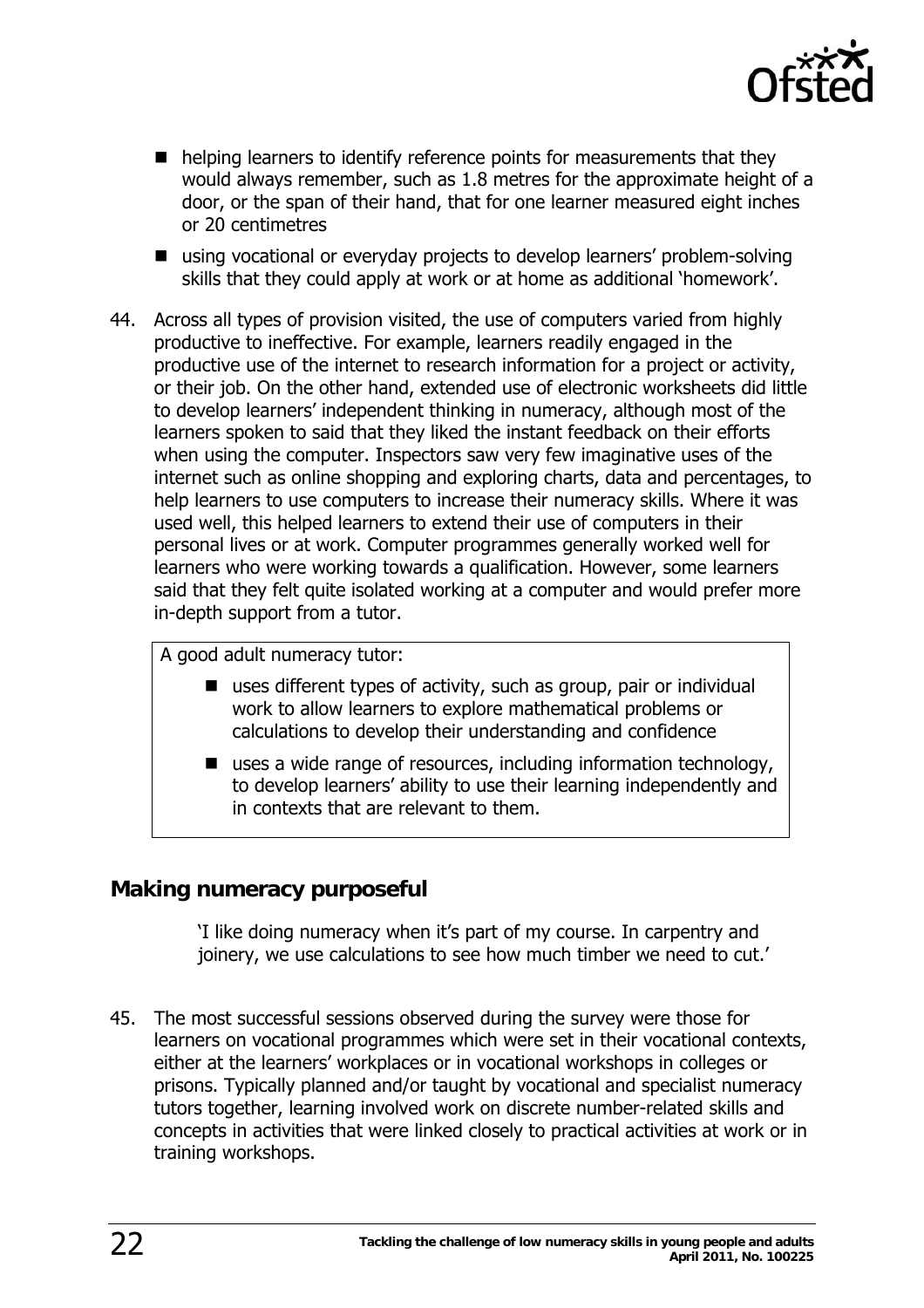

46. The following case study provides a good example of a catering session at level 1 for 16–18-year-olds attending a college, in which the teaching and learning of catering skills involved the development of learners' numeracy skills.

#### **Good practice: teaching numeracy on a catering course**

In the observed activity learners had to prepare a dish within a given time. Many of the learners struggled with adding and subtracting periods of time, but they were motivated to develop their understanding in order to achieve the activity. The tutor used the whiteboard in the kitchen to draw timelines to help develop learners' skills in planning time. The one learner who presented his dish late could clearly identify that he had switched the oven on too late and was delayed by three minutes waiting for it to reach the correct temperature. The learners told the inspector that the activity revised the skills they had learnt on the course: to weigh out ingredients accurately, multiply the amounts in recipes to cater for larger numbers and proportion dishes according to the number of covers. They felt proud that they were beginning to take these skills for granted although they were aware that they would still need to work on their numeracy skills when they progressed to level 2.

#### **What makes it good practice?**

The session plan had clear learning objectives for numeracy. The tutor integrated numeracy into each aspect of the activity, building on learners' prior learning. The tutor had records of each learner's ability against these numeracy skills and gave learners feedback on their use of numeracy to complete the catering activity.

- 47. The survey visits to observe and interview learners at work and in vocational training workshops provided a rich set of good practice examples of the skills in learning work-related numeracy that they had acquired.
	- In business administration learners were able to:
		- − interpret averages, such as mode, median and mean to work out the number of telephone calls received at work by each department and present this to senior managers in a report
		- − calculate decreases in stock after a busy weekend and use this information to monitor stock and change orders.
	- In construction, learners developed numeracy to:
		- − calculate how many bricks were needed for a wall of a specific height and length
		- − measure an area of land for a surveying project, on the basis of which they would then plan the construction of a new building.
	- In care for the elderly, learners developed numeracy to: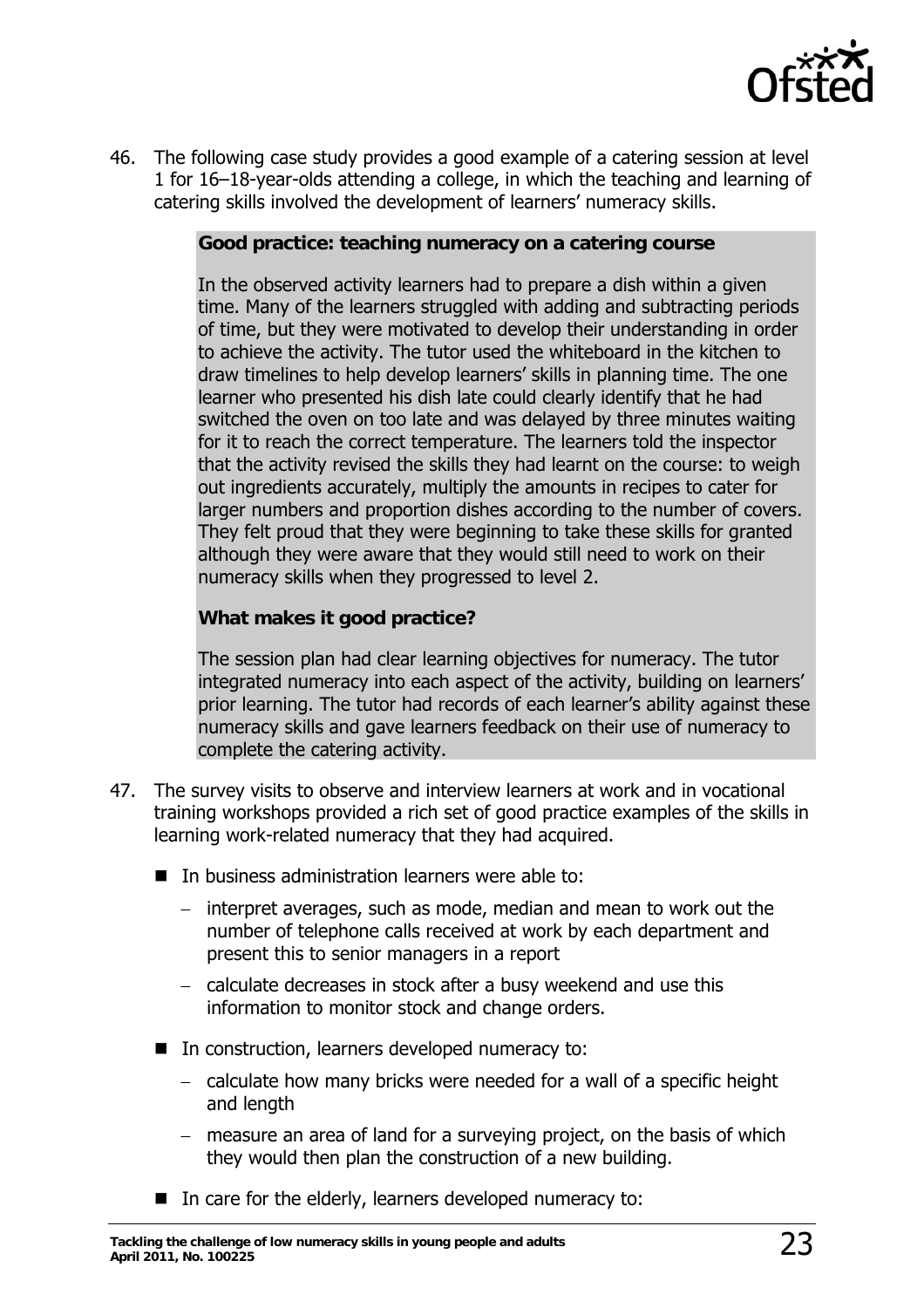

- − measure, record and compare the weight of residents over time
- − estimate the temperature of bath water
- − manage the residents' daily domestic budgets on their behalf.
- 48. The following case study shows how women in a prison developed the numeracy skills they needed to achieve a qualification in active healthy living at levels 1 and 2.

#### **Good practice: developing numeracy skills required to work in a gym**

Ten learners were enrolled on the part-time six-week course that took place in the prison's gym. They were working towards an initial qualification in active healthy living that could lead to a higher level qualification in becoming a gym instructor. All learners needed to have developed basic numeracy skills such as addition, subtraction and the use of simple measurements prior to joining the course. A gym instructor taught the class with the help of a peer mentor who had achieved a qualification in numeracy at level 2 and was a qualified gym instructor.

The session involved an analysis of each piece of equipment used in fitness gyms, the range of exercises that each one offered, and the relevant health benefits, as well as the health and safety issues. During the group discussions, learners developed numeracy skills relevant to a gym, including:

- assessing and recommending the optimum number of repetitions in each type of floor exercise
- understanding metric and imperial measurements according to the calibration of each piece of equipment
- using distance and time to understand and compare the readouts on equipment such as treadmills and rowing machines
- using equipment to measure their heart rates and using percentages to work out the optimum heart rate for each type of exercise.

They also needed to record the above types of information in a workbook as they used the equipment in the gym or helped other women new to the gym.

#### **What makes it good practice?**

The learners made very good progress in developing numeracy skills that most of them had struggled with in the past. They enjoyed carrying out number-related tasks that had a clear purpose and where the results were very useful for their work in the gym. They quickly realised the need to be accurate in their calculations, and although they used a calculator to work out percentages, they developed the skills in estimating to check that they were giving correct advice.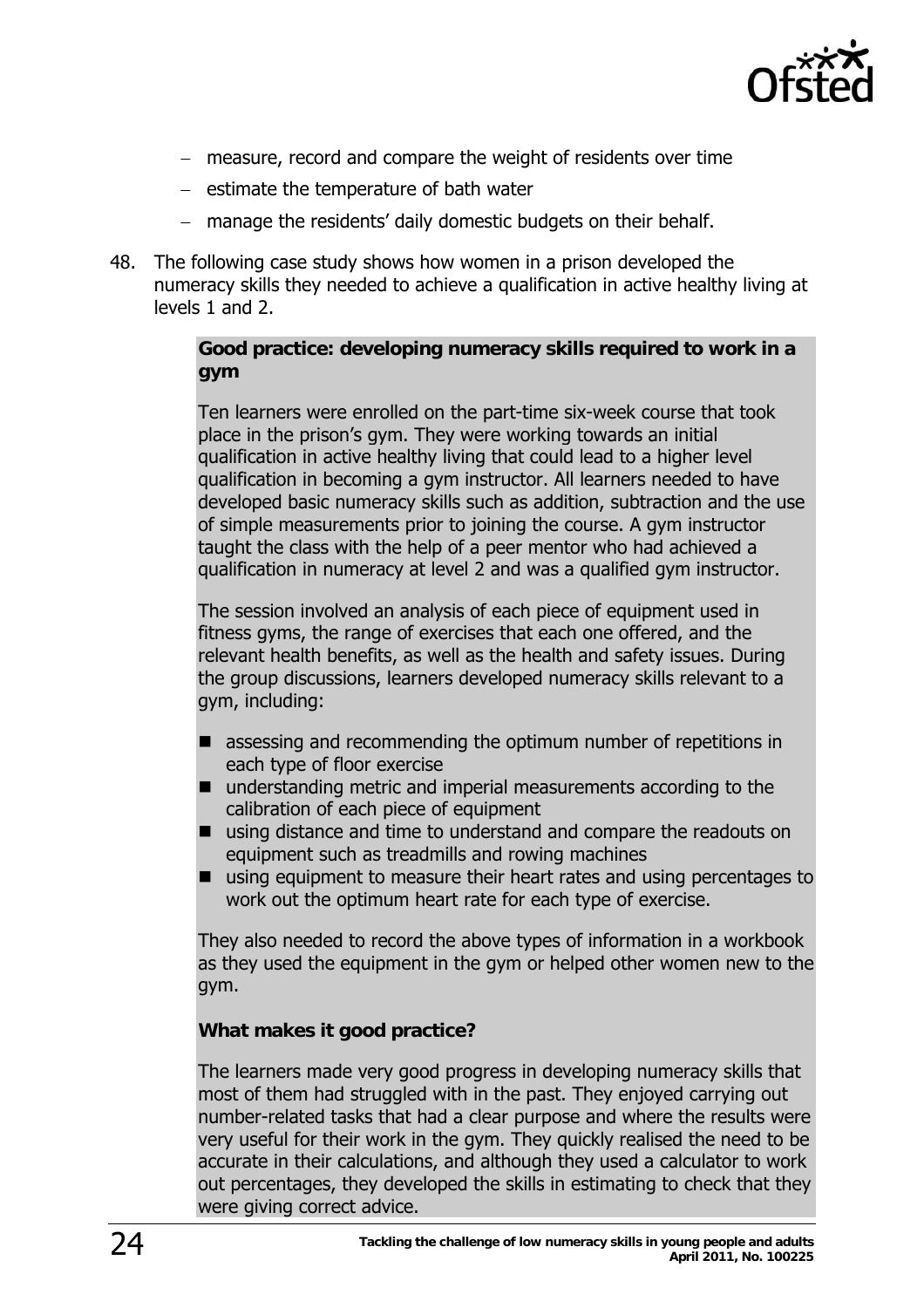

The support that the peer mentor provided was very well received as the learners said that they could relate well to the explanations given by another woman who had also learnt to use the gym in a prison.

- 49. However, in the weaker sessions in all types of provision, explanations and activities were only loosely connected to the relevant context, and this often did little to motivate and interest learners. Similarly, activities failed to inspire learners when they did not help them to learn the specific skills they had identified as a priority for them. For example, an apprentice interviewed in a care home felt that the session on measuring weights had not helped her understand how to use scales in the kitchen to weigh out food for the residents with diabetes.
- 50. The tutors on discrete programmes who were interviewed felt that linking teaching in numeracy to contexts that were relevant to all learners was a challenge, particularly where learners were of mixed levels and had very different interests and learning goals. Some successful examples observed in sessions involved good development of learners' skills in financial literacy, time management and handling data:
	- planning an outing that involved reading information sheets about opening times, maps and timetables, working out timescales and calculating costs of travel, entrance fees and refreshments per person
	- selecting the most beneficial savings scheme or understanding pay slips or benefit schemes
	- discussions on the national budget deficit to help learners understand and use large numbers.
- 51. The tutors in these examples used a good selection of activities at different levels to ensure that all learners were fully involved. The weaker sessions seen did not offer learners sufficient opportunity to develop and transfer their skills into meaningful contexts.

A good adult numeracy tutor:

- focuses on problem-solving and applying numeracy to build learners' confidence in using it in everyday situations and at work and help them understand the practical purpose and application of each mathematical concept
- minimises the use of paper-based and electronic worksheets
- uses a wide range of practical resources, including technology, in an imaginative way to develop numeracy skills that relate directly to those that learners use in everyday situations, at work or for personal projects or hobbies.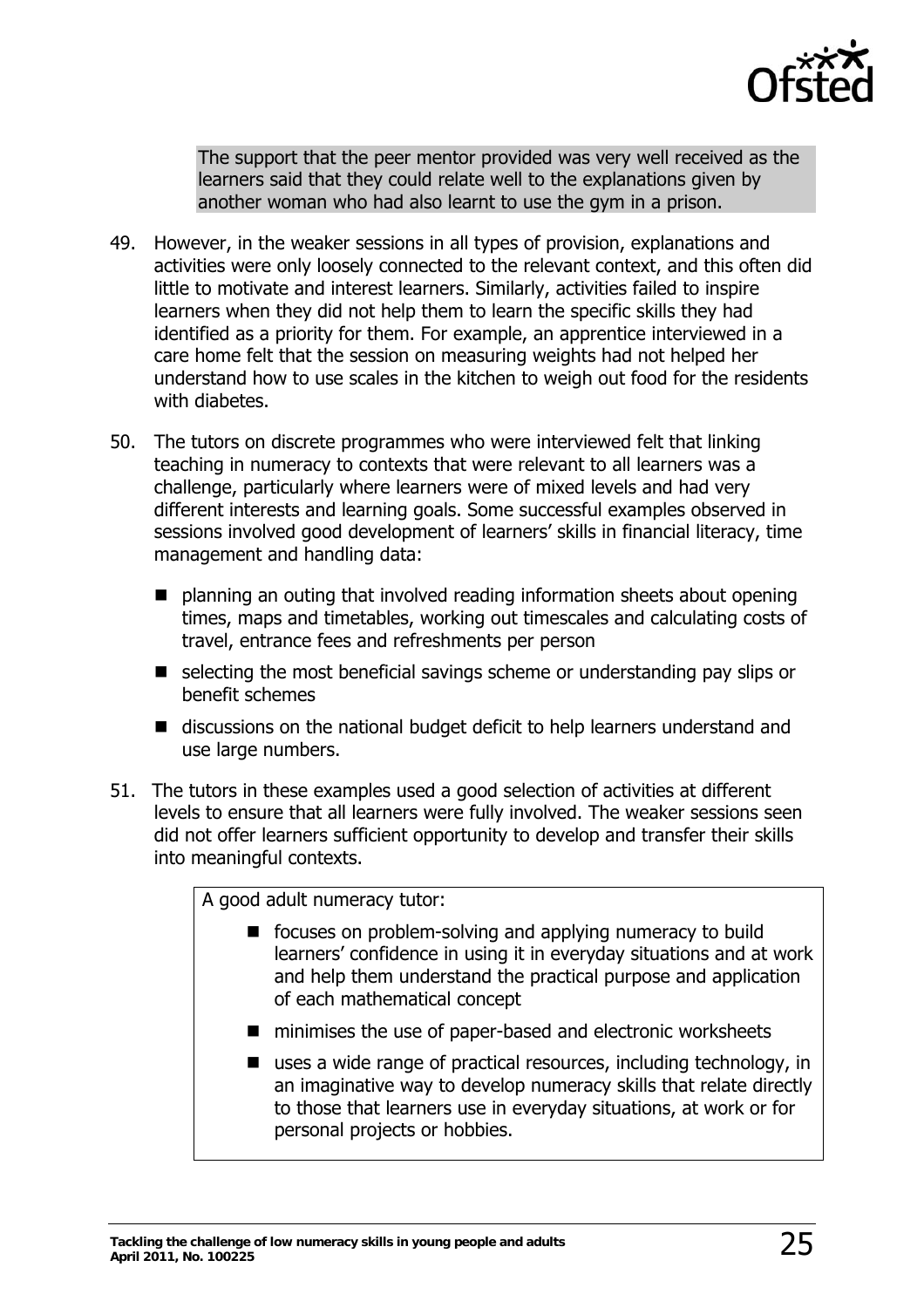

<span id="page-25-0"></span>A good vocational tutor who supports learners' development of numeracy:

- has developed his or her own understanding in mathematics to at least level 2
- has a qualification in teaching adults in the lifelong learning sector
- $\blacksquare$  has a very good understanding of the practical application of numeracy in the relevant vocational area
- $\blacksquare$  ensures that all learners have individualised learning programmes that identify and build on the numeracy skills that learners bring with them, that are relevant to the vocational area
- $\blacksquare$  is skilled at ensuring that learners get to the root of any misconceptions they may have so that they understand where they go wrong and apply the correct reasoning in the future
- focuses on problem-solving and applying numeracy to build learners' confidence in using it in training and at work
- helps learners understand the practical vocational purpose and application of each mathematical concept
- sets high standards to ensure that learners can perform relevant mathematical or number-related processes accurately and competently to the required industry standards.

### **Assessing learners' progress**

'When the tutor first assessed my work, she asked if I thought I'd got it right. I thought this was daft at first, but now I know it's up to me. I should know if I understand something well enough. Then the tutor can help me spot any silly mistakes.'

- 52. Effective assessment in numeracy goes beyond simply confirming if final answers are correct, to checking learners' understanding of how numeracy methods work and why. In the better sessions observed the tutors did not always rely on using question and answer sessions or written exercises for assessment; instead, they used problem-solving activities that enabled the learners as well as their tutors to assess their progress and to identify where they were still grappling with concepts. Effective tutors continuously assessed the progress of their learners during sessions, and quickly adjusted their teaching methods in response.
- 53. In the more effective provision visited, vocational tutors and numeracy specialists worked well together to develop vocationally related assignments for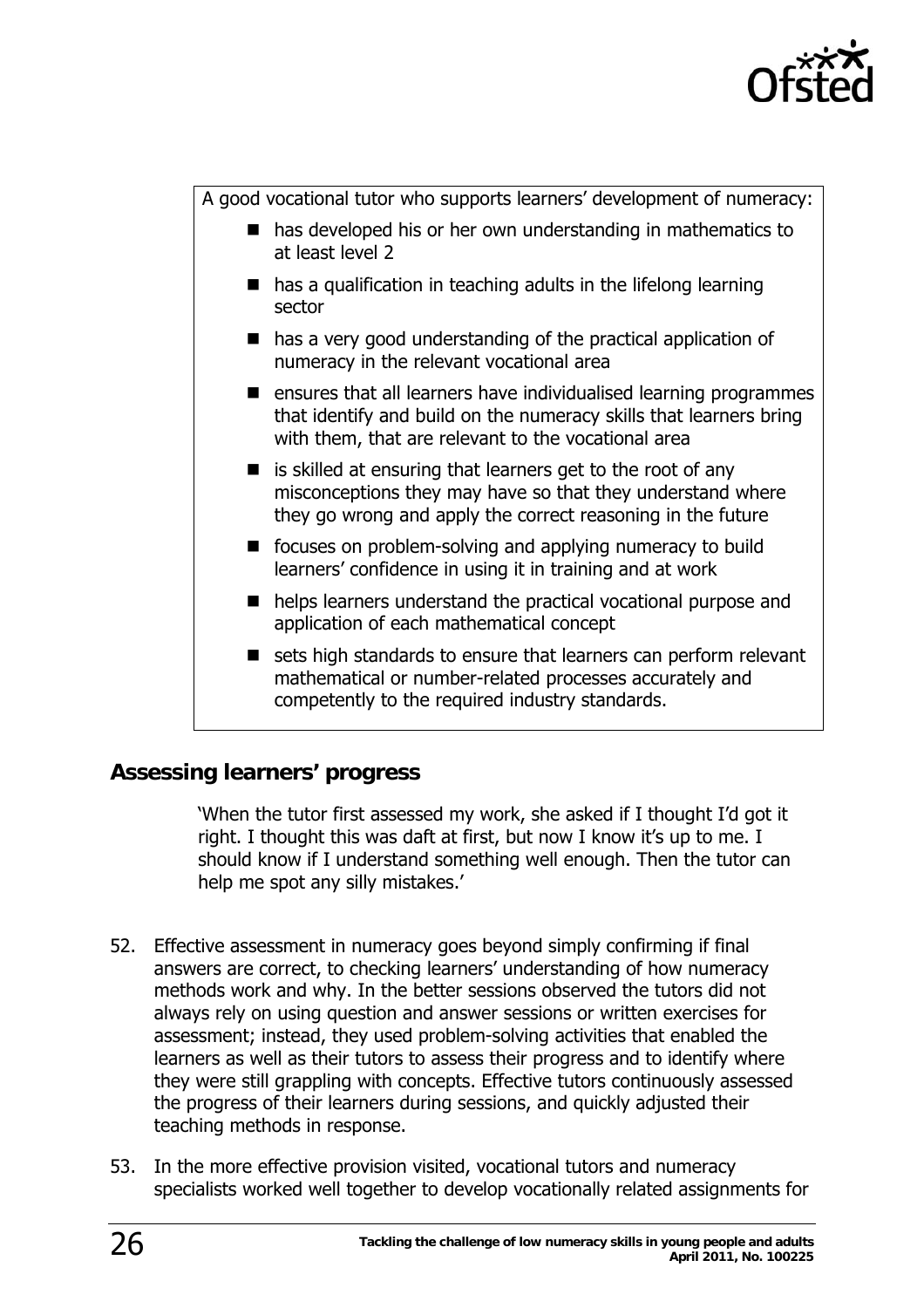

the Application of Number qualification. These assignments linked well to the criteria for the qualification and featured good examples set in the relevant vocational contexts. All the providers visited were developing teaching, learning and assessment materials for functional mathematics.

- 54. In less effective provision, there was often too much focus on summative assessment at the expense of formative assessment during teaching sessions. In the discrete provision visited, targets for the achievement of qualifications were frequently a strong focus for tutors and managers; assessments focused on identifying the topics that the learners had completed and concentrated on those that still needed to be covered for the tests. In one typical example, managers had set up six-week courses that had to include two practice papers for the external tests, and the final test to be taken by at least two thirds of the learners. This allowed little or no time for exploratory problem-solving activities to help learners try out different methods of tackling problems and assess their own progress in working out the best way to resolve them. Tutors therefore had reduced opportunities to understand specifically what barriers to learning they needed to address.
- 55. In the discrete numeracy classes where the main focus was working through practice papers and exercises based on the way test paper questions were set, the feedback that learners received was very narrow. In these courses, learners' diary pages, which were used for recording their progress after each session, were largely uninformative and unhelpful in identifying their achievements and the barriers to them moving forward. In these sessions, the system for recording activities, and frequently the activities themselves, did not help learners develop the technical language they needed to assess and describe their performance. Records of learners' progress frequently featured the following characteristics:
	- comments under the heading 'work completed' regularly listed topics such as 'adding', 'probability', or 'algebra', or even stated 'L1 practice paper' or 'exercises 4–8 on p36'
	- learners' written comments tended to focus on their attitudes and efforts: 'I enjoyed this exercise' or 'I worked hard' or 'I just couldn't concentrate today'
	- tutors' comments were invariably encouraging but often unhelpful in recording learners' achievements in sufficient detail to help them improve on their performance: 'Good work' or 'Good progress'.
- 56. Inspectors saw few very good records of learners' progress, but when such records were found, they were much more explicit and the learners were more fluent in describing their progress and achievements.
	- `I can understand borrowing and paying back for subtraction after 30 years'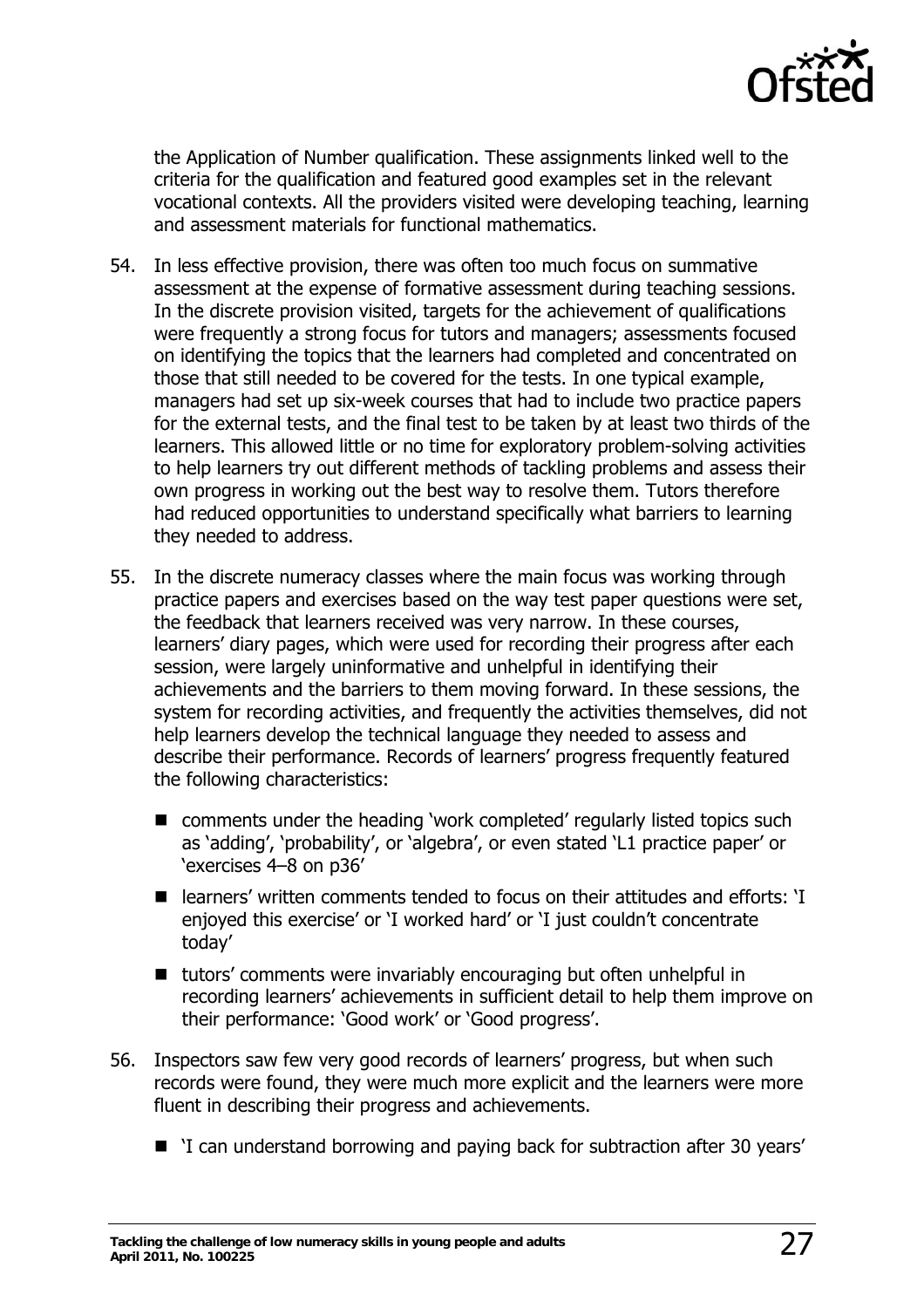

- <span id="page-27-0"></span>■ 'I have at last accepted that you don't need to work everything out exactly and I'll round numbers and amounts up or down more now to get a rough answer'
- `I'm more accurate at drawing and measuring angles.'

A good adult numeracy tutor:

- continuously assesses the progress of his or her learners during sessions, and quickly adjusts his or her teaching methods accordingly
- **P** provides constructive feedback on learners' progress in understanding individual mathematical concepts, as well as their progress towards personal learning goals
- **F** focuses primarily on developing learners' knowledge, skills and understanding, but also ensures that they are familiar with the requirements of external assessments and tests.

# **Leadership and management**

### **Identifying the need and levels of participation**

#### **Vocational programmes and apprenticeships**

- 57. Initial assessment provides information on a cohort of learners' levels of attainment in numeracy at the start of each course. Managers can use this data to monitor the level of need in the institution as a whole and to decide how best to organise numeracy support for every course.
- 58. All the 35 providers visited offering full-time courses used initial assessments in numeracy (and literacy) for at least some of their vocational programmes. Ten colleges, six independent learning providers and one local authority had good arrangements for initial assessments. They systematically assessed all their learners as they joined a vocational course and they used the information well to organise numeracy provision at course level, as well as for individual learners. In the weaker providers, where learners were not assessed or where they did not receive the results, they did not know whether they had the numeracy skills required for their training programme. This included apprentices who had an approved 'proxy' qualification in numeracy or mathematics, but may not have been sufficiently competent in the numeracy skills required at the start of their vocational programme.
- 59. Across all the settings visited, the results of initial assessments at institutional level that were reviewed showed a high need for numeracy provision up to and including level 2. Typical results reviewed showed: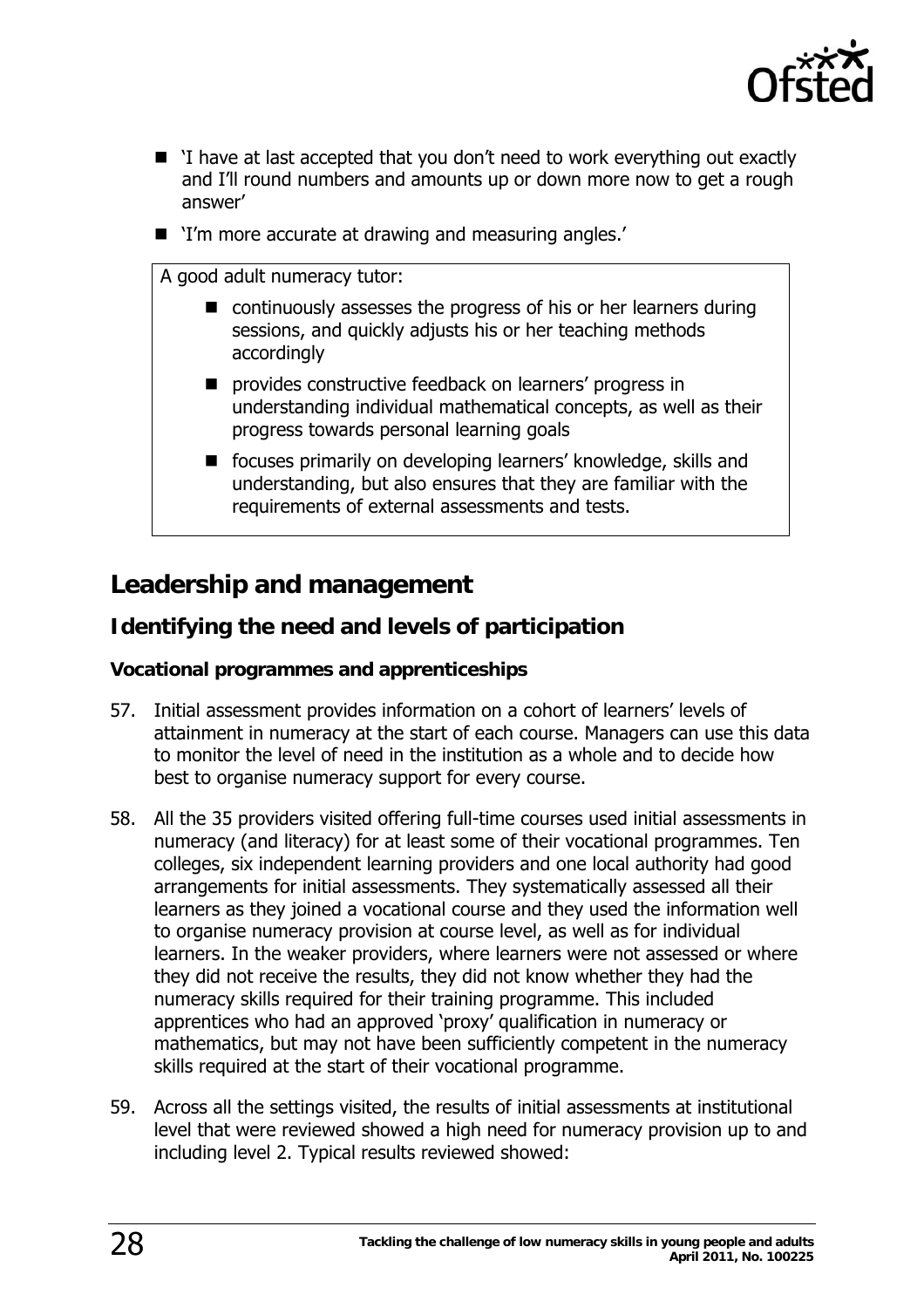

- college A: 87% of the 1,217 learners aged  $16-18$  joining a vocational programme in September 2009 were assessed at below level 2; 30% were below level 1
- college B: 71% of learners aged 16–18 joining a vocational programme in September 2010, were assessed at below level 2; 23% were below level 1
- independent learning provider C: 71% of 86 apprentices starting in September were assessed at below level 2; 15% were assessed to be below level 1
- independent learning provider D: 81% of apprentices were assessed at below level 2; 32% were assessed to be below level 1.
- 60. Meeting learners' numeracy needs was found to be far more variable in the colleges visited where numeracy provision was not a formally scheduled part of a vocational course. For example, in three of the 20 colleges visited, course tutors or learners were allowed to select one from three key skills subjects in each year of a one- or two-year course; participation data showed literacy and information and communication technology (ICT) to be more popular than numeracy. Some of the staff interviewed said that learners often came to courses with negative experiences of numeracy, and so literacy or ICT were their preferred options. They also felt that as success rates were higher in these two subjects, numeracy was often the third choice for managers and staff too, regardless of the results of the initial assessments. In these colleges, senior managers had not set clear criteria or established guidelines to ensure that curriculum managers selected the most appropriate key or functional skills to meet learners' development needs and prepare them for employment and further training.
- 61. The national key skills data for 2008–09 showed that 33% of registrations for key skills qualifications at level 1 were for Application of Number, 42% were for communications and 25% for ICT. At level 2, only 23% of registrations were for the qualification in Application of Number, 47% were for communications and 30% for ICT. $^{17}$  $^{17}$  $^{17}$
- 62. In addition to provision in key or functional skills, all the 20 colleges visited gave learners identified as having low levels of numeracy a choice of additional support from specialist numeracy tutors, involving additional discrete courses or drop-in support sessions. However, take-up of this type of support generally relied on learners' motivation or the enthusiasm and support of their tutors. Take-up was low where learners' reluctance to develop their numeracy skills was not challenged effectively. Learners who had opted not to take up support to help them fill their identified gaps in numeracy skills often told inspectors that they felt there was still the option to continue to muddle through without the numeracy skills they needed for their main area of study.

**Tackling the challenge of low numeracy skills in young people and adults April 2011, No. 100225** 29

<span id="page-28-0"></span><sup>&</sup>lt;sup>17</sup> Information authority's individual learner record (ILR) return, ILR, 2008/09 (L05 final); [www.theia.org.uk/.](http://www.theia.org.uk/)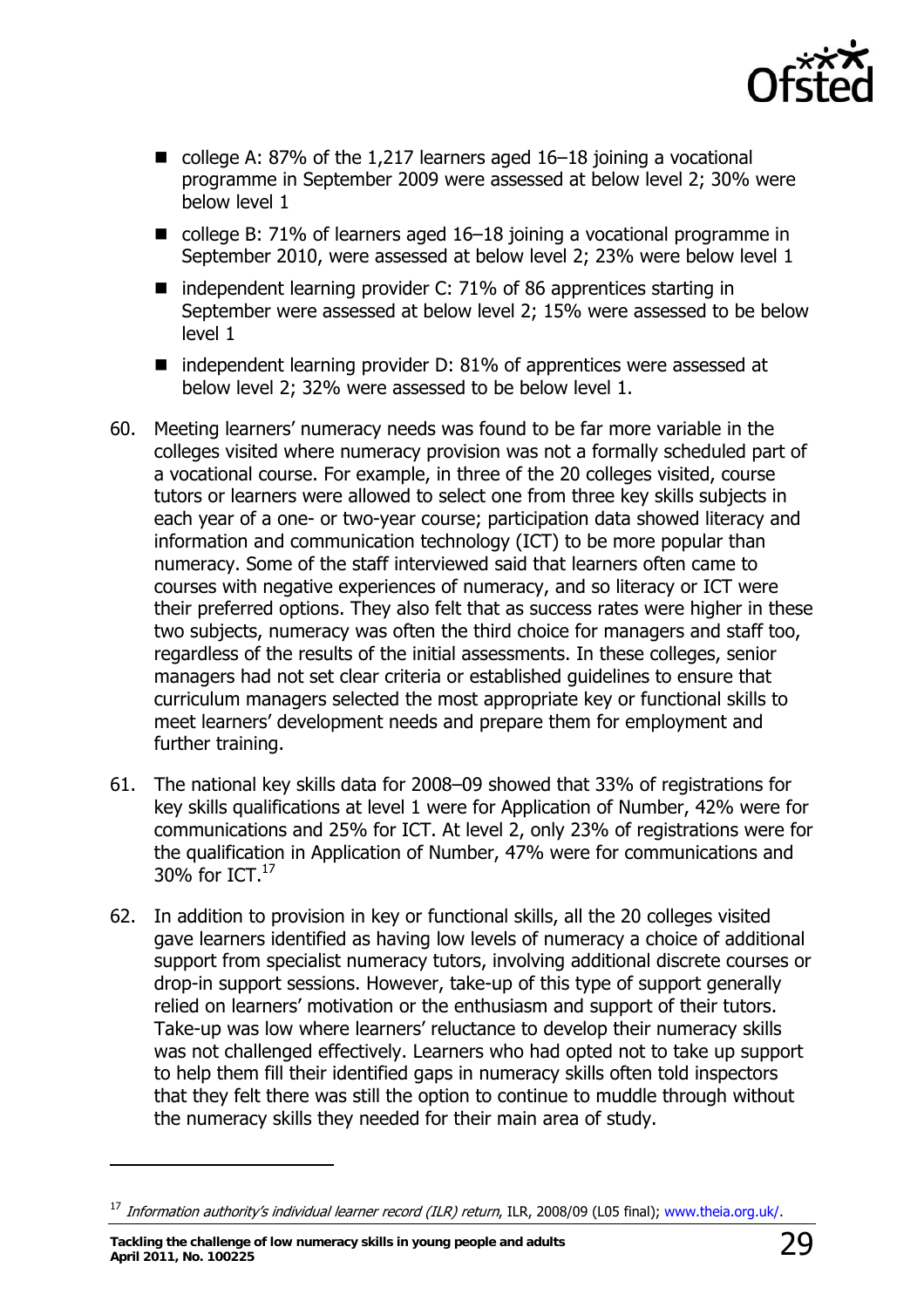

#### <span id="page-29-0"></span>**Discrete numeracy provision**

- 63. Most of the providers visited reported increased numbers of learners on discrete adult numeracy courses in recent years. For example, one local authority said that its recent local economic assessment had helped it to recognise the wide benefits of improved numeracy skills, such as increasing employability and improving social cohesion. This had resulted in a successful drive to increase its numeracy provision for adults from 859 in 2006–07 to 1,117 in 2009–10.
- 64. Inspectors frequently found examples of successful local learning partnerships that had worked very effectively to coordinate provision for numeracy (and literacy) within a local geographical area. For example, where the providers planned numeracy programmes within local partnerships, they created and promoted clear progression routes and avoided duplicating resources by offering different numeracy programmes in the same areas.
- 65. More specifically, inspectors saw examples of how direct liaison with specialist organisations had enabled providers to work with specific groups of learners to support their development in numeracy. The successful initiatives in establishing discrete numeracy courses observed during the survey included:
	- numeracy courses specifically for young mothers or young women at risk of pregnancy
	- using a wide range of local community venues for numeracy courses, especially in areas of deprivation
	- $\blacksquare$  bespoke numeracy programmes in specialist organisations such as a women's refuge, mental health day centres, rehabilitation hostels for people seeking help to overcome misuse of drugs or alcohol
	- short programmes such as 'cooking on a budget', 'family finance', 'maths for fathers' and 'money matters – numeracy for managing finances'.
- 66. Family learning proved to be a successful route into discrete numeracy provision, often as progression from generic short family learning programmes or family literacy. Inspectors noted that a popular progression route from family numeracy was to teaching assistant courses.
- 67. Returning to learning in numeracy after a long gap can be daunting for anyone. Where the previous experience of learning has not been particularly successful, the barriers can seem overwhelming. Many of the learners that inspectors met said 'a step back' into the numeracy classroom had taken determination and even courage. The most common reasons for selecting a particular discrete numeracy class were:
	- classes took place in a friendly community that learners were familiar with and were near their homes or had good public transport links
	- classes ran within the school day or after the learners' working day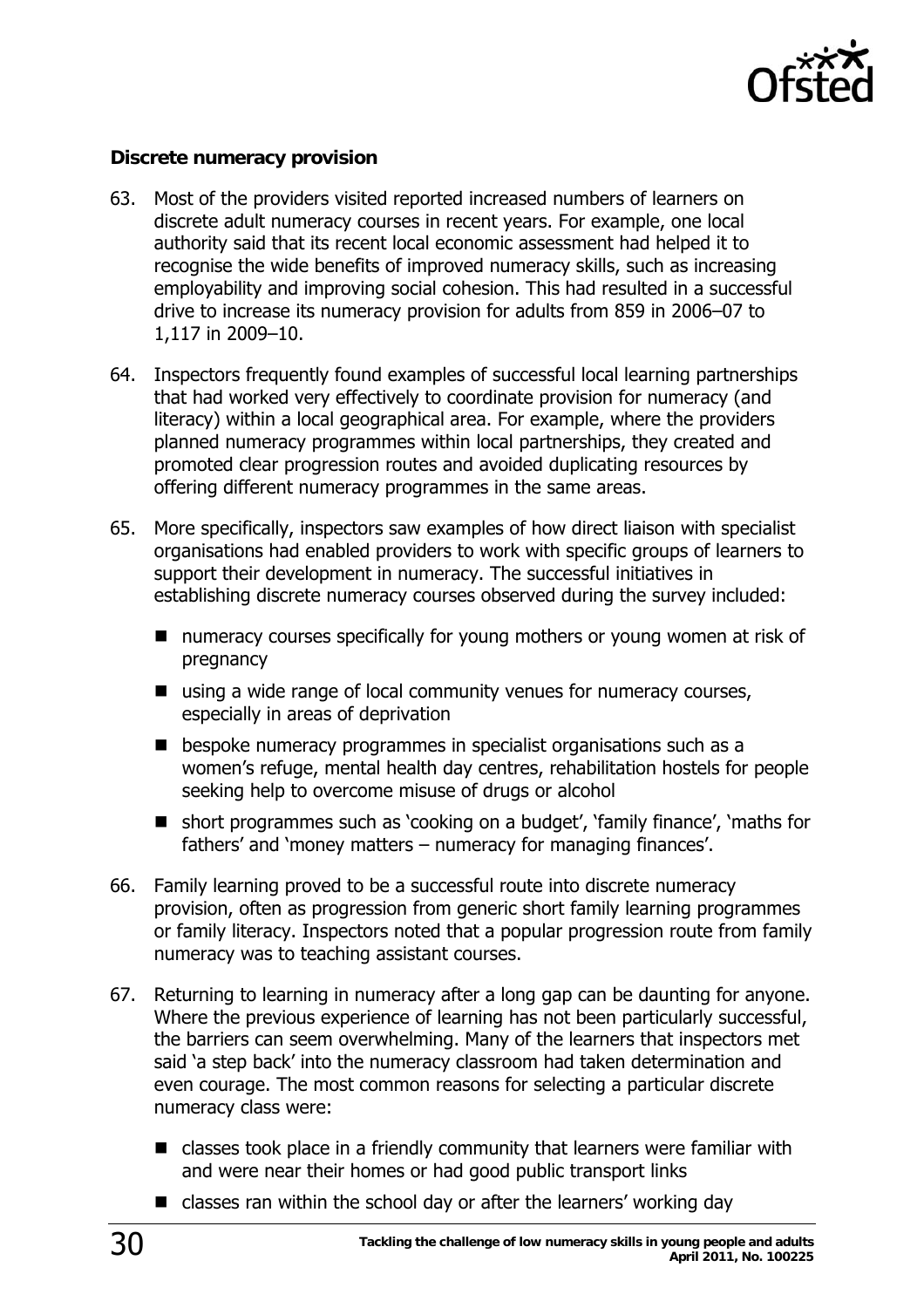

- $\blacksquare$  classes were free
- **E** arrangements for childcare were available
- learners could attend with friends or neighbours
- learners had already had a chance to meet the numeracy tutors and find out exactly what the class would be like
- $\blacksquare$  learners felt that the tutor would help them build on the numeracy they could remember and that they would not have to start all over again
- $\blacksquare$  learners in prisons identified how improved numeracy would help them find employment on release.
- 68. Attracting new learners to discrete numeracy provision for adults is critical in meeting the challenge of increasing the levels of numeracy nationally. However, inspectors found much of the paper-based marketing materials they reviewed to be inappropriate. They typically demanded high reading skills. They were cluttered, the print was generally too small and the text was full of jargon. While the materials generally stated the names and levels of qualifications, this information was given without explanation. More importantly, they did not promote what the numeracy courses involved well enough, or help to allay any fears that potential learners may have had by explaining that the courses had small classes and that learning was planned individually.
- 69. Learners who had, as they put it, 'crossed the threshold back to the numeracy classroom' were highly effective advocates for this provision. This was especially so in the six prisons visited, where the need for numeracy was particularly high, with between 42% and 71% of the prison populations assessed at below level 1. However, even with the deployment of peer mentors to promote the provision in prisons, take-up was low in five of the six prisons visited.
- 70. On the three visits to Probation Trusts for this survey, the initial assessment tools that offender managers used relied too much on each offender's selfassessment of his or her levels of numeracy and were not sufficiently thorough to identify all their needs. Referrals for a more detailed assessment and take-up of discrete numeracy provision varied considerably and often depended on:
	- where numeracy fitted in the priority of interventions agreed between the offenders' manager and the offender
	- whether take-up of (literacy or) numeracy provision was required by a court order
	- $\blacksquare$  the risk assessment of the offender.
- 71. The three Trusts had arranged for provision in numeracy on probation premises or for offenders to attend discrete provision at local specialist providers. The offenders received good specialist teaching and training, and tutors used the results of assessments well to plan relevant individual learning goals. However,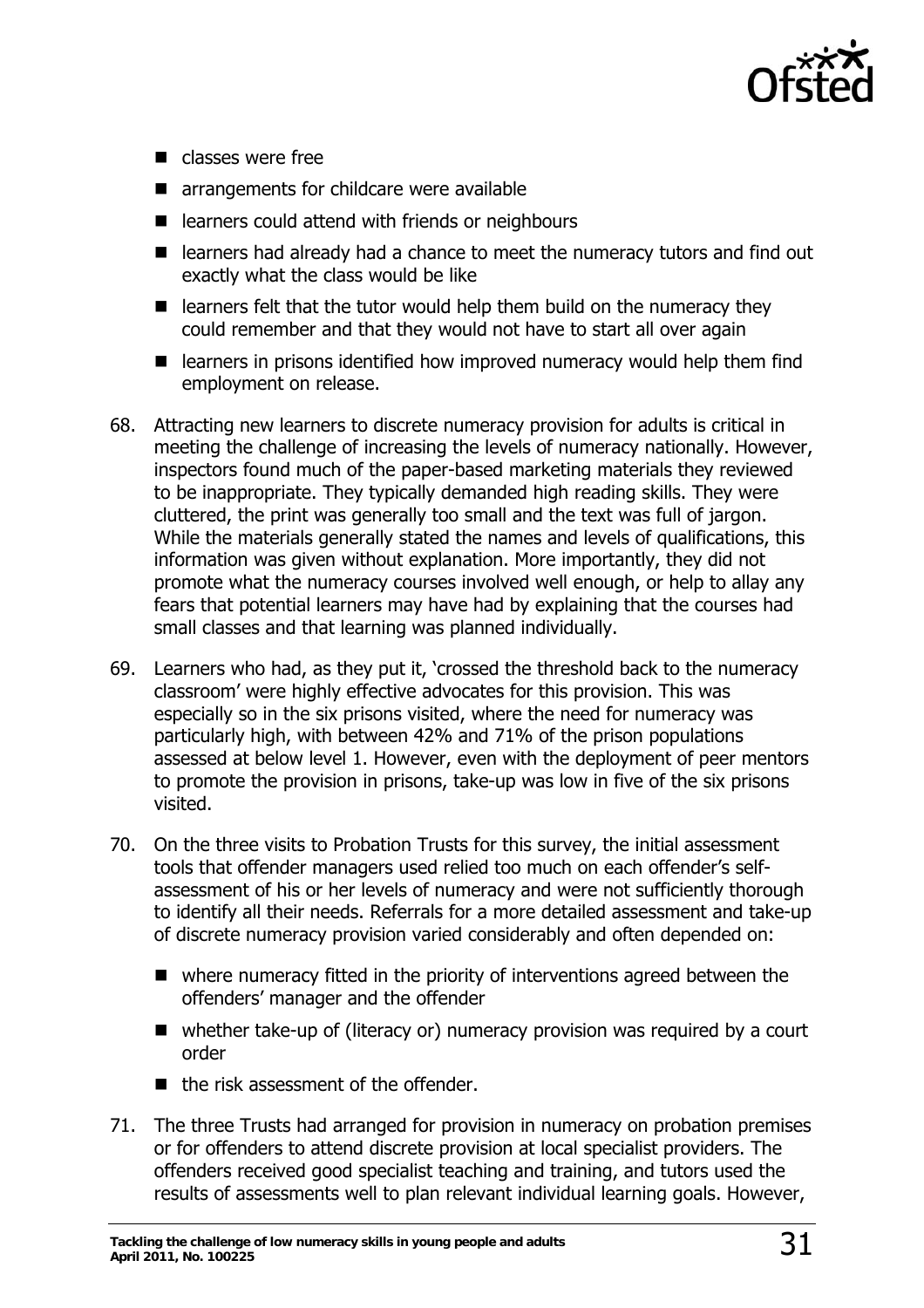

<span id="page-31-0"></span>although offenders required to carry out unpaid work frequently developed general employability skills, including numeracy, their achievements were not recorded well enough and these offenders did not have opportunities to work towards qualifications in numeracy. The three Probation Trusts visited found it difficult in some instances to secure places for these learners in local provision.

#### **Meeting employers' needs**

- 72. The UK Commission for Employment and Skills has identified that a lack of employability skills, particularly numeracy, and lack of motivation, were key barriers for long-term unemployed people finding work and increased the risk that someone would leave work.<sup>18</sup> However, inspectors found few examples of successful partnerships with employers that led to effective numeracy provision.
- 73. Train to Gain is an initiative introduced by the former government to promote skills development for those in employment and includes opportunities to gain vocational qualifications and qualifications in literacy and numeracy. However, national data indicate that take-up of basic skills provision has been low in comparison with the vocational programmes. Of the providers visited for this survey, 35 had Train to Gain contracts. Twenty-three of these providers had numeracy programmes in 2008–09, and nine of these programmes had fewer than 20 learners that year. $19<sup>19</sup>$  $19<sup>19</sup>$
- 74. In two of the providers visited, trade union advisers had played a key role in persuading employees to sign up for the Train to Gain programmes in numeracy, especially in large companies. Other successful initiatives that inspectors identified where providers had involved employers to support the development of their employees' numeracy skills included:
	- 'shadowing' employees at work to identify practical numeracy skills required for specific job roles, such as care workers in residential homes, that can be covered in future training programmes
	- setting up short skills-specific numeracy programmes, such as handling data in warehousing and distribution, at times and days to fit with the employees' shift patterns
	- $\blacksquare$  talking to staff and employees to identify the generic employability skills that involve numeracy, such as reading printouts of 'clocking on' systems, accurate time-keeping for breaks or using 'company credit cards' in the staff canteen.

<span id="page-31-1"></span><sup>&</sup>lt;sup>18</sup> Employability: incentivising improvement, UKCES, 2010; [www.ukces.org.uk/reports/employability](http://www.ukces.org.uk/reports/employability-incentivising-improvement)[incentivising-improvement.](http://www.ukces.org.uk/reports/employability-incentivising-improvement)<br><sup>19</sup> This reflects the findings from Ofsted's report on Train to Gain: *The impact of Train to Gain on skills* 

<span id="page-31-2"></span>for employment: a review to follow up the 2007/08 survey (090033), Ofsted, 2009; [www.ofsted.gov.uk/publications/090033.](http://www.ofsted.gov.uk/publications/090033.)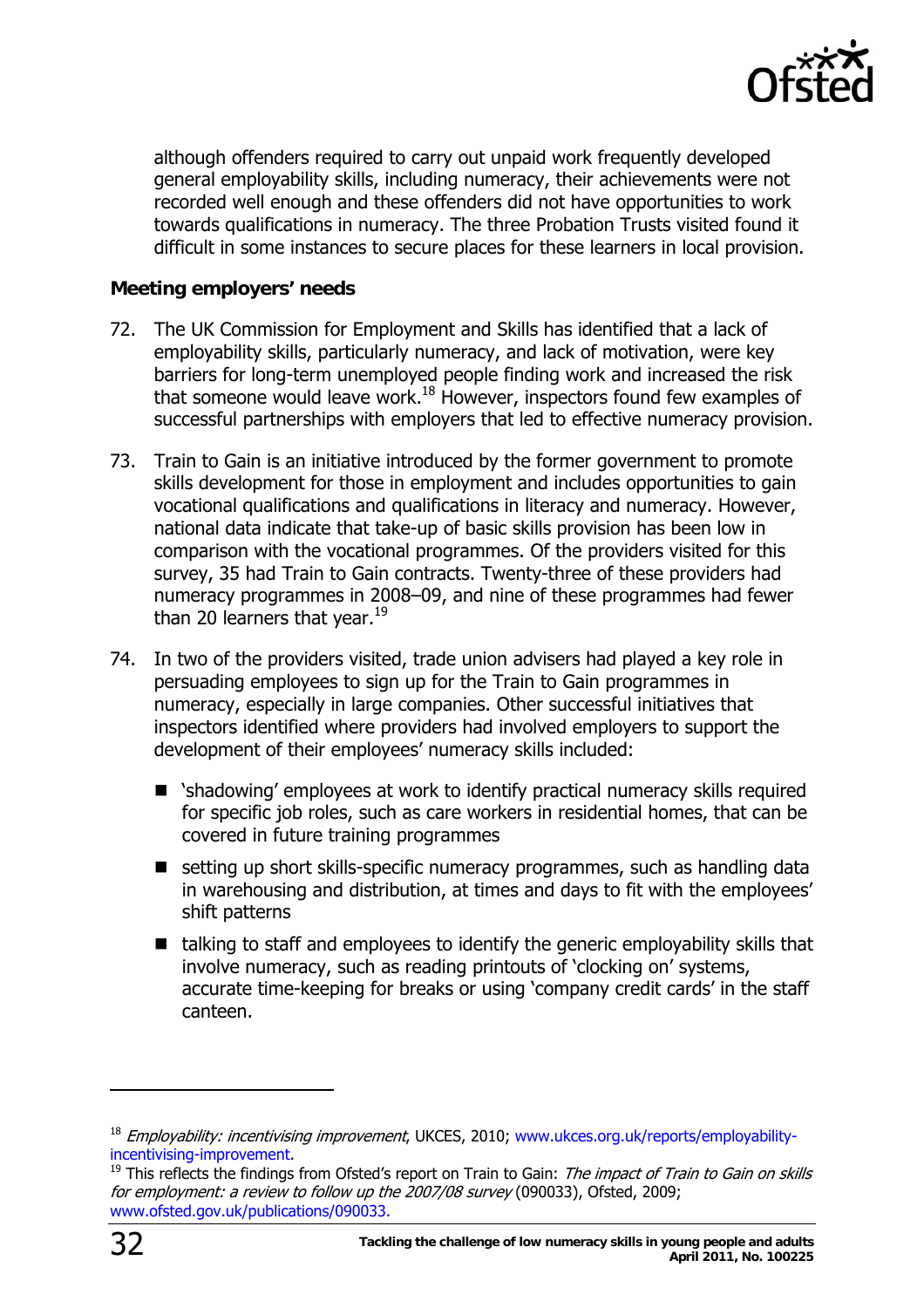

<span id="page-32-0"></span>75. The staff interviewed identified that much of the above work also helped them increase the work-related numeracy skills of their unemployed learners.

| A good provider of vocational and discrete numeracy provision:                                                                                                                                                                 |  |
|--------------------------------------------------------------------------------------------------------------------------------------------------------------------------------------------------------------------------------|--|
| assesses all learners, including part-time learners, at the start of<br>their programme to provide them with feedback on their levels of<br>numeracy in relation to their learning programme, career aims<br>and/or employment |  |
| ensures that learners are working towards qualifications that are<br>$\blacksquare$<br>at a level that builds on their prior attainment and are most<br>suitable for their career aims and/or personal goals                   |  |
| ■ ensures that all learners on vocational programmes, up to and<br>including level 2, take part in numeracy provision to develop the<br>skills they need for their training and employment                                     |  |
| promotes numeracy provision successfully to potential learners,<br>$\blacksquare$<br>including those who may be reluctant to return to tackling<br>previous problems in developing numeracy skills                             |  |
| works well with employers to plan and promote discrete and<br>$\blacksquare$<br>vocational numeracy provision based at providers and in the<br>workplace.                                                                      |  |

### **Tutor workforce**

- 76. Meeting the development needs of learners returning to numeracy provision, often after negative experiences in the past, requires a good knowledge of mathematics and a good repertoire of teaching strategies and approaches. Despite various workforce reforms over the last decade, only 15 of the 46 providers where inspectors examined staff records had sufficient specialist numeracy tutors with a qualification in teaching numeracy at level 5, or equivalent. Of the 506 specialist numeracy tutors working in these providers 396 had the required generic teaching qualification. However, only 141 of them met the national requirements for tutor qualification in teaching numeracy.<sup>[20](#page-32-1)</sup>
- 77. Managers interviewed at all types of providers typically reported difficulties in recruiting qualified specialist numeracy tutors and in finding local training courses which led to the specialist qualifications.
- 78. Across the settings, the three most common areas for improvement that inspectors identified during the visits were:

<span id="page-32-1"></span>numeracy. *Teachers of adult literacy, numeracy and ESOL: progress towards a qualified workforce*,  $20$  A survey conducted by the National Research and Development Centre for Adult Literacy and Numeracy on behalf of Lifelong Learning UK estimated that in 2007/08, 43% of adult numeracy teachers had a generic teaching qualification and a specialist numeracy teaching qualification in NRDC, 2010; [www.nrdc.org.uk/publications\\_details.asp?ID=177](http://www.nrdc.org.uk/publications_details.asp?ID=177).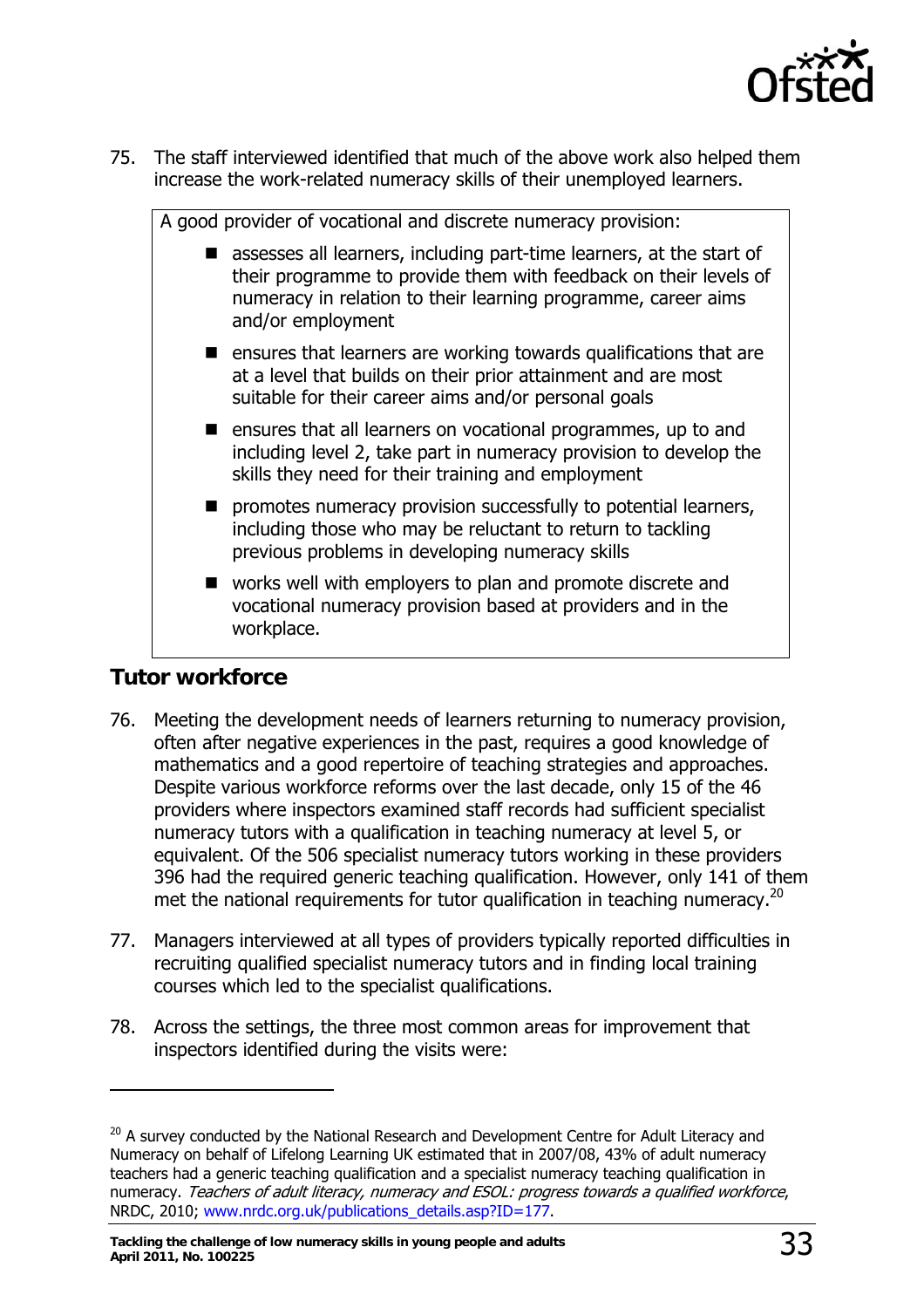

- to increase tutors' expertise in understanding and assessing mathematical concepts and relate them to vocational and real-life situations
- to share good practice in teaching numeracy across departments and local networks of partners
- $\blacksquare$  to provide subject-specific training in teaching numeracy and increase the number of tutors with specialist qualifications.
- 79. In around two thirds of the providers visited, inspectors identified a need for continuing professional development to improve the expertise of specialist numeracy tutors and vocational tutors teaching numeracy in at least one type of their provision or vocational area. Staff generally shared good practice and resources well within their teaching teams and most of the providers visited had put on full- or half-day numeracy sessions for all staff in the past two years or so. The impact of these measures often depended on how well the practice and resources shared were monitored to check that they were indeed good and being used. It also depended on whether managers monitored attendance at training events to ensure that the most appropriate members of staff benefited. The managers surveyed too often failed to examine the impact of staff development events on improving the quality of provision.
- 80. Evidence of better practice in developing the expertise of staff included:
	- sharing good practice across departments or institutions, so that for example mathematics and numeracy specialists worked together, or tutors working in vocational areas, in discrete provision or in prisons shared their ideas and expertise
	- working with external consultants on national government-funded projects, such as the Skills for Life Improvement Programme (now the Skills for Life Support Programme) $^{21}$
	- using subcontractors that specialise in numeracy to support learners and develop the expertise of vocational tutors.
- 81. In the case study below, an independent learning provider of apprenticeships had devised very thorough and effective systems for staff training and development.

#### **Good practice: developing the expertise of vocational assessors**

All the training and assessment is carried out at the learners' workplace. Vocational learning advisers are responsible for delivering key skills, as well as the NVQ. The provider has recognised that it is not practical to have specialist numeracy tutors and vocational assessors visit all learners at work. It therefore requires that all new learning advisers:

<span id="page-33-0"></span><sup>&</sup>lt;sup>21</sup> Skills for Life Support Programme; [http://sflip.excellencegateway.org.uk/.](http://sflip.excellencegateway.org.uk/)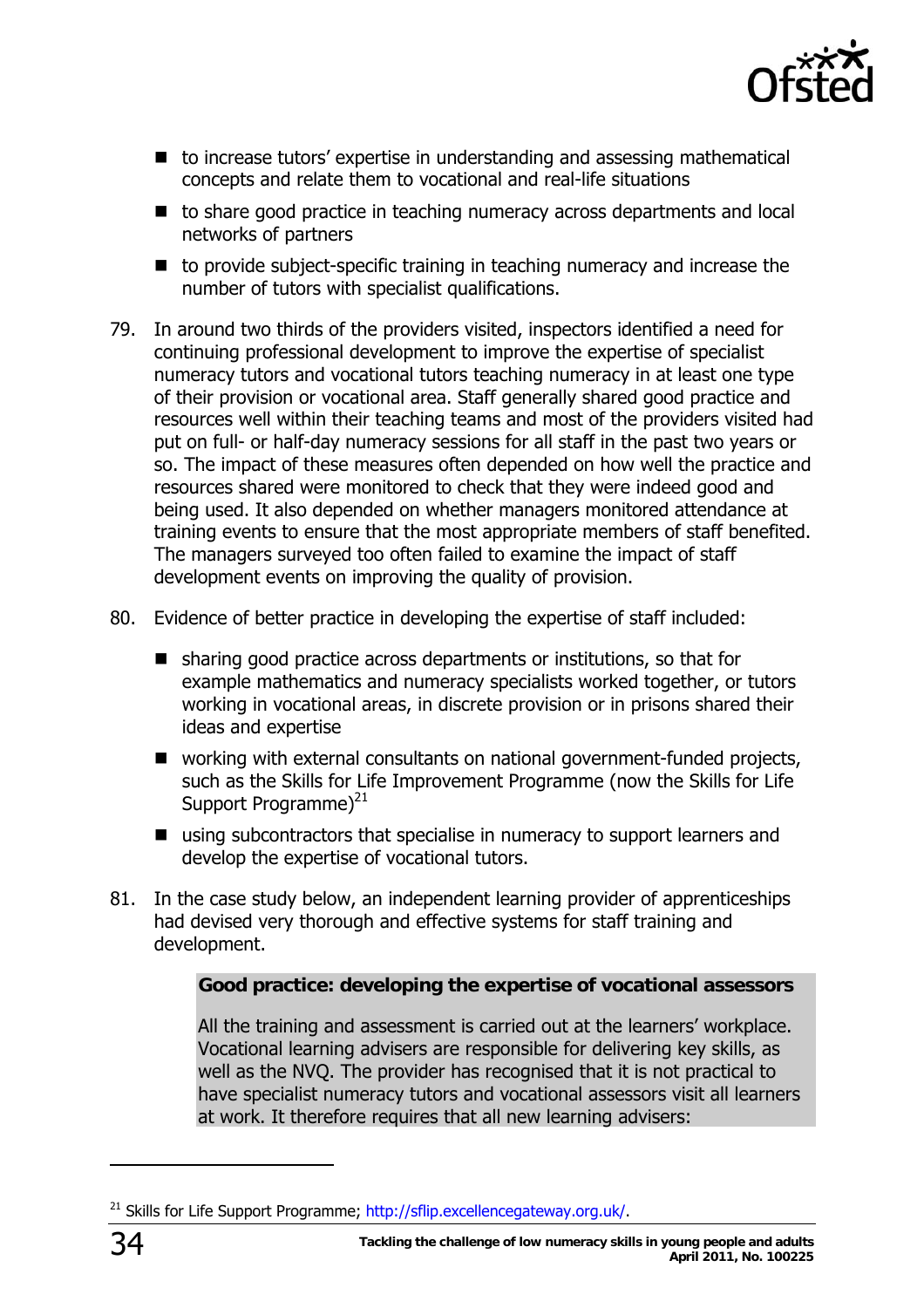

- attend a one-day numeracy session during their induction period, in which they complete a diagnostic assessment
- $\blacksquare$  identify how they will deliver a learning session for the aspects of numeracy in which they have a low score, for example ratio, fractions
- work with the specialist numeracy skills trainer to develop their own skills and find appropriate training resources for their learners
- $\blacksquare$  take the Application of Number qualification at level 2 as soon as possible after they start working for the provider
- use team meetings and the provider's virtual learning environment to share good practice and develop their own expertise in teaching workrelated numeracy.

#### **What makes it good practice?**

The learning assessors have the additional specialist support and training they need to provide them with the skills, confidence and materials to teach learners numeracy to the required standard. Through completing the Application of Number qualification themselves, they develop a greater understanding of the requirements of the qualification to help their learners.

This provider's success rates for apprenticeships, including the Application of Number qualification are consistently good.

- 82. At the time of the survey visits, functional skills were being introduced and are scheduled to replace key skills qualifications. Providers have the option to delay implementation on some programmes, such as apprenticeships, until 2012. Nearly all the providers visited that were involved in vocational training had prioritised functional skills as a key area for staff development.
- 83. It was too soon to identify the impact of many of these initiatives. Ofsted's recently published survey report on the Diploma programme in its second year of operation found that the quality of functional skills teaching was variable.<sup>22</sup> The separation of the teaching of functional skills from the 'principal learning', the main subject content of the diplomas, was an important weakness as the functional skills taught were not related to a vocational context. Many of the managers and tutors interviewed for the numeracy survey were aware of the challenge that they faced in implementing a qualification that assesses learners' ability to apply numeracy in meaningful contexts. As evidenced from this survey, learners benefit from developing their numeracy skills in real activities set in contexts that are relevant to their individual circumstances and/or employment.

-

<span id="page-34-0"></span><sup>&</sup>lt;sup>22</sup> Diplomas: the second year – an evaluation of the strengths and weaknesses of the diplomas for 14– 19-year-olds (090240), Ofsted, 2010; [www.ofsted.gov.uk/publications/090240.](http://www.ofsted.gov.uk/publications/090240)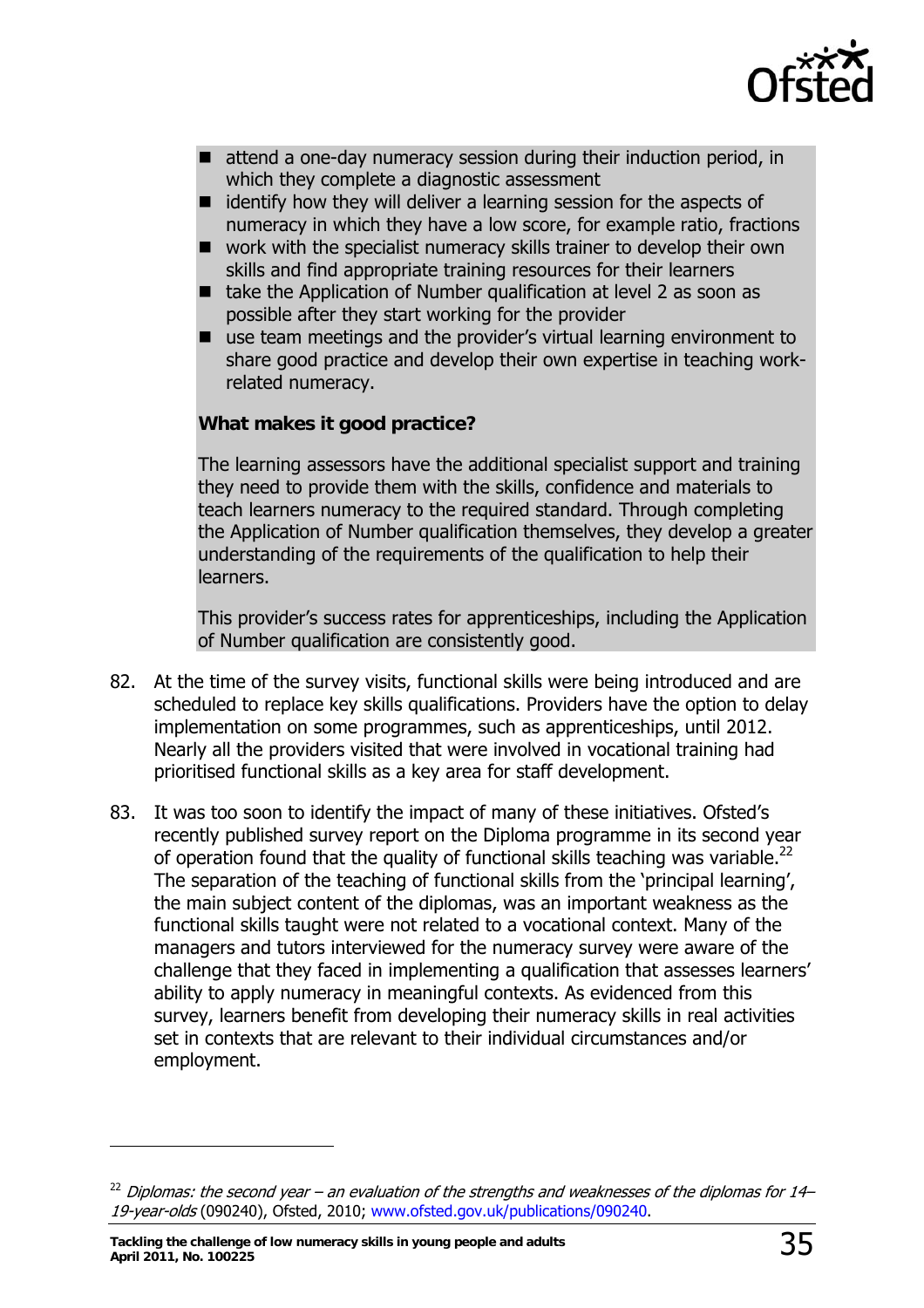

### <span id="page-35-0"></span>**Self-assessment and quality improvement**

- 84. All but 10 of the 59 providers visited had a published strategy or policy for Skills for Life. However, very few of these documents made a sufficiently clear distinction between the strategic priorities for their numeracy provision as opposed to their literacy and language provision. Where the implementation of strategies was successful, it was supported by strong commitment from senior management.
- 85. Self-assessment and action-planning for improvement were generally insufficiently rigorous, especially where the provision was embedded in vocational programmes. The weaker aspects in self-assessment included insufficient exploration of the data to identify exactly where the provision was underperforming and little on the development of numeracy skills in the sections on vocational provision. In 25 of 59 visits, inspectors identified that providers were weak in the use of data to understand the extent of the need for numeracy provision within their institution or local area and how well their provision was meeting that need.
- 86. For example, in the weaker colleges managers did not know what the institutional trends were in the levels of numeracy of each year's intake of learners; and they were not able to measure the effectiveness of any strategy they had developed to ensure that more learners were accessing provision to improve their numeracy skills. Similarly, in the prisons surveyed, senior managers collected data each year on learners' levels of numeracy when they entered the prison, but were not aware of how many prisoners with low levels of numeracy chose to take up the provision or how many continued to avoid facing up to possible gaps in their skills.
- 87. Although all the providers visited collected achievement data for numeracy according to learners' age, gender and ethnicity, as required by the funding bodies, discussions with managers showed that analysis and use of success rates, by ethnic group and gender, to improve outcomes for all learners varied considerably. Only five colleges, four local authorities and three independent learning providers demonstrated that they had used this data very effectively to identify which learners were doing especially well in numeracy and which were not. These providers produced good examples of action taken to increase the outcomes for specific groups.
	- One college had conducted a close analysis of learners' outcomes on discrete numeracy provision for learners aged 16 to 18 and had taken swift and appropriate action to increase achievement by learners from underperforming minority ethnic groups. This included providing additional support for these learners during part of the sessions so that they could each focus on the specific skills identified for further development
	- Three providers of adult and community learning gave additional language support in numeracy provision to increase the outcomes for learners who spoke English as an additional language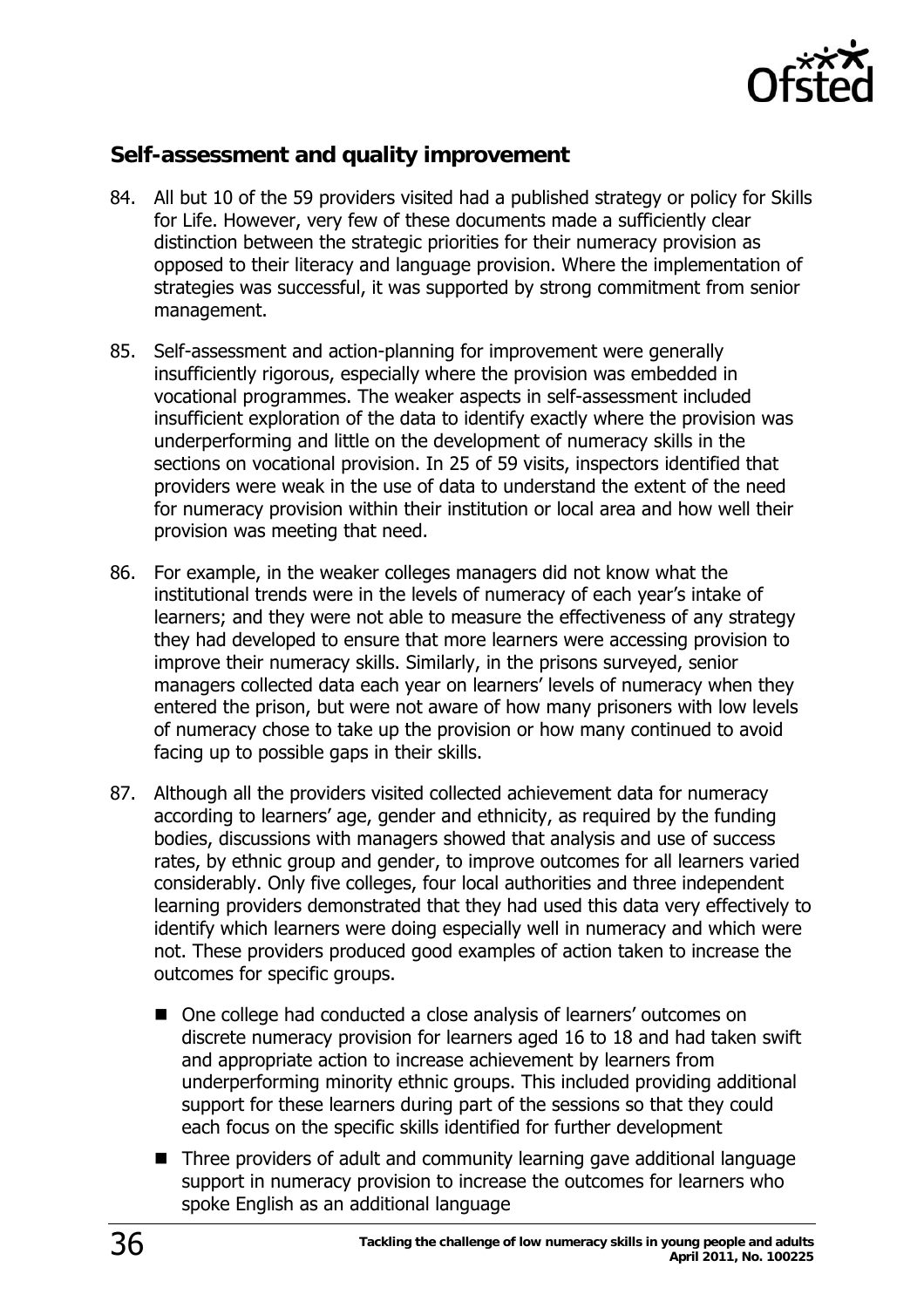

- One independent learning provider highlighted to training staff the relatively poorer performance in Application of Number by White British men on apprenticeships; pass rates showed that this gap in achievement had been narrowed in 2009–10.
- 88. Success rates nationally indicate that too many learners are failing to complete their programmes, but the quality improvement plans reviewed in the providers visited rarely had detailed action for increasing retention. The providers recorded learners' progression through the different levels of the numeracy courses that they offered, but were unable to provide inspectors with comprehensive information on learners' destinations regarding further training or employment on leaving the provider. They were therefore unable to gather sufficient evidence to evaluate the impact of the numeracy provision on increasing learners' life chances and employability.
- 89. The weaker quality improvement plans reviewed did not readily make the link between low success rates and lack of expertise in teaching the technical aspects of numeracy. Reviews of the records of observation of teaching and learning at the weaker providers showed that tutors did not receive specific, sufficiently detailed feedback on the quality of their teaching in numeracy.

A good provider of numeracy:

- uses data well to monitor the impact of its numeracy provision on meeting the numeracy needs within its institution and where relevant, in the local community
- $\blacksquare$  ensures that all staff teaching numeracy have appropriate expertise and qualifications in teaching or supporting numeracy
- $\blacksquare$  ensures that staff who teach numeracy receive sufficiently detailed feedback on their skills in teaching the technical aspects of numeracy
- has thorough procedures for identifying and sharing good practice in teaching numeracy across types of programmes and subject areas.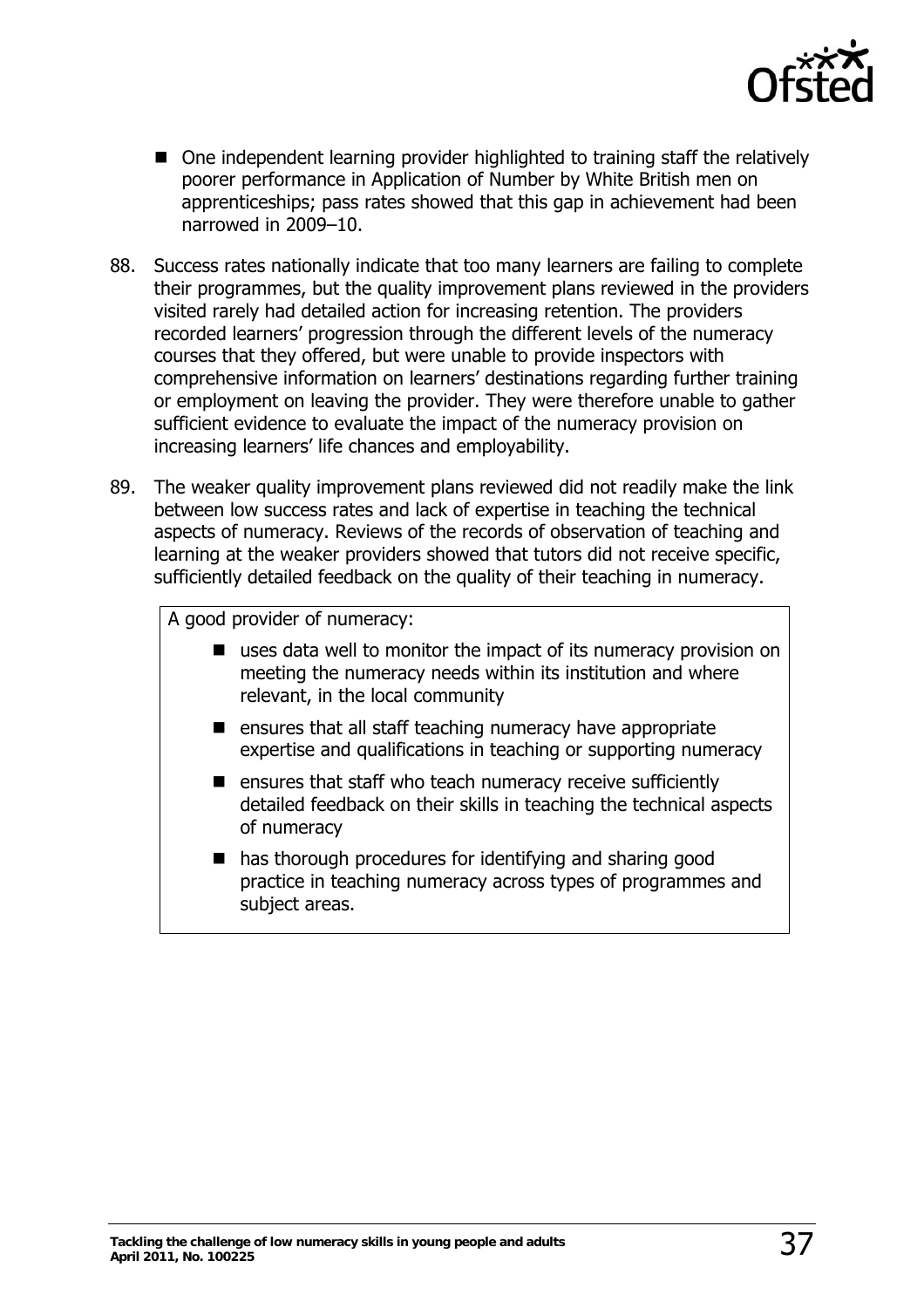

# <span id="page-37-0"></span>**Notes**

National data on participation and achievement in post-16 numeracy, research and inspection findings were evaluated to identify the extent of the challenge in meeting the numeracy needs of young people and adults. Inspectors then visited 59 providers to identify good and weaker practice and to suggest ways in which the latter could be improved.

The sample consisted of 20 colleges that provided vocational training to 16–18-yearolds, discrete adult numeracy and where contracted to do so, apprenticeships and part-time vocational programmes; 16 local authorities that provided adult and community learning and/or part-time vocational programmes, apprenticeships and Train to Gain; three adult and community learning providers; 14 independent learning providers or employers providing apprenticeships and/or Train to Gain; six prisons; and three Probation Trusts. They were located in inner cities, provincial towns and rural areas.

Of those providers visited for the survey, five were judged outstanding, 19 were good and 32 were satisfactory for overall effectiveness at their last institutional inspection. No providers currently judged inadequate for overall effectiveness were visited as part of this survey. The prisons in the sample were selected according to category: one each of category A/B local; B local; C Training; D Open; and Resettlement. In addition, inspectors visited a women's prison. The training prison was a privately run prison that catered for both men and women.

During the visits, inspectors explored four aspects of provision: identifying and meeting needs; curriculum management and quality assurance; classroom practice; and outcomes for learners. In all the providers visited, inspectors observed teaching and learning sessions and scrutinised documentation relating to the curriculum for numeracy, the management of the provision and the standards achieved by learners. During the visits to each provider, inspectors held discussions with learners, staff and employers, and where relevant, with learners who had been identified as requiring numeracy support, but had declined to take up the provision.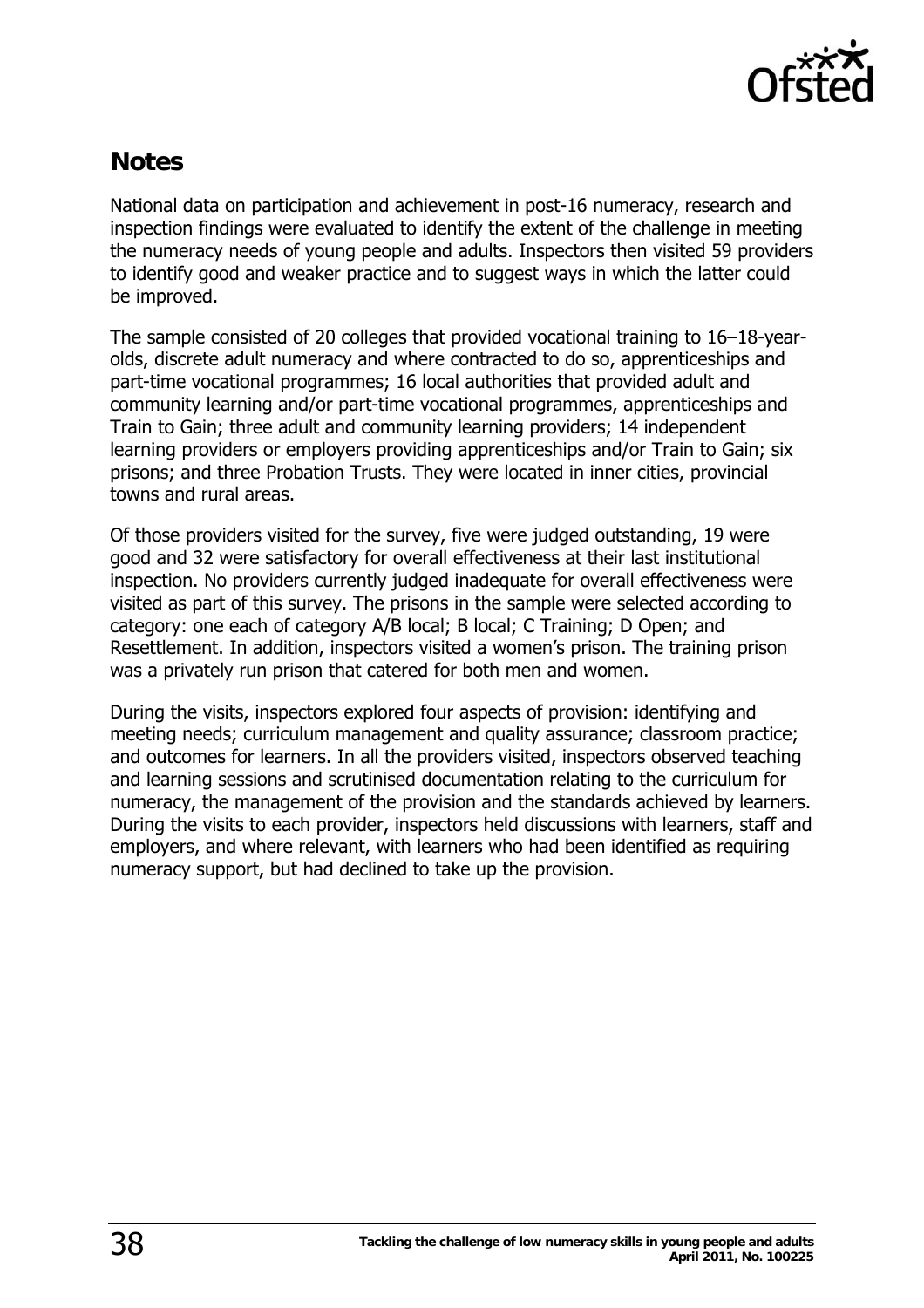

# <span id="page-38-0"></span>**Further information**

# **Publications by Ofsted**

Mathematics: understanding the score (070063), Ofsted, 2008; [www.ofsted.gov.uk/publications/070063.](http://www.ofsted.gov.uk/publications/070063)

Removing the barriers to literacy (090237), Ofsted, 2011; [www.ofsted.gov.uk/publications/090237.](http://www.ofsted.gov.uk/publications/090237)

# **Other publications**

Adult numeracy– a review of research, National Research and Development Centre for Adult Literacy and Numeracy, 2010; [www.nrdc.org.uk/uploads/documents/doc\\_2802.pdf.](http://www.nrdc.org.uk/uploads/documents/doc_2802.pdf)

*Employability: incentivising improvement*, UK Commission for Employment and Skills, 2010; [www.ukces.org.uk/reports/employability-incentivising-improvement](http://www.ukces.org.uk/reports/employability-incentivising-improvement).

Making it all add up  $-$  business priorities for numeracy and maths. Confederation of British Industry, 2010; [www.cbi.org.uk/ndbs/positiondoc.nsf/1f08ec61711f29768025672a0055f7a8/7B754FF](http://www.cbi.org.uk/ndbs/positiondoc.nsf/1f08ec61711f29768025672a0055f7a8/7B754FFBFF7969E58025778B0053AF26/$file/20100801-making-it-all-add-up.pdf) [BFF7969E58025778B0053AF26/\\$file/20100801-making-it-all-add-up.pdf.](http://www.cbi.org.uk/ndbs/positiondoc.nsf/1f08ec61711f29768025672a0055f7a8/7B754FFBFF7969E58025778B0053AF26/$file/20100801-making-it-all-add-up.pdf)

Numeracy counts – NIACE Committee of Inquiry on Adult Numeracy Learning, National Institute of Adult Continuing Education, 2011; <http://shop.niace.org.uk/numeracy-counts.html.>

Review of vocational education – The Wolf Report, Department for Education and Skills, 2011; [www.education.gov.uk/publications/standard/publicationDetail/Page1/DFE-00031-](http://shop.niace.org.uk/numeracy-counts.html.) [2011](http://shop.niace.org.uk/numeracy-counts.html.)

Skills for jobs: today and tomorrow – the National Strategic Skills Audit for England 2010, UK Commission for Employment and Skills, 2010; [www.ukces.org.uk/reports/skills-for-jobs-today-and-tomorrow-the-national-strategic](http://www.ukces.org.uk/reports/skills-for-jobs-today-and-tomorrow-the-national-strategic-skills-audit-for-england-2010-volume-1-key-findings)[skills-audit-for-england-2010-volume-1-key-findings](http://www.ukces.org.uk/reports/skills-for-jobs-today-and-tomorrow-the-national-strategic-skills-audit-for-england-2010-volume-1-key-findings).

The skills for life survey: a national needs and impact survey of literacy, numeracy and ICT skills (RR 490), Department for Education and Skills, 2003; [www.education.gov.uk/rsgateway/DB/RRP/u013476/index.shtml](http://www.education.gov.uk/rsgateway/DB/RRP/u013476/index.shtml).

# **Websites**

The Learning and Skills Improvement Service; [www.lsis.org.uk.](http://www.lsis.org.uk/)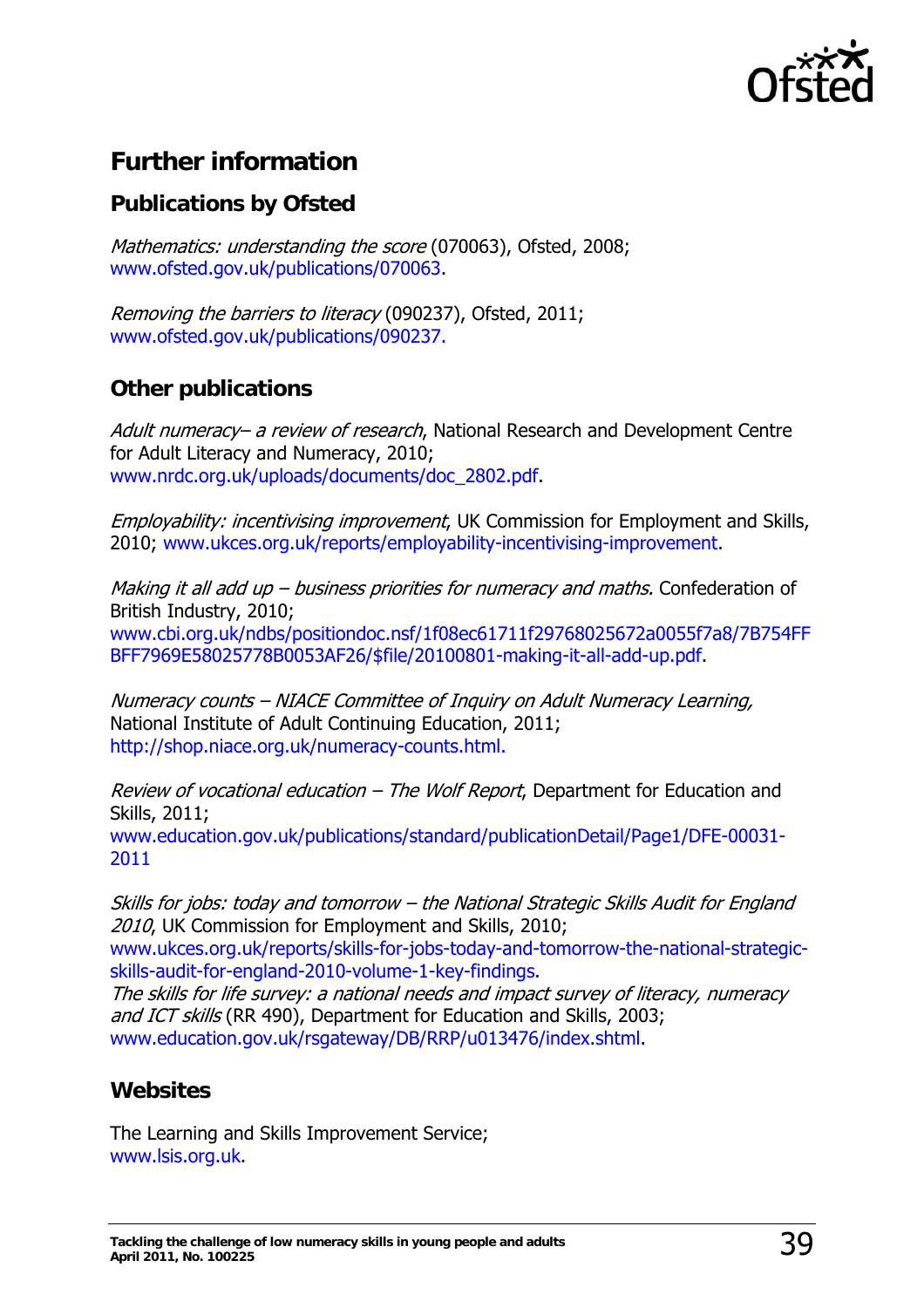

The National Centre of Excellence in the Teaching of Mathematics [www.ncetm.org.uk.](http://www.ncetm.org.uk./) 

The National Institute of Adult Continuing Education [www.niace.org.uk](http://www.niace.org.uk/).

The National Research and Development Centre for Adult Literacy and Numeracy [www.nrdc.org.uk.](http://www.nrdc.org.uk/)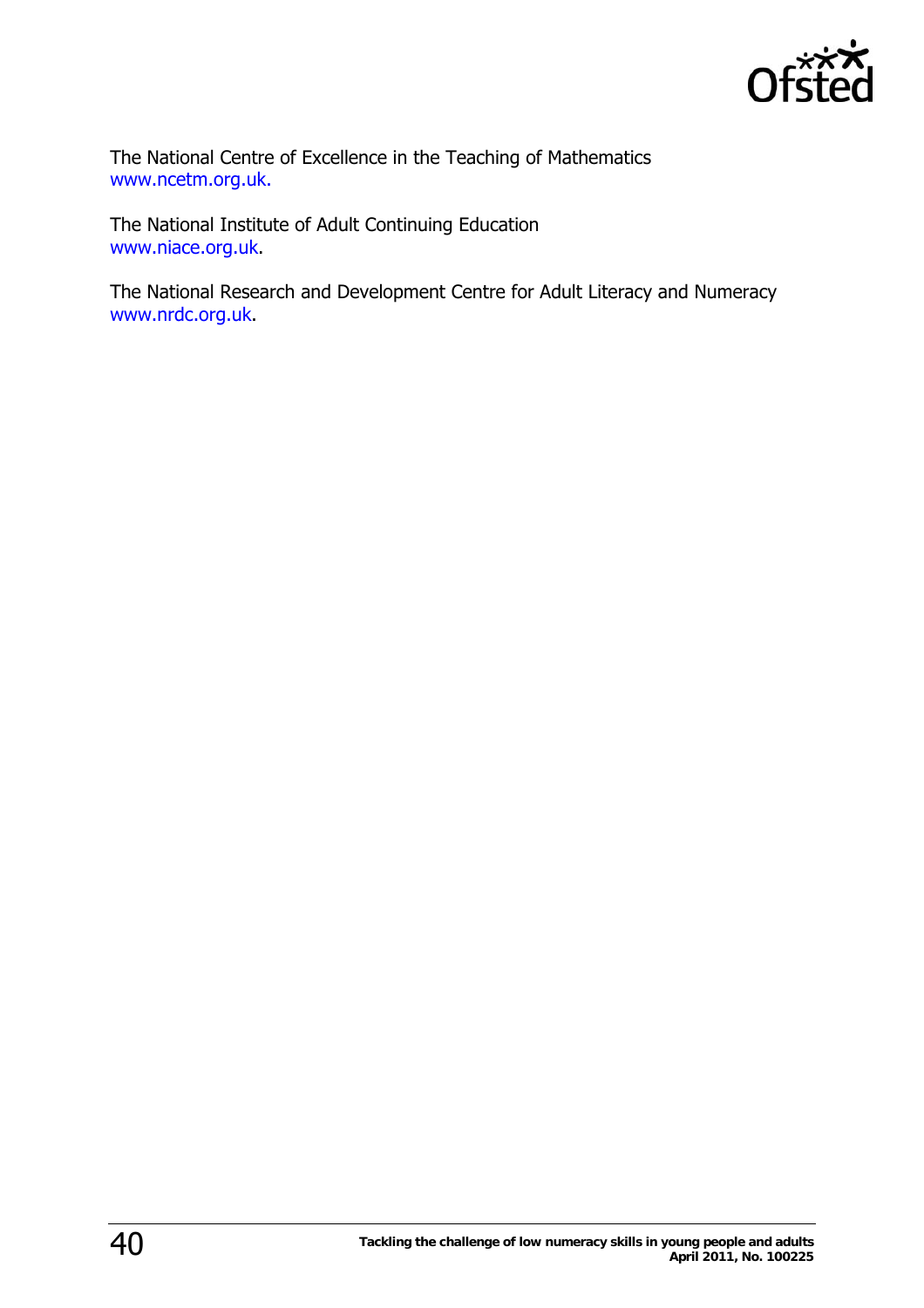

# <span id="page-40-0"></span>**Annex A: Providers visited for this survey**

**Colleges Location** Bexley College **Bexley** Bradford College Bradford Brooklands College Surrey Calderdale College Calderdale City of Westminster College **London** City of Wolverhampton College Wolverhampton Croydon College **Croydon** Kirklees College **Kirklees** Lancaster and Morecambe College Lancashire Loughborough College Leicestershire New College Durham **Durham Durham** New College Nottingham Nottingham North Nottinghamshire College Nottinghamshire Sparsholt College Hampshire Hampshire Swindon College **Swindon** Swindon The Isle of Wight College The Isle of Wight Tower Hamlets College **London** West Kent College Kent Wiltshire College **Wiltshire** Worcester College of Technology Worcestershire **Local authorities Location**  Birmingham City Council **Birmingham** Borough of Poole **Poole** Poole Derbyshire County Council **Derbyshire** Essex County Council **Essex** Gloucester City Council Gloucestershire Luton Borough Council Luton Milton Keynes Council Milton Keynes North Yorkshire County Council North Yorkshire Nottingham City Council Nottingham Oldham Metropolitan Borough Council Oldham Oxfordshire County Council Oxfordshire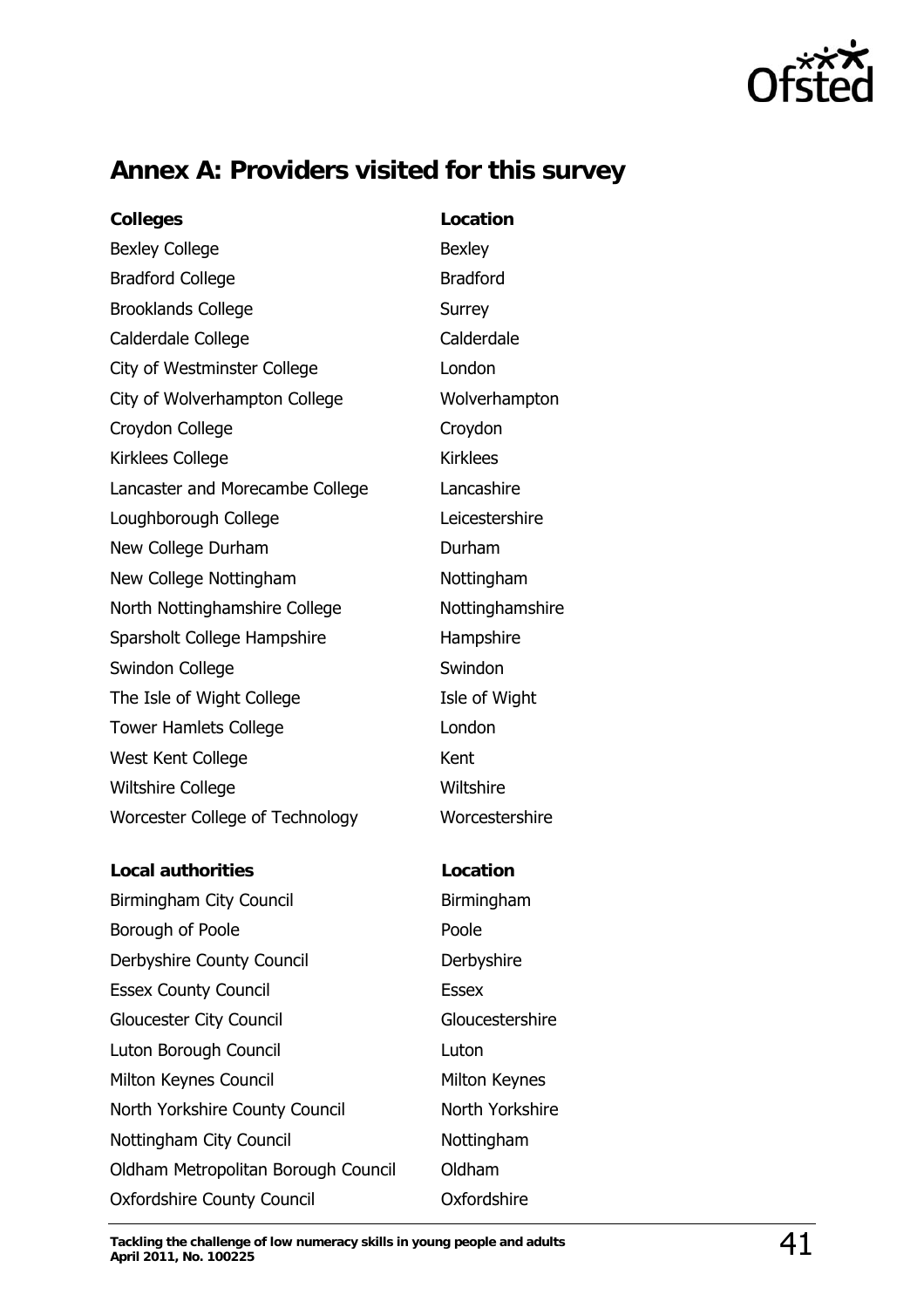

| Peterborough City Council                         | Peterborough             |
|---------------------------------------------------|--------------------------|
| Walsall Metropolitan Borough Council              | Walsall                  |
| Independent learning providers and<br>employers   | Location                 |
| Apprenticeship Training Ltd                       | Southampton              |
| Aurelia Training Limited                          | Warwickshire             |
| <b>Babcock Training Limited</b>                   | <b>Bristol</b>           |
| Care Learning Centre                              | Isle of Wight            |
| Catch22 Charity Limited                           | Portsmouth               |
| East of England Co-operative Society<br>Limited   | <b>Suffolk</b>           |
| Education & Youth Services Limited                | Hertfordshire            |
| <b>Exchange Group</b>                             | <b>Chiswick</b>          |
| Happy Child Limited                               | London Borough of Ealing |
| Hospitality Training Partnership (IOW)<br>Limited | Isle of Wight            |
| Lifetime Health & Fitness Limited                 | <b>Bristol</b>           |
| Ministry of Defence (RAF)                         | Gloucestershire          |
| Prostart                                          | Nottingham               |
| Straight A Training                               | Hampshire                |

#### **Other organisations Location**

| <b>Blackfriars Settlement</b>             | London Borough of Southwark |
|-------------------------------------------|-----------------------------|
| <b>Greater Manchester Probation Trust</b> | Manchester                  |
| HMP & YOI Styal                           | <b>Cheshire East</b>        |
| <b>HMP Belmarsh</b>                       | London Borough of Greenwich |
| <b>HMP</b> Featherstone                   | Wolverhampton               |
| <b>HMP Latchmere House</b>                | Surrey                      |
| HMP Peterborough                          | Peterborough                |
| <b>HMYOI &amp; Remand Centre Feltham</b>  | London Borough of Harrow    |
| <b>Morley College</b>                     | London Borough of Lambeth   |
| Myrrh Limited                             | London Borough of Southwark |
| Norfolk and Suffolk Probation Trust       | <b>Norfolk</b>              |
| <b>Thames Valley Probation</b>            | Oxfordshire                 |

Borough of Lambeth Borough of Southwark